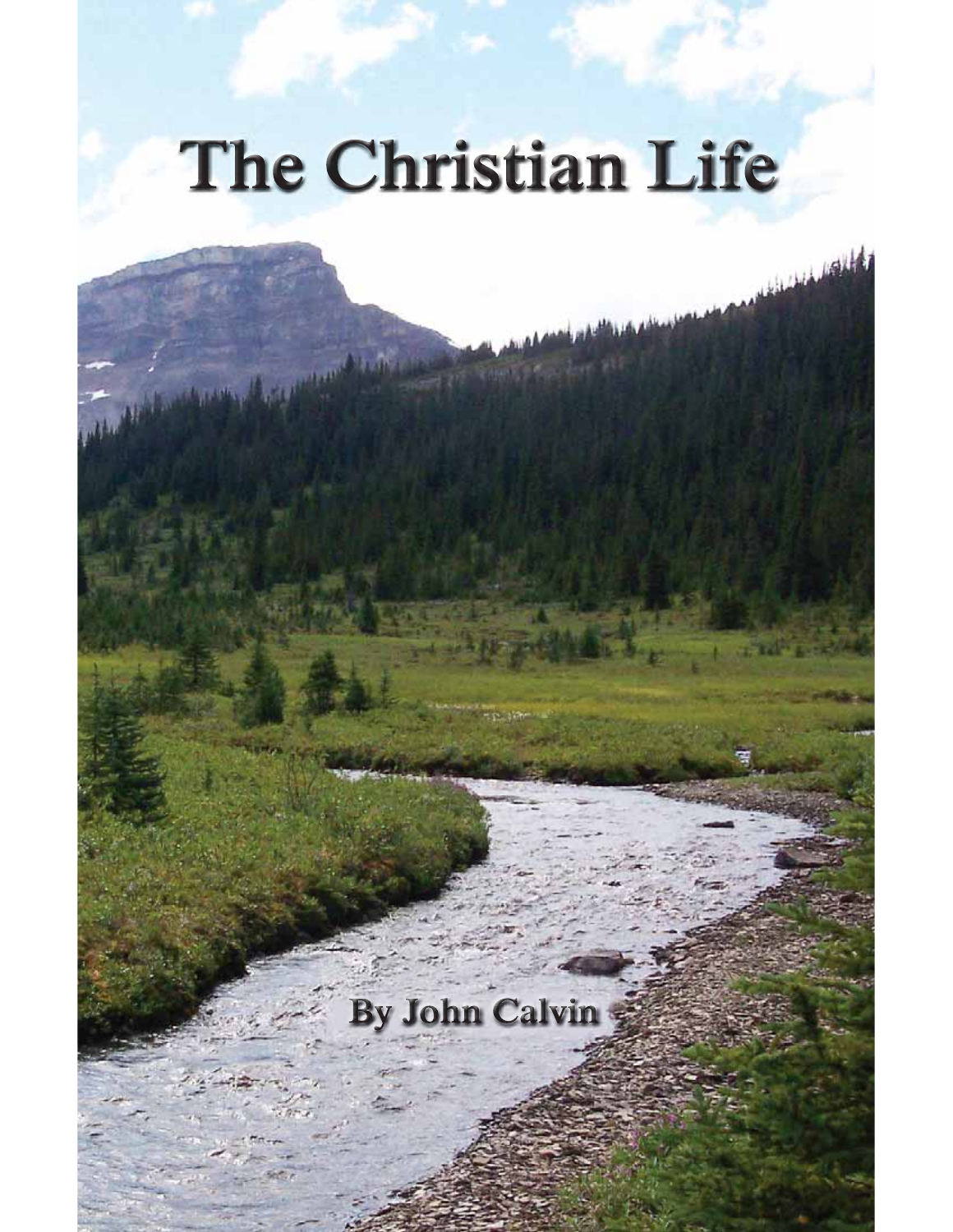About the cover:

Taken in the Canadian Rockies the cover represents the goal at which the Christian life aims. Along the way many obstacles will hinder our slow and sometimes painful progress. Sometimes we travel under cloud, sometimes fording streams, sometimes traversing marshy land, sometimes through woods, and sometimes climbing steep mountains, taking two steps forward and one step back. Progress is not always evident, but every hour takes us nearer the goal. Along the way, the terrain may be frowned upon for its difficulties or it may be admired for its beauty. However, focusing on the goal brings consolation in the trials we face along the way.

#### About this booklet:

The contents of this booklet are taken from chapters 6-10 of book 3 of Calvin's Institutes (Henry Beveridge translation, 1845 edition). Since Calvin's Institutes were first published, these chapters have been printed separately numerous times and in a variety of languages.

We have enhanced the readability of the Beveridge translation in a number of ways: Archaic words have been replaced. A number of sentences have been retranslated from the original Latin to better reflect the original content. New section headings have been added. And, paragraph's have been broken into smaller portions.

Thanks are due to Jan Zeldenrust for proofreading and suggesting many improvements.

Although Calvin lived in different circumstances than we do today, the lessons he teaches are Scriptural and therefore always timely. May the Lord be pleased to bless these words to the hearts of His people.

Copyright 2013 Rev. John Marcus (modifications) Printed by the Evangelism Committee of First Protestant Reformed Church of Edmonton 15911 107A Avenue Edmonton, AB T5E1K8 Canada

Distributed by the Reformed Witness Committee of Edgerton Protestant Reformed Church 311 Maple Street West, PO Box 212 Edgerton, MN 56128 U.S.A edgertonprc@gmail.com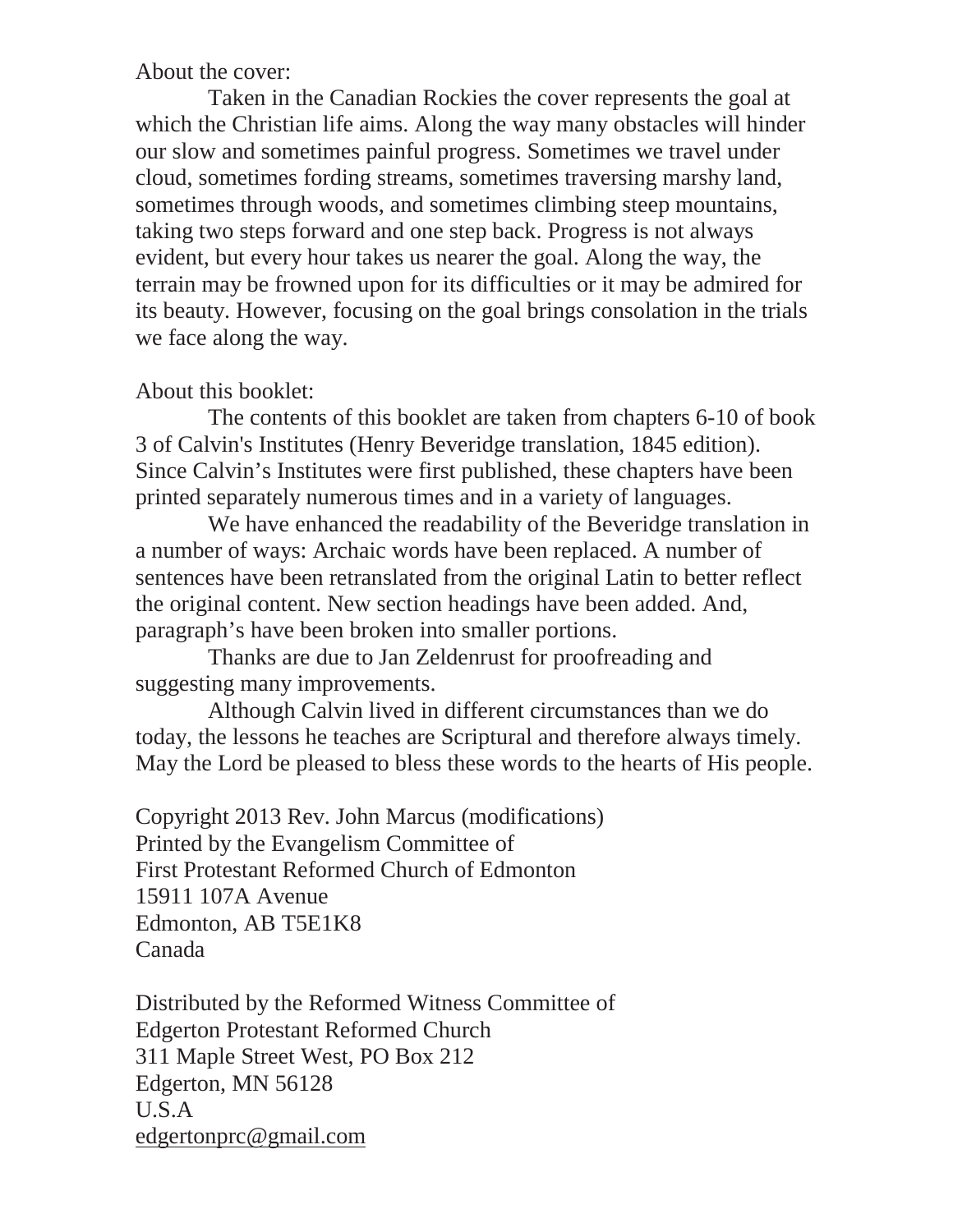# **CONTENTS**

| Introduction                                              | $\overline{2}$ |
|-----------------------------------------------------------|----------------|
| Chapter 1 Scriptural arguments exhorting us to holiness   | 3              |
| Chapter 2 Not our own                                     | 9              |
| Chapter 3 Self-denial and bearing the cross               | 22             |
| Chapter 4 Aspiring to the future life                     | 34             |
| Chapter 5 Rightly using the present life and its comforts | 42             |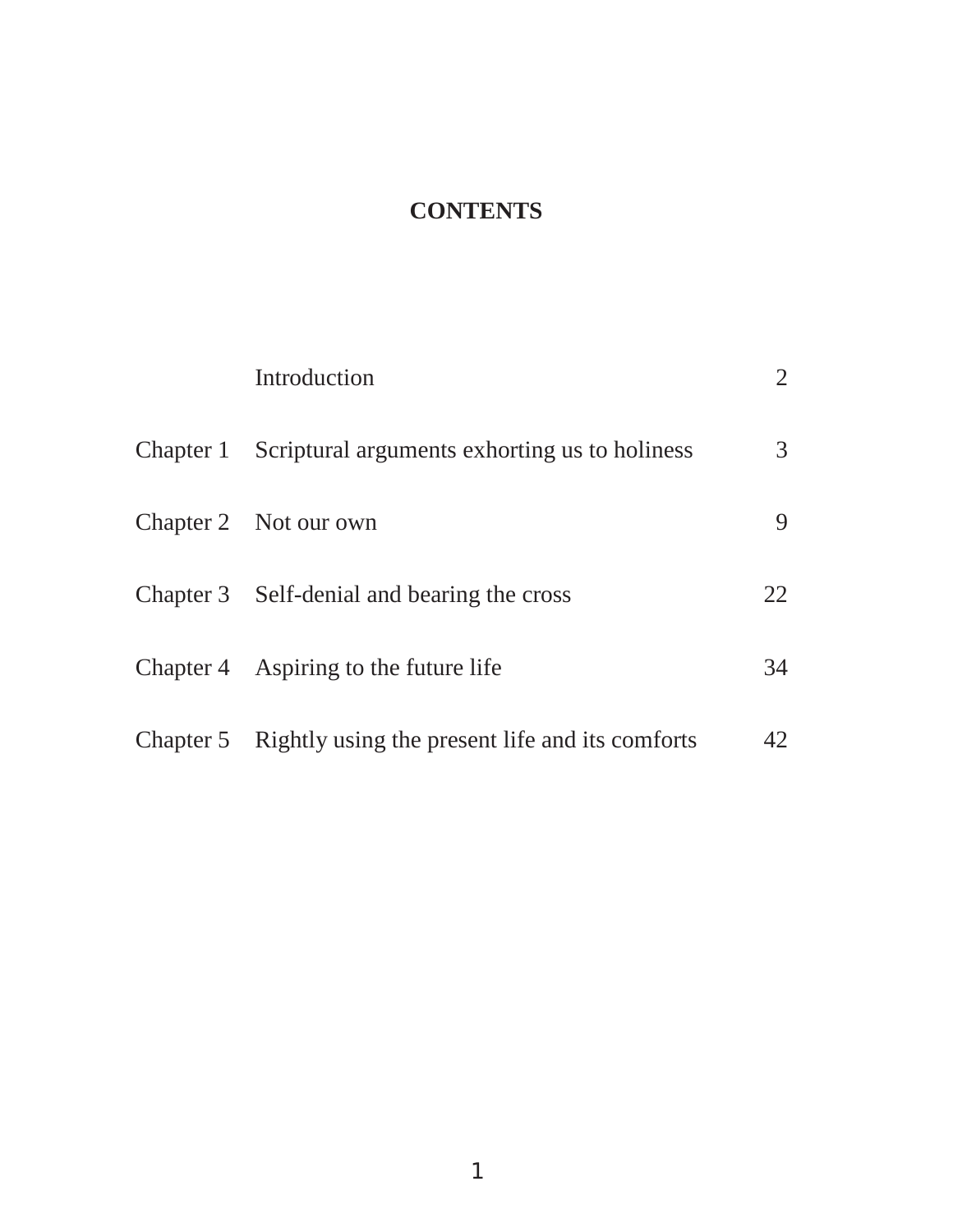# **INTRODUCTION**

The following chapters deal with the life of the Christian, and can be classed under two main heads.

First, it must be held to be a universally acknowledged point, that no man is a Christian who does not feel some special love for righteousness (chapter 1). Secondly, in regard to the standard by which every man ought to regulate his life, although it seems to be considered only in chapter 2, yet the three chapters that follow also refer to it. Chapter 2 shows that the Christian has two duties to perform, namely abandoning our own will, and devoting ourselves entirely to the service of God. The observance being so strenuous, he needs the greatest patience. Consequently, chapter 3 deals with the usefulness of the cross, and chapter 4 invites to meditation on the future life. Lastly, chapter 5 clearly shows how we are to use this life and its comforts without abusing them, in no small degree conducive to the goal of living the Christian life.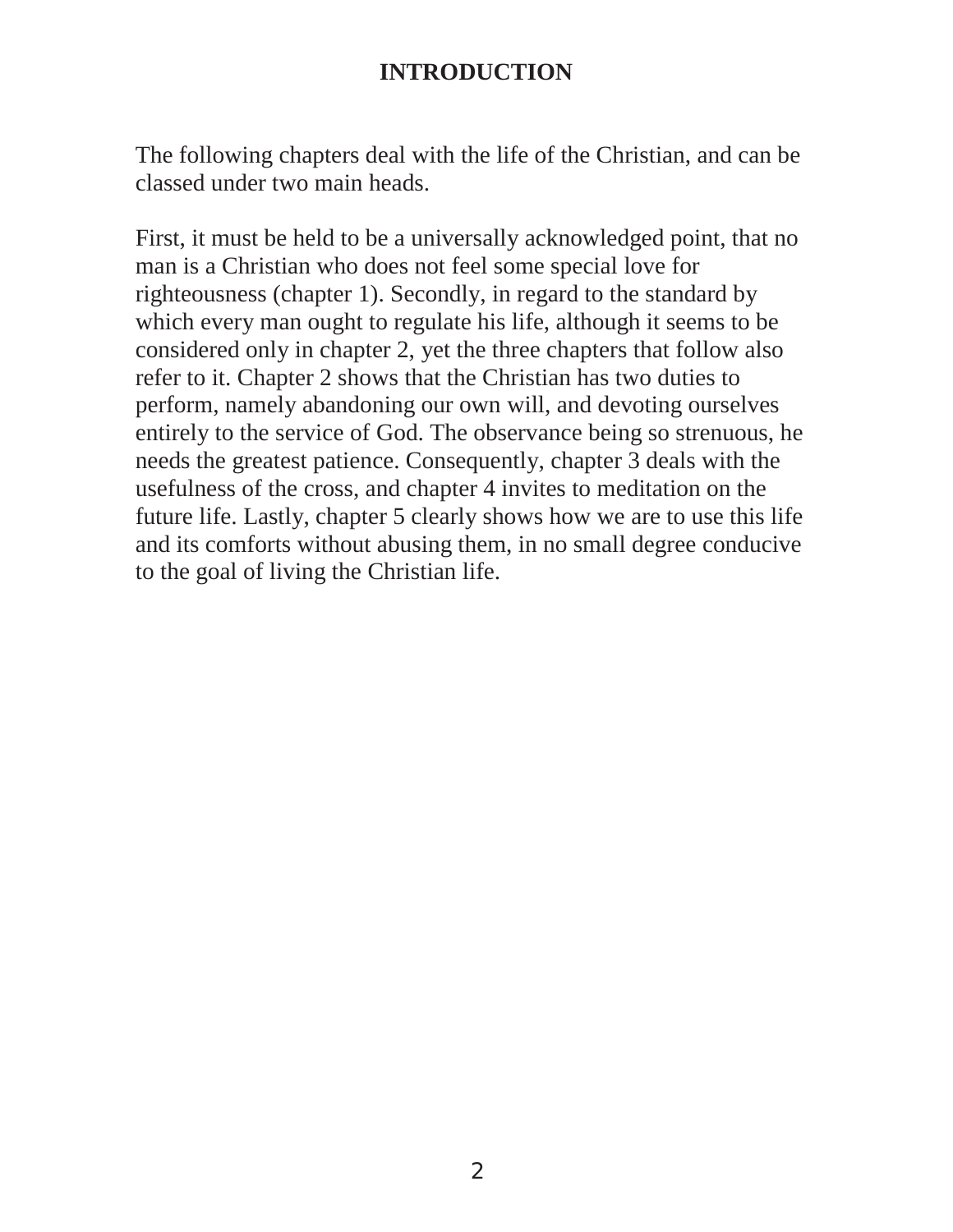# **CHAPTER 1**

# **SCRIPTURAL ARGUMENTS EXHORTING US TO HOLINESS.**

# **Connection between the Christian Life and the Doctrine of Regeneration and Repentance**

# *1. The Christian life arising out of the new life of regeneration is a large and extensive subject.*

We have said that the object of regeneration is to bring the life of believers into concord and harmony with the righteousness of God, and so confirm the adoption by which they have been received as sons.

But although the law includes within it that new life by which the image of God is restored in us, yet, as our sluggishness stands greatly in need both of helps and incentives it will be useful to collect out of Scripture a true account of this reformation lest any who have a heartfelt desire of repentance should go astray in their zeal.

Moreover, I am not unaware that, in undertaking to describe the life of the Christian, I am entering on a large and extensive subject, one which, when fully considered in all its parts, is sufficient to fill a large volume. We see this, for instance, in the length to which the Fathers extend their exhortations in treating of individual virtues. This they do, not from mere wordiness; for whatever be the virtue which you undertake to recommend, your pen is spontaneously led by the abundance of material so to amplify, that you seem not to have discussed it properly if you have not done it at length.

My intention, however, in the instruction concerning life which I now propose to give, is not to extend it so far as to treat of each virtue specially, and then enlarge with encouragements. This must be sought in the writings of others, and particularly in the sermons of the Fathers. For me it will be sufficient to point out the method by which a pious man may be taught how to frame his life aright, and briefly define some universal rule according to which he may properly examine his duties. I shall one day possibly find time for more ample discourse, or leave others to perform an office for which I am not so fit. I have a natural love of brevity, and, perhaps, if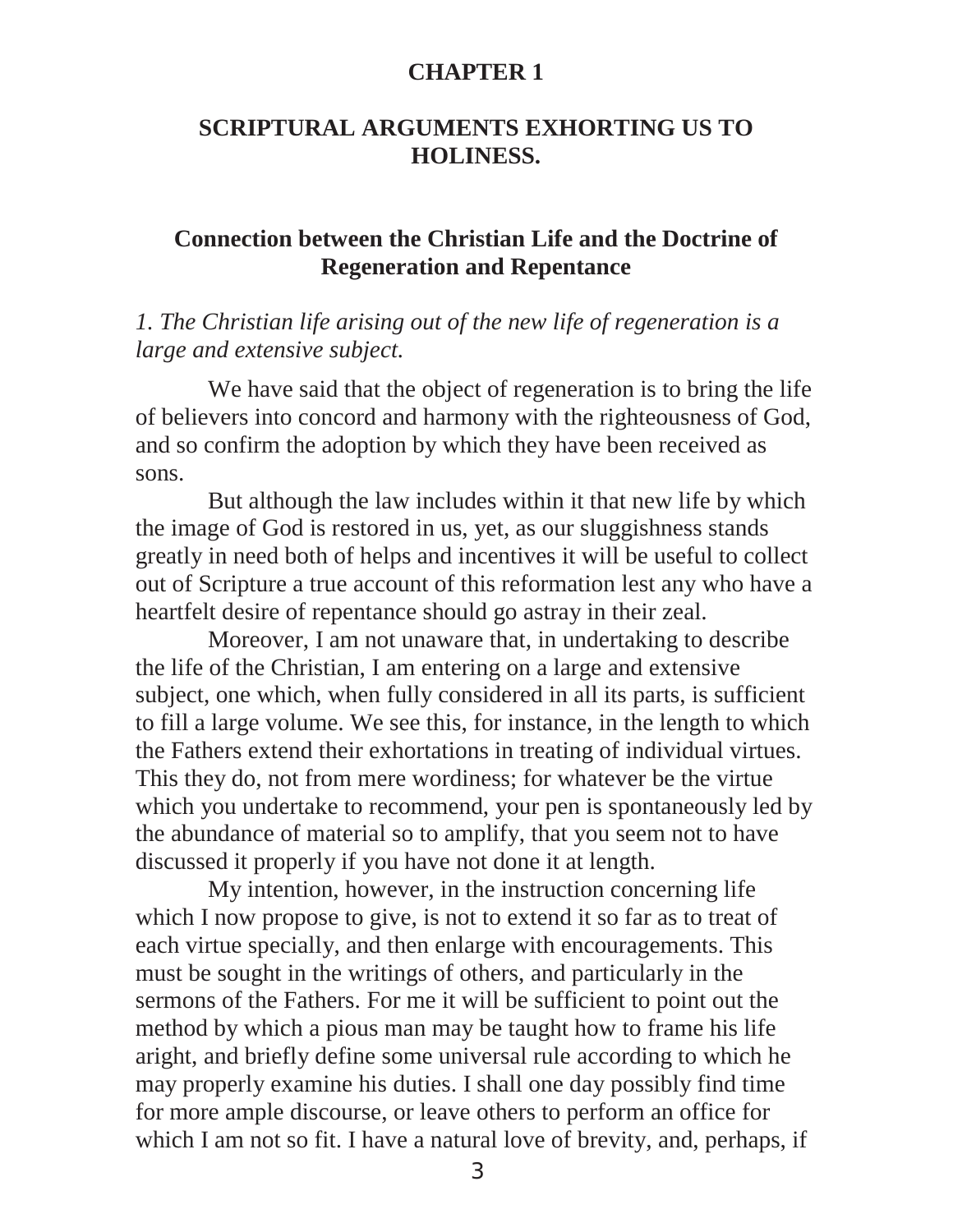I spoke at length, I would not succeed. Even if I could gain the highest applause by being more wordy, I would scarcely be disposed to attempt it. Moreover, the nature of my present work requires me to glance at simple doctrine with as much brevity as possible.

As philosophers have certain definitions of integrity and honesty, from which they derive particular duties and the whole train of virtues; so in this respect Scripture is not without order, but presents a most beautiful arrangement, and one which is every way much more certain than that of philosophers. The only difference is, that they, under the influence of desire for popularity, constantly put on an exquisite clarity of argument, which may serve to display their genius. Whereas the Spirit of God, teaching without such aspirations, is not so perpetually observant of exact method, and yet by observing it at times sufficiently implies that it is not to be neglected.

#### *2. We must be holy because God is holy and He dwells among us.*

The Scripture system of which we speak aims chiefly at two objects. The first is, that the love of righteousness, to which we are by no means naturally inclined, may be instilled and implanted into our minds. The second is (see chapter 2) to prescribe a rule which will prevent us from going astray while in the pursuit of righteousness. It has numerous admirable methods of recommending righteousness. Many have been already pointed out in different parts of this work; but we shall also briefly mention some of them here. With what better foundation can it begin than by reminding us that we must be holy, because "God is holy?" (Leviticus 19:1; 1 Peter 1:16). For when we were scattered abroad like lost sheep, wandering through the labyrinth of this world, He brought us back again to His own fold.

When mention is made of our union with God, let us remember that holiness must be the bond of our union. But, this does not mean that we come into communion with Him by the merit of holiness. We ought rather first to cleave to Him, in order that, pervaded with His holiness, we may follow whither He calls. Holiness must be the bond of our union because it greatly concerns His glory not to have any fellowship with wickedness and impurity. Wherefore He tells us that this is the goal of our calling, the goal to which we ought ever to have respect, if we would answer the call of God. For to what end were we rescued from the iniquity and pollution of the

4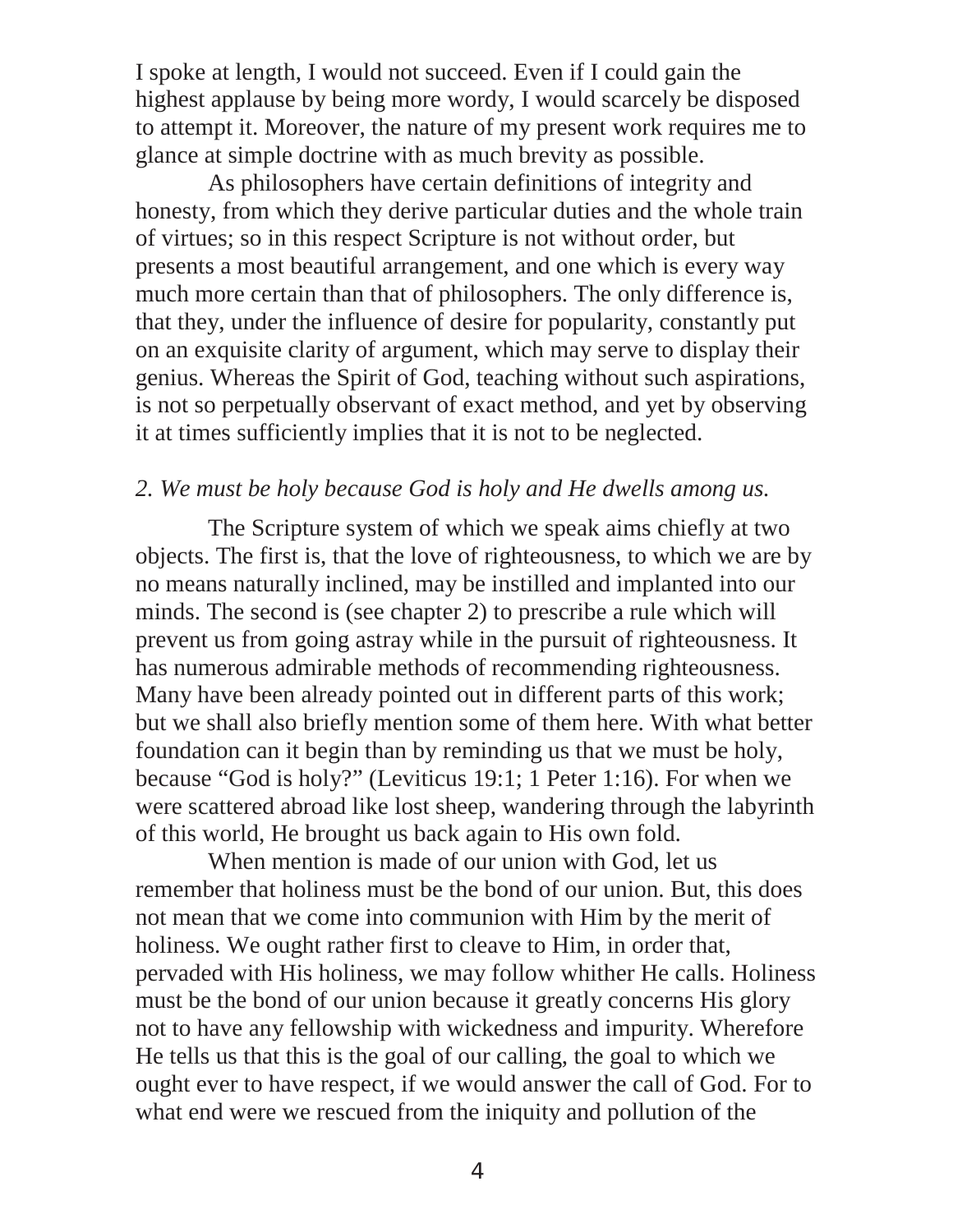world into which we were plunged, if we allow ourselves, during our whole lives, to wallow in them?

Besides, we are at the same time admonished, that if we would be regarded as the Lord's people, we must inhabit the holy city Jerusalem, which, as He hath consecrated it to Himself, it would be impious for its inhabitants to profane it by impurity. Hence the expressions, "Who shall abide in thy tabernacle? who shall dwell in thy holy hill? He that walketh uprightly, and worketh righteousness" (Psalm 15:1, 2; 24:3, 4); for the sanctuary in which He dwells certainly ought not to be like an unclean stall.

### *3. The strongest inducement to a Christian life comes from our redemption in Christ.*

To better arouse us, Scripture reveals God the Father, who, as He hath reconciled us to Himself in His Anointed, has impressed His image upon us, to which He would have us to be conformed (Romans 5:4). Come, then, and let them show me a more excellent system among philosophers, who think that they alone have a moral philosophy duly and orderly arranged. They, when they would give excellent exhortations to virtue, can only tell us to live agreeably to nature.

Scripture derives its exhortations from the true source when it not only teaches us to regulate our life with a view to God its author to whom it is subject; but after showing us that we have degenerated from the true origin and law of our creation, adds, that Christ, through whom we have returned to favor with God, is set before us as a model, whose image our life should represent. What might you need that is more effectual than this? Nay, what might you need besides this? If the Lord adopts us for His sons on the condition<sup>1</sup> that our life be a representation of Christ, who is the bond of our adoption, then unless we dedicate and devote ourselves to righteousness, we not only, with the utmost treachery, revolt from our Creator, but also reject the Savior Himself.

Then, from an enumeration of all the blessings of God, and each part of our salvation, Scripture finds materials to encourage us.

 $<sup>1</sup>$  "On this condition": This is not speaking of a condition as a prerequisite. Rather,</sup> the idea is that when God adopts us, we have an obligation to express Christ's image through our obedience.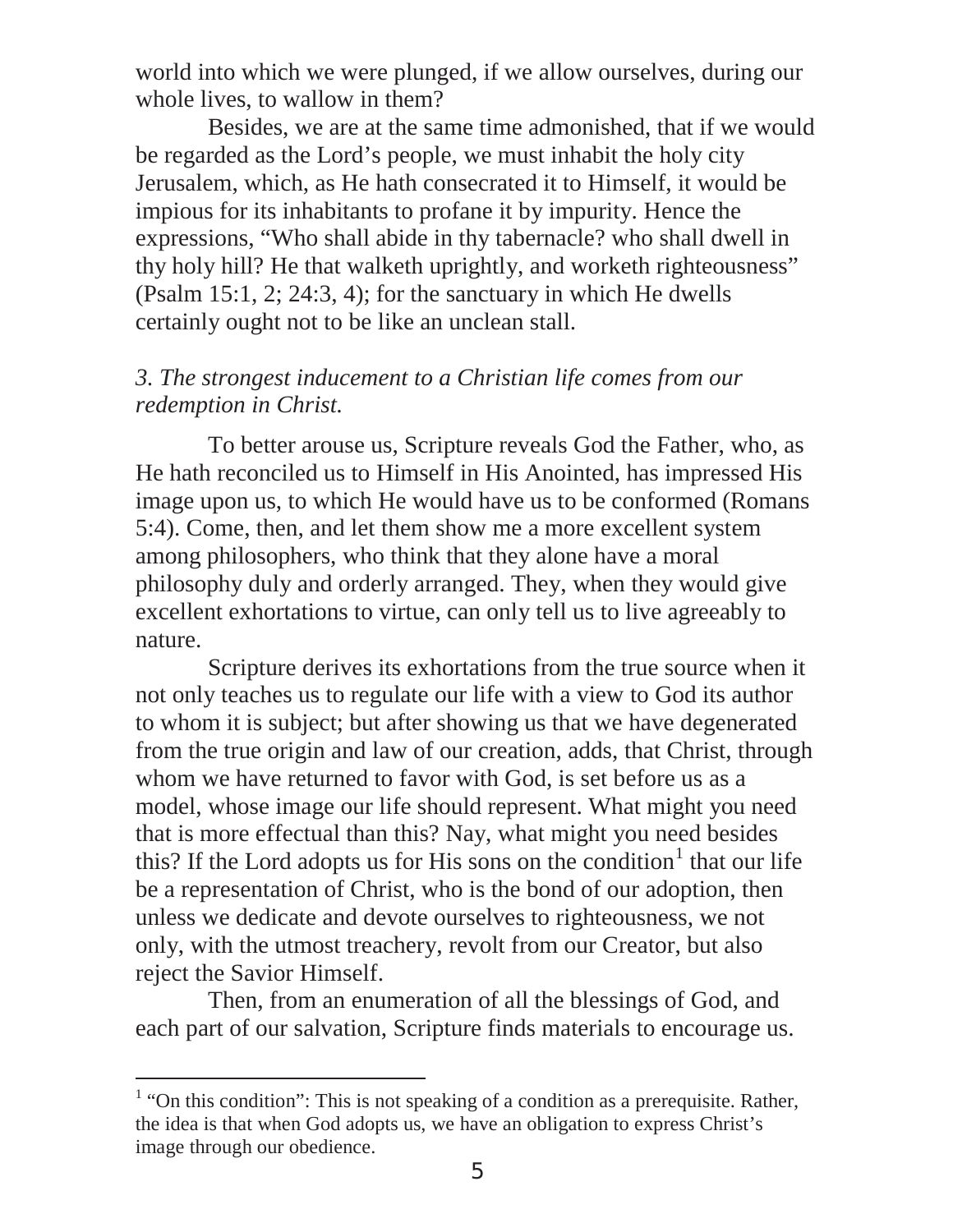Since God exhibited Himself to us as a Father, we must be convicted of extreme ingratitude if we do not in turn exhibit ourselves as His sons. Since Christ purified us by the washing of His blood, and communicated this purification by baptism, it would ill become us to be defiled with new pollution. Since He engrafted us into His body, we, who are His members, should anxiously avoid contracting any stain or blemish. Since He who is our head ascended to heaven, it is befitting in us to withdraw our affections from the earth, and with our whole soul aspire to heaven. Since the Holy Spirit dedicated us as temples to the Lord, we should make it our endeavor to show forth the glory of God, and guard against being profaned by the defilement of sin. Since our soul and body were destined to heavenly incorruptibility and an unfading crown, we should earnestly strive to keep them pure and uncorrupted against the day of the Lord. These, I say, are the surest foundations of a well-regulated life, and you will search in vain for anything resembling them among philosophers, who, in their commendation of virtue, never rise higher than the natural dignity of man.

# **Extremes to be Avoided: Boasting or Becoming Dejected**

# *4. Many boast of Christ in words, but they have not truly learned Christ.*

This is the place to address those who, having nothing of Christ but the name and sign, yet desire to be called Christians. How dare they boast of this sacred name? None have a relationship with Christ but those who have acquired the true knowledge of Him from the Gospel. The Apostle denies that any man truly has learned Christ who has not learned to put off "the old man, which is corrupt according to the deceitful lusts, and put on Christ" (Ephesians 4:22). Therefore, no matter how eloquently they chatter about the Gospel, they are convicted of falsely and unjustly pretending to have a knowledge of Christ.

Doctrine is not an affair of the tongue, but of the life; is not grasped merely by intellect and memory, like other branches of learning; but is received only when it possesses the whole soul, and finds its seat and habitation in the inmost recesses of the heart. Let them, therefore, either cease to insult God, by boasting that they are what they are not, or let them show themselves not unworthy disciples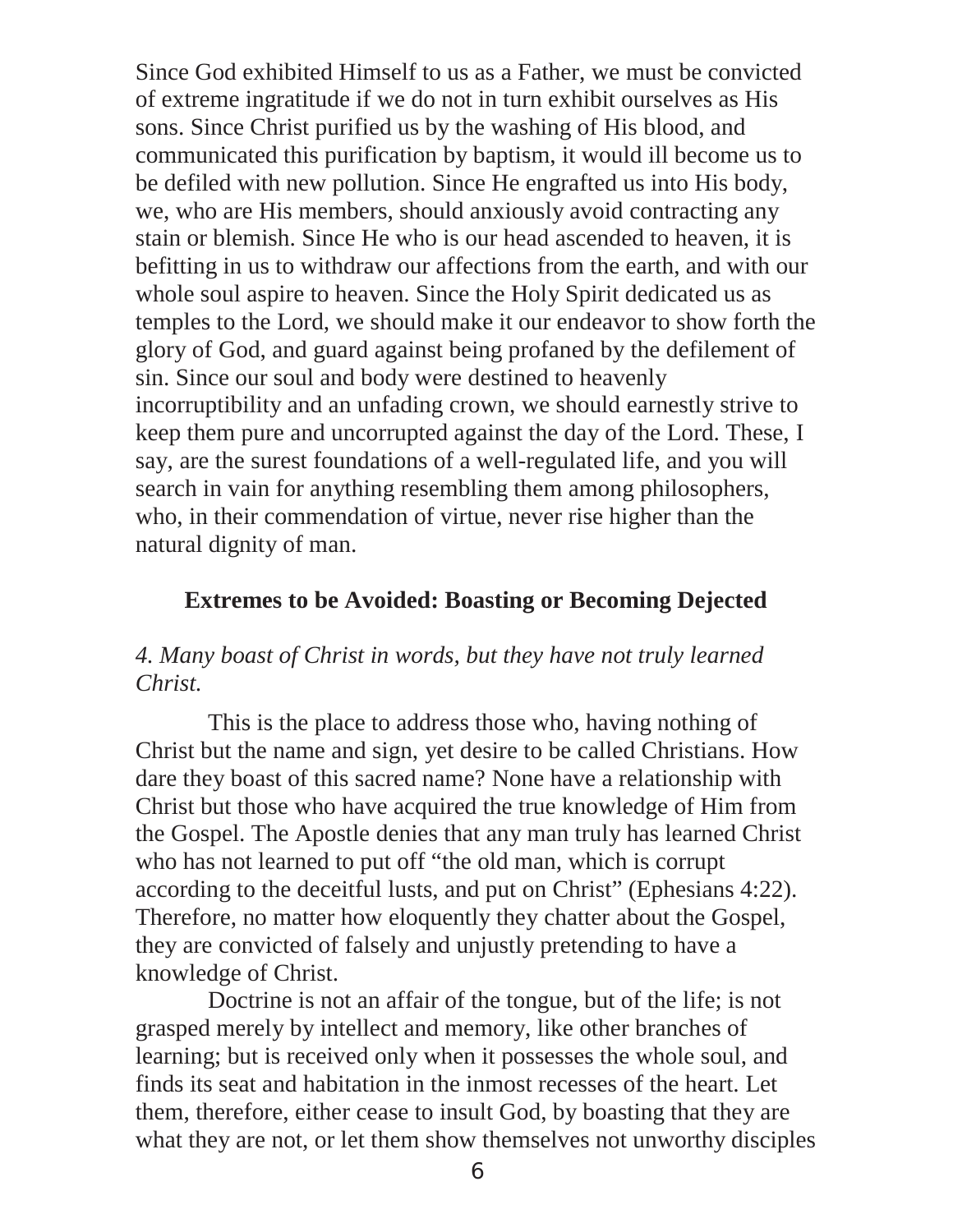of their divine Master. We have given the first place to doctrine in which our religion is contained, since by it our salvation commences; but doctrine must also be transfused into the heart, and pass into the conduct, and so transform us into itself, as not to prove unfruitful.

Philosophers are justly burn with anger against, and disgracefully banish from their company, those who while professing an art which ought to instruct their conduct, convert it into mere wordy and clever argumentation. With how much better reason shall we detest those flimsy rhetoricians who are contented to let the Gospel play upon their lips, when, from its efficacy, it ought to penetrate the inmost affections of the heart, fix its seat in the soul, and pervade the whole man a hundred times more than the frigid discourses of philosophers?

# *5. Christians ought not to despond when they see only a small beginning.*

I do not insist that the life of the Christian shall breathe nothing but the perfect Gospel, though this is to be desired, and ought to be attempted. Therefore, neither do I insist so strictly on evangelical perfection, that I would refuse to acknowledge as a Christian any man who has not attained it. In this way all would be excluded from the Church, since there is no man who is not far removed from this perfection, while many, who have made but little progress, would be undeservedly rejected.

What then? Let us set this before our eye as that for which we ought constantly to aim. Let it be regarded as the goal towards which we are to run. For you cannot divide the matter with God, undertaking part of what His word commands, and omitting part at pleasure. For, in the first place, God uniformly recommends integrity as the principal part of His worship, meaning by integrity real singleness of mind, devoid of disguise and fiction, which is the opposite of a double heart(cf. Psalm 12:2). It's as if it were said, that the beginning of living rightly is when the internal affections are sincerely devoted to God, in the cultivation of holiness and justice.

But seeing that, in this earthly prison of the body, no man is supplied with sufficient strength to run his course with due readiness, and the greater number are so oppressed with weakness, that hesitating, and halting, and even crawling on the ground, they make little progress, let every one of us go as far as his humble ability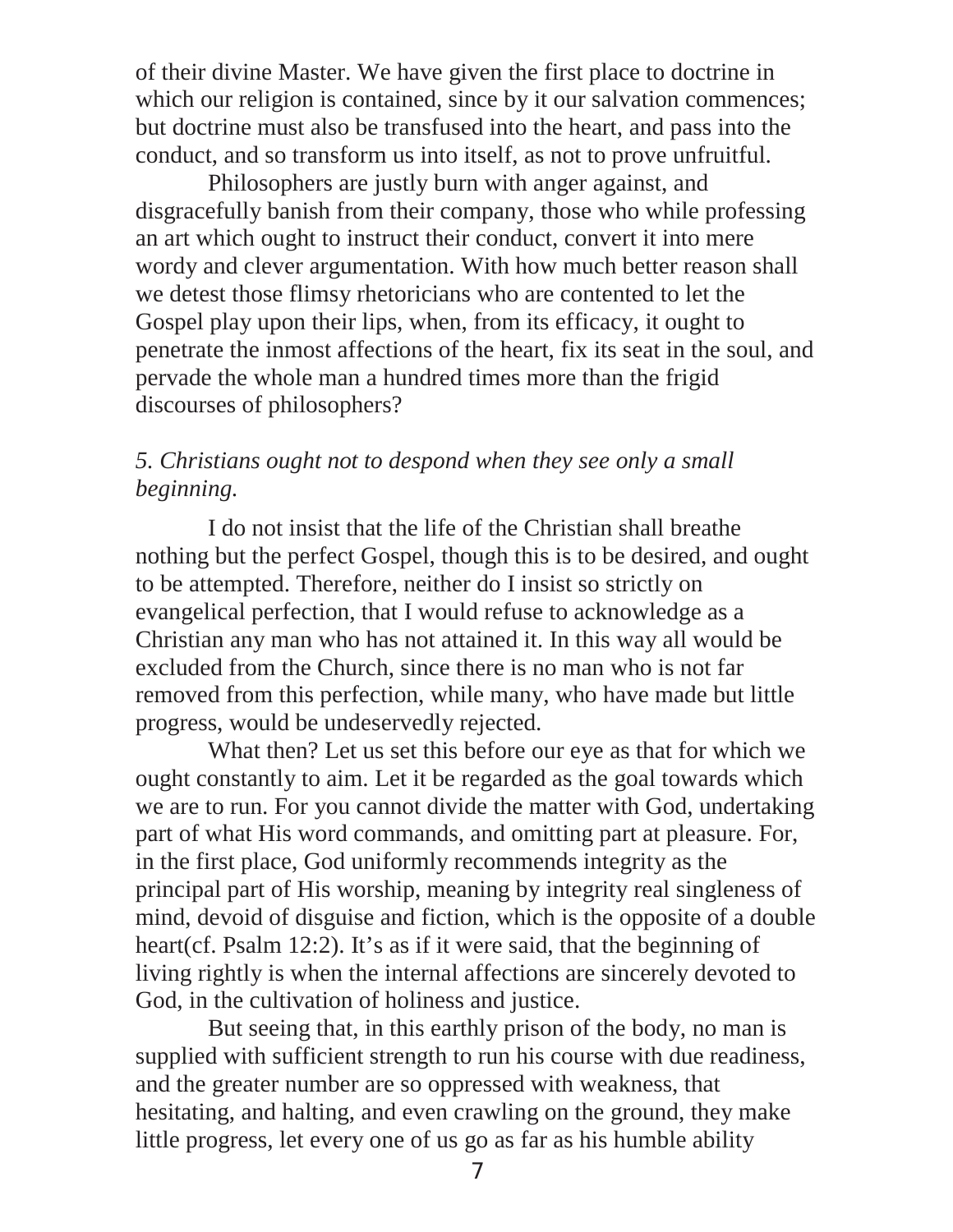enables him, and pursue the path on which we have set out. No one will travel so unsuccessfully that he does not daily cover at least some ground. Let us, therefore, never cease to do this, that we may daily advance in the way of the Lord; and let us not despair because of our meager success.

However little our success may correspond with our wish, our labor is not lost when today is better than yesterday, provided with true singleness of mind we keep our aim, and aspire to the goal, not speaking flattering things to ourselves, nor indulging our vices, but making it our constant endeavor to improve ourselves, until we attain to goodness itself. If during the whole course of our life we seek and follow, we shall at length attain it, when relieved from the infirmity of flesh we are admitted to full fellowship with God.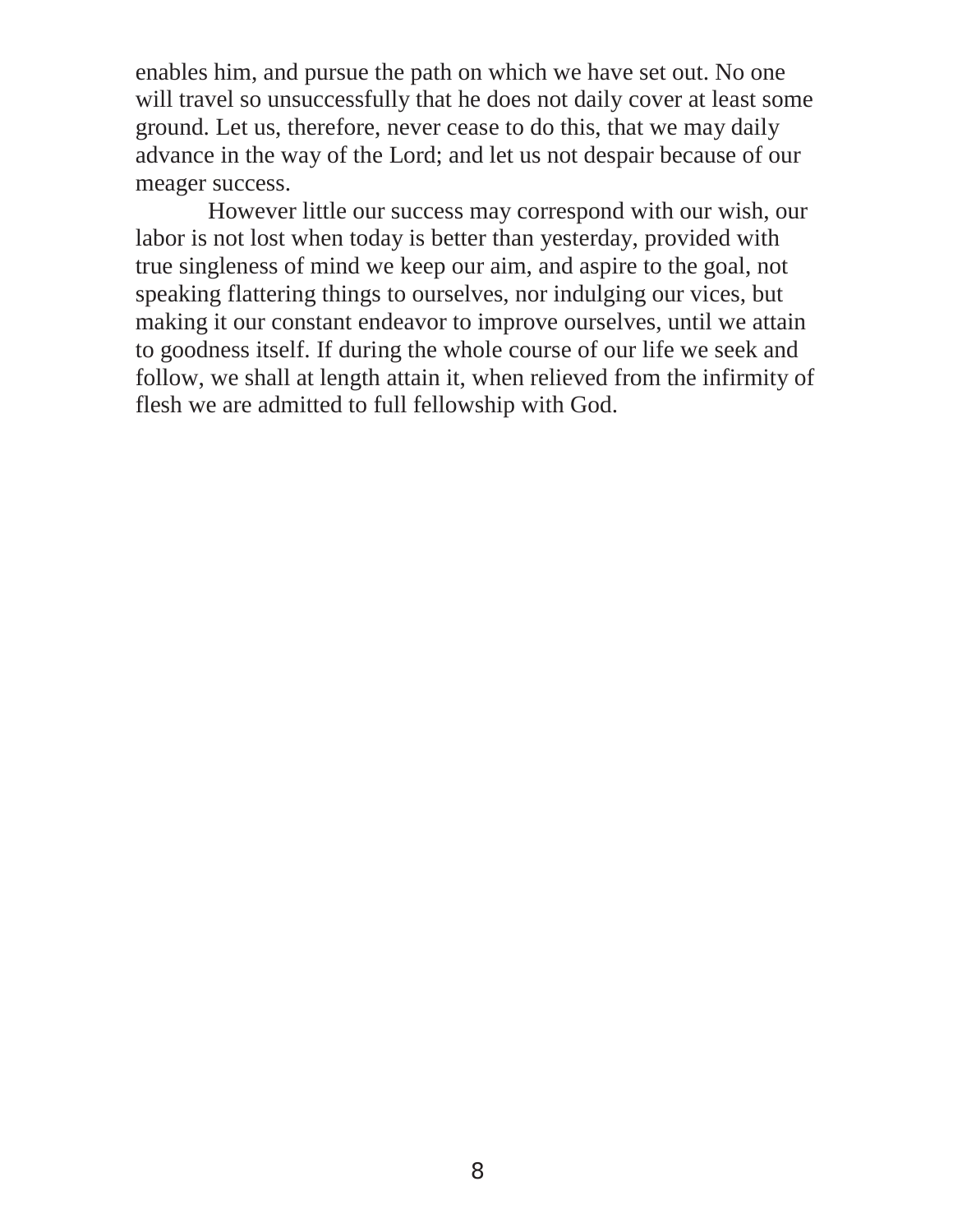#### **CHAPTER 2**

# **NOT OUR OWN**

#### **Sections 1-3**

# **Pursuing Righteousness by Abandoning our own Will and Devoting Ourselves Entirely to God**

# *1. We are not our own, but belong to God and therefore must devote all our energy in His service.*

Although the law of the Lord contains the best and most suitably arranged rule of life, it has seemed proper to our heavenly Teacher to train His people by a yet more accurate method than the rule which is prescribed in the law. Now, the leading principle in the method is, that it is the duty of believers to present their "bodies a living sacrifice, holy and acceptable unto God, which is" their "reasonable service" (Romans 12:1). Hence he draws the exhortation: "Be not conformed to this world: but be ye transformed by the renewing of your mind, that ye may prove what is that good, and acceptable, and perfect will of God." The great point, then, is, that we are consecrated and dedicated to God, and, therefore, should not henceforth think, speak, meditate, or act, without a view to His glory. That which He has made sacred cannot be applied to profane use without great insult to Him.

But if we are not our own, but the Lord's, it is plain both what error is to be shunned, and to what end the actions of our lives ought to be directed.

We are not our own; therefore, neither is our own reason or will to rule our acts and counsels. We are not our own; therefore, let us not make it our end to seek what may be agreeable to our carnal nature. We are not our own; therefore, as far as possible, let us forget ourselves and the things that are ours.

On the other hand, we are God's; let us, therefore, live and die to Him (Romans 14:8). We are God's; therefore, let His wisdom and will preside over all our actions. We are God's; to Him, then, as the only legitimate end, let every part of our life be directed. O how great the accomplishment of him who, having been taught that he is not his own, has withdrawn the dominion and government of himself from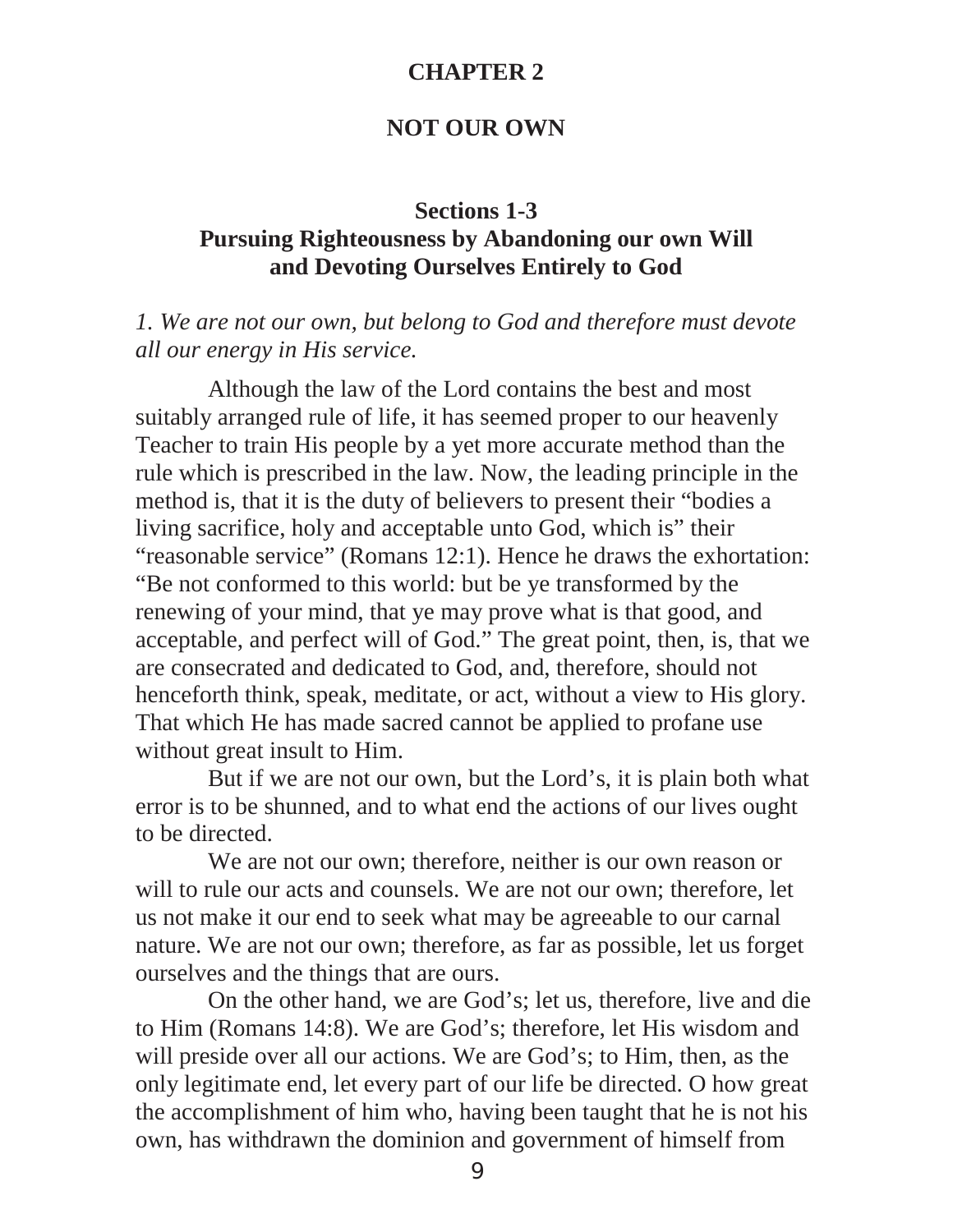his own reason that he may give them to God! For as the surest source of destruction to men is to obey themselves, so the only haven of safety is to have no other will, no other wisdom, than to follow the Lord wherever He leads.

Let this, then be the first step, to abandon ourselves, and devote the whole energy of our minds to the service of God. By service, I mean not only that which consists in verbal obedience, but that by which the mind, divested of its own carnal feelings, implicitly obeys the call of the Spirit of God.

This transformation, which Paul calls the renewing of the mind (Romans 12:2; Ephesians 4:23), though it is the first entrance to life, was unknown to all the philosophers. They give the government of man to reason alone, thinking that reason alone is to be listened to; in short, they assign to reason the sole direction of the conduct. But Christian philosophy bids reason to concede her place, and yield complete submission to the Holy Spirit, so that the man himself no longer lives, but Christ lives and reigns in him (Galatians 2:20).

# *2. Since we are not our own, let us renounce ourselves and seek the glory of God by obeying His will.*

From this follows the other principle, that we are not to seek our own, but the Lord's will, and act with a view to promote His glory. Great is our proficiency, when, almost forgetting ourselves, certainly postponing our own reason, we faithfully make it our endeavor to obey God and His commandments. For when Scripture commands us to lay aside private regard to ourselves, it not only divests our minds of an excessive longing for wealth, or power, or human favor, but eradicates all ambition and thirst for worldly glory, and other more secret plagues. The Christian ought, indeed, to be so trained and disposed as to consider, that during his whole life he has to do with God. For this reason, as he will bring all things to the reckoning and will of God, so he will religiously direct his whole mind to Him. For he who has learned to look to God in everything he does, is at the same time diverted from all vain thoughts. This is that self-denial which Christ so strongly enforces on His disciples from the very outset (Matthew 16:24), which, as soon as it takes hold of the mind, leaves no place either, first, for pride, arrogance, and display; or, secondly, for greed, lust, extravagance, softness, or other vices which are engendered by self-love.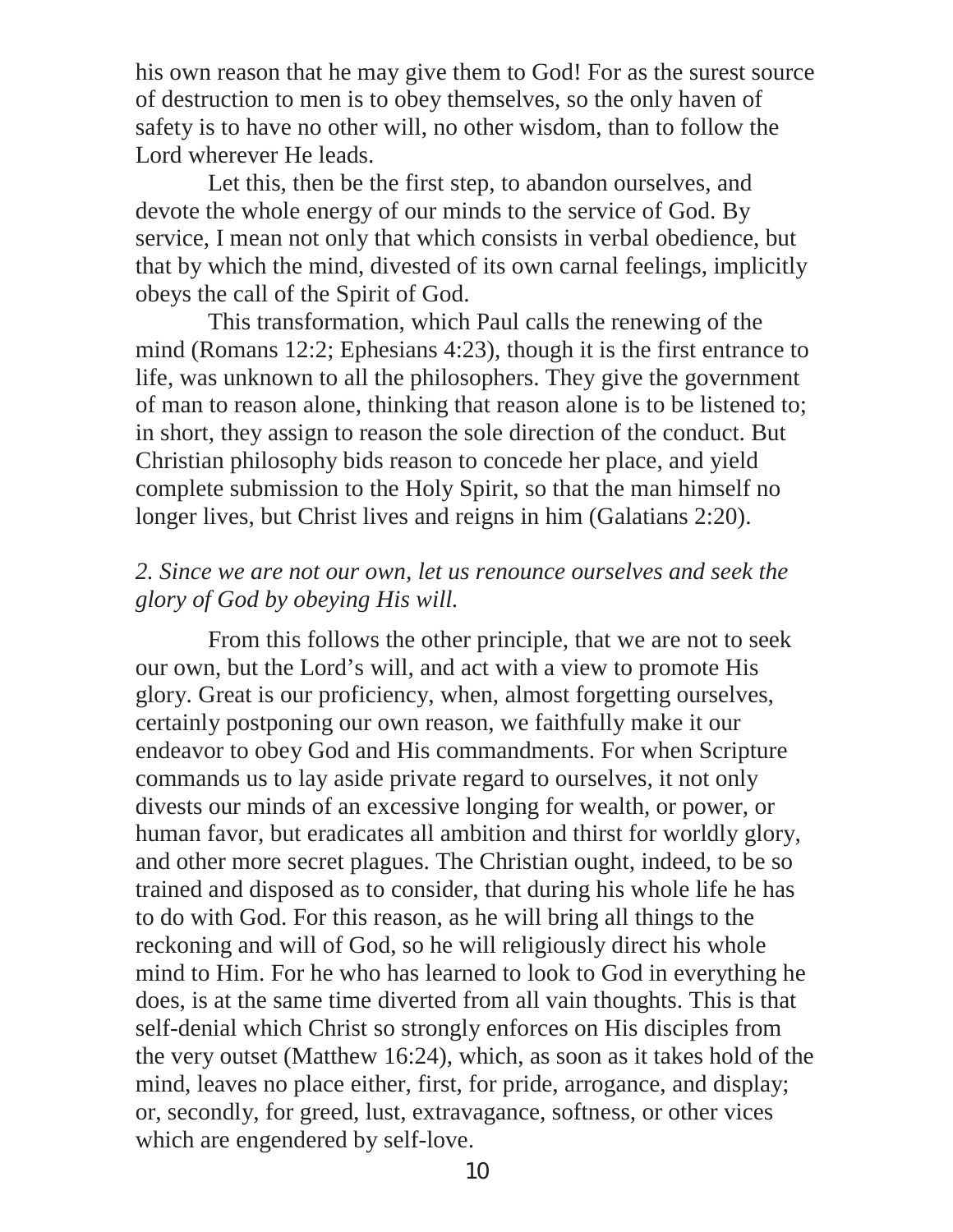On the contrary, wherever self-denial does not reign, the foulest vices are indulged in without shame; or, if there is some appearance of virtue, it is corrupted by a depraved longing for applause. Show me, if you can, an individual who, unless he has renounced himself in obedience to the Lord's command, is disposed to do good for its own sake. Those who have not so renounced themselves have followed virtue, at least for the sake of praise. The philosophers who have contended most strongly that virtue is to be desired on her own account, were so inflated with arrogance as to make it apparent that they sought virtue for no other reason than as a ground for indulging in pride. So far, therefore, is God from being delighted with those who strive for popular applause with their inflated minds, that He declares they have received their reward in this world (Matthew 6:2), and that harlots and publicans are nearer the kingdom of heaven than they (Matthew 21:31).

We have not yet sufficiently explained how great and numerous are the obstacles by which a man is impeded in the pursuit of virtue, so long as he has not renounced himself. The old saying is true, There is a world of iniquity treasured up in the human soul. Nor can you find any other remedy for this than to deny yourself, renounce your own reason, and direct your whole mind to the pursuit of those things which the Lord requires of you, and which you are to seek only because they are pleasing to Him.

# *3. We should shun ungodliness and worldly lusts and follow sobriety, justice, and piety.*

In another passage, Paul gives a brief, indeed, but more distinct account of each of the parts of a well-ordered life: "The grace of God that bringeth salvation hath appeared to all men, teaching us that, denying ungodliness and worldly lusts, we should live soberly, righteously, and godly, in this present world; looking for that blessed hope, and the glorious appearance of the great God and our Savior Jesus Christ; who gave Himself for us, that he might redeem us from all iniquity, and purify unto Himself a peculiar people, zealous of good works" (Titus 2:11-14). After holding forth the grace of God to revive us, and pave the way for His true worship, he removes the two greatest obstacles which stand in the way, namely, ungodliness, to which we are by nature overly prone, and worldly lusts, which are far worse. Under ungodliness, he includes not merely superstition, but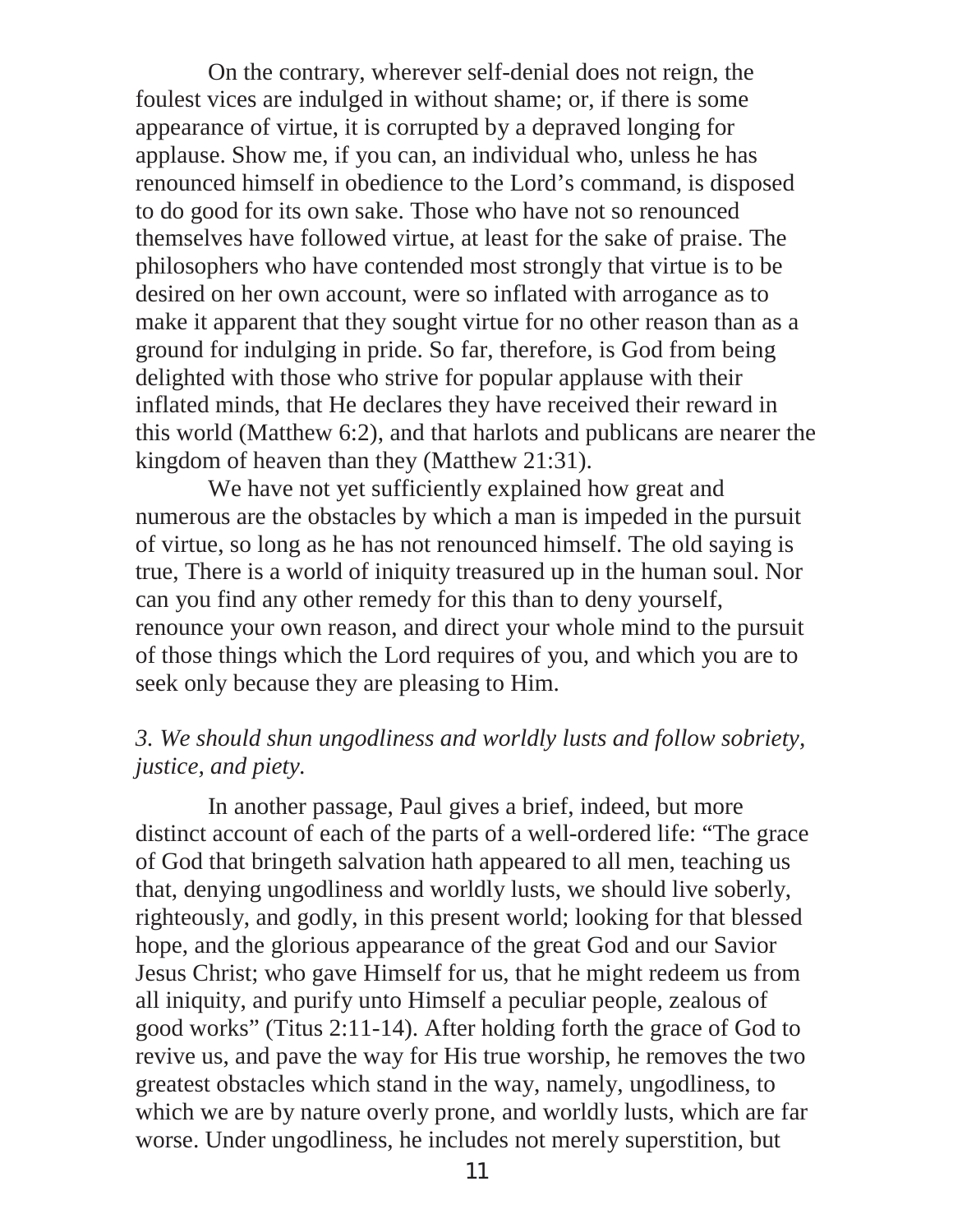everything at variance with the true fear of God. Worldly lusts are equivalent to the lusts of the flesh. Thus He commands us, in both tables of the Law, to lay aside our own mind, and renounce whatever our own reason and will dictate.

Then he reduces all the actions of our lives to three branches, sobriety, justice, and godliness. Sobriety undoubtedly denotes as well chastity and temperance as the pure and frugal use of temporal goods, and patient endurance of poverty. Justice includes all the duties of fairness, in order that everyone receives his due. Next follows godliness, which separates us from the pollutions of the world, and connects us with God in true holiness. When these are connected together by an indissoluble chain, they produce a solid perfection.

Nothing is more difficult than to say goodbye to the will of the flesh, subdue, nay, reject our lusts, and devote ourselves to God and our brethren, and lead an angelic life amid the pollutions of the world. Paul, therefore, calls us back to the hope of a blessed immortality in order to set our minds free from all entanglements. He justly urges us to contend because, as Christ has once appeared as our Redeemer, thus on His final coming He will give full enjoyment of the salvation He acquired. In this way He dispels all the enticements, which obscure our path and prevent us from aspiring as we ought to heavenly glory. Nay, He tells us that we must be pilgrims in the world, that our heavenly inheritance may not pass away or perish.

# **Sections 4-7 Self-denial as it Relates to our Fellowman**

# *4. Self-denial promotes a humble opinion of ourselves and respect for our neighbor.*

For when Scripture commands us, in regard to our fellow men, to prefer them in honor to ourselves, and sincerely labor to promote their advantages (Romans 12:10; Philippians 2:3), He gives us commands which our mind is utterly incapable of obeying until its natural feelings are suppressed. For so blindly do we all rush in the direction of self-love, that everyone thinks he has a good reason for exalting himself and despising all others in comparison. If God bestows on us something pleasing, we trust in it and immediately our spirits are lifted, and not only swell up, but almost burst with pride.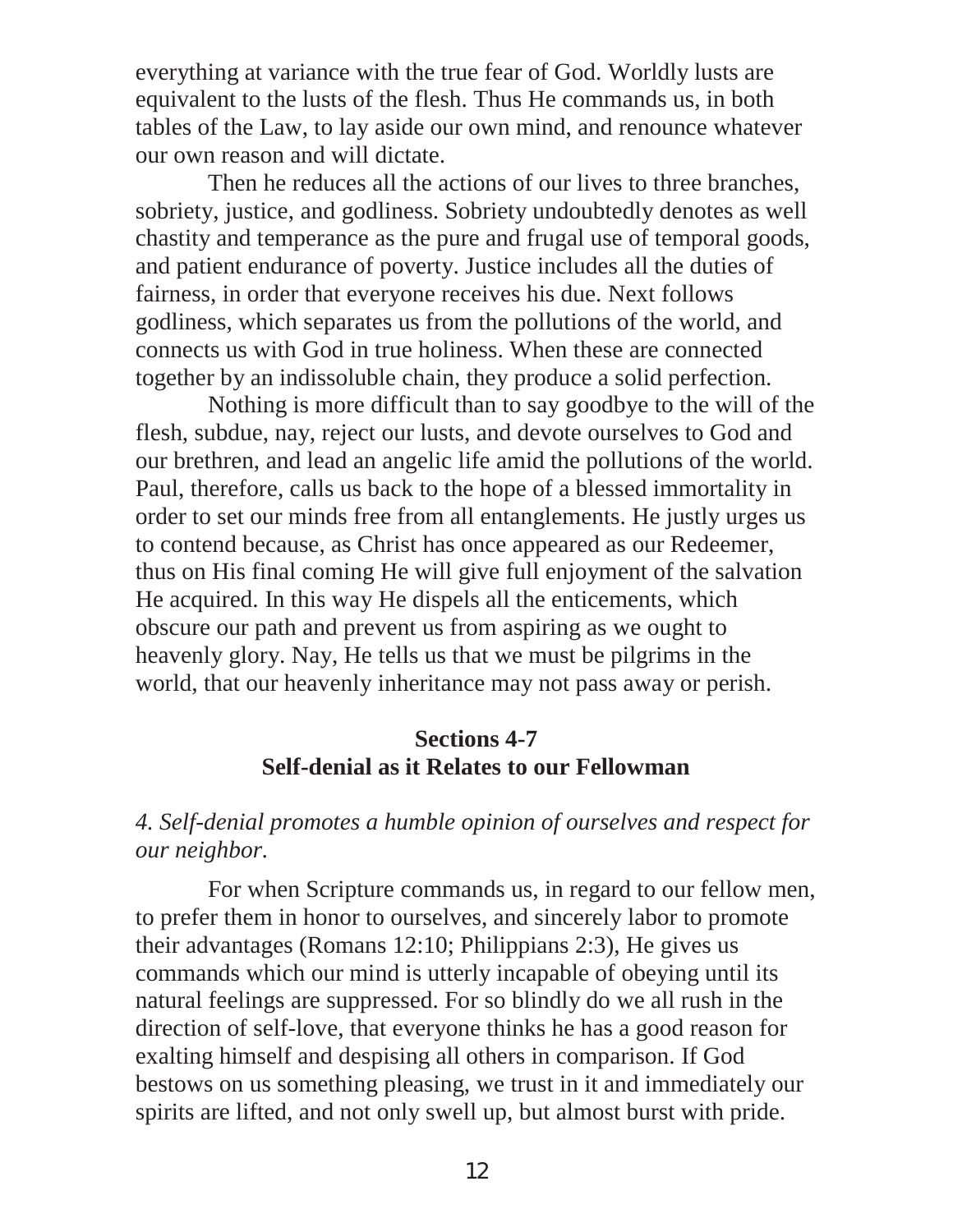The vices we abound in we both carefully conceal from others, and flatteringly represent to ourselves as minute and trivial, nay, sometimes embrace them as virtues. When the same qualities which we admire in ourselves are seen in others, even though they should be superior, we maliciously detract from them and tear them down in order that we may not be forced to yield to them. In like manner we repugnantly exaggerate their vices, not content when we severely and sharply censure them. From this arises the haughtiness with which each, as if exempted from the common lot, seeks to exalt himself above his neighbor, confidently and proudly despising others, or at least looking down upon them as his inferiors. The poor man yields to the rich, the working-class man to the nobleman, the servant to the master, the unlearned to the learned, and yet everyone inwardly cherishes some idea of his own superiority.

Thus each flattering himself, sets up a kind of kingdom in his breast; the arrogant, to satisfy themselves, pass censure on the minds and manners of other men, and when contention arises, the full venom is displayed. Many carry themselves with mildness so long as they experience smooth and pleasant circumstances, but how few are there who, when stung and irritated, preserve the same tenor of moderation? For this there is no other remedy than to pluck up by the roots those most noxious pests, self-love and contentiousness. This the doctrine of Scripture does. For it teaches us to remember, that the endowments which God has bestowed upon us are not our own, but His free gifts, and that those who pride themselves on account of them betray their ingratitude. "Who maketh thee to differ," saith Paul, "and what hast thou that thou didst not receive? Now if thou didst receive it, why dost thou glory, as if thou hadst not received it?" (1 Corinthians 4:7).

Then by a diligent examination of our faults let us keep ourselves humble. Thus while nothing will remain to swell our pride, there will be much to subdue it. Again, we are commanded, whenever we behold the gifts of God in others, so to reverence and respect the gifts, as also to honor those in whom they reside. If God has been pleased to bestow honor upon them, it would ill become us to deprive them of it. Then we are told to overlook their faults. Certainly not to encourage their faults by our compliments; rather, not to insult on account of those faults those whom we ought to regard with honor and good will. In this way, with regard to all with whom we have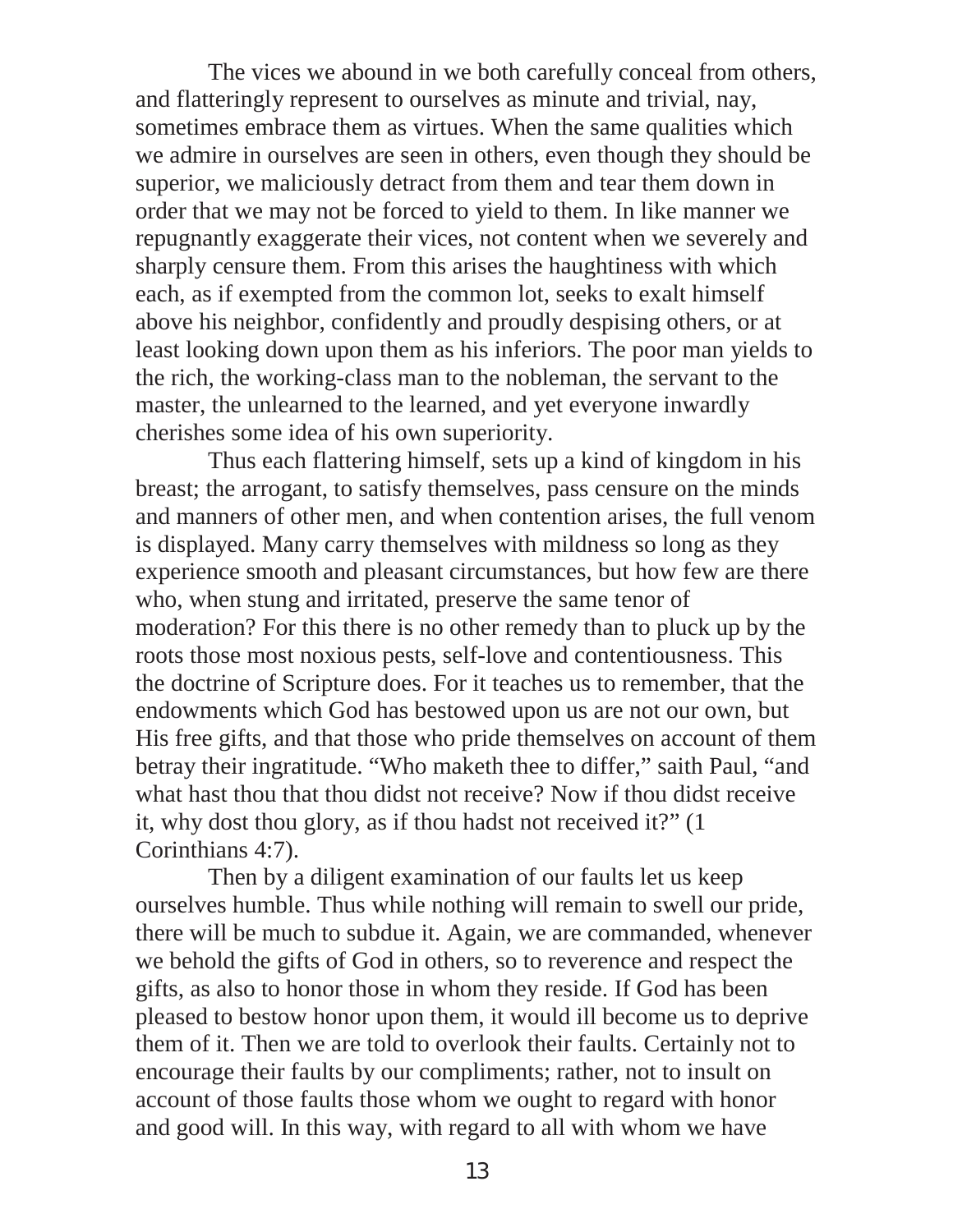relations, our behavior will be not only moderate and modest, but courteous and friendly. The only way by which you can ever attain to true meekness, is to have your heart imbued with a humble opinion of yourself and respect for others.

# *5. Self-denial promotes the advantage of our neighbor.*

How difficult it is to perform the duty of seeking the good of our neighbor! Unless you leave off all thought of yourself and in a manner cease to be yourself, you will never accomplish it. How can you exhibit those works of love which Paul describes unless you renounce yourself, and become wholly devoted to others? "Charity (says he, 1 Corinthians 13:4) suffereth long, and is kind; charity envieth not; charity vaunteth not itself, is not puffed up, doth not behave itself unseemly, seeketh not her own, is not easily provoked" etc. Were it the only thing required of us to seek not our own, nature would not have the least power to comply: she so inclines us to love ourselves only, that she will not easily allow us carelessly to pass by ourselves and our own interests that we may watch over the interests of others, nay, spontaneously to yield our own rights and resign it to another.

But, to conduct us to this, Scripture cautions us with this rule, that whatever gifts we obtain from the Lord have been entrusted to us, that they might be directed for the common good of the Church. Therefore, the legitimate use of all our gifts is a kind and liberal sharing of them with others. There cannot be a more certain rule, nor a stronger exhortation to observe it, than when we are taught that all the gifts which we possess are divine deposits entrusted to us for the very purpose of being distributed for the good of our neighbor.

In fact, Scripture goes so far as to compare them to the abilities given to the members of the human body (1 Corinthians 12:12). No member has its function for itself, or applies it for its own private use, but transfers it to its fellow-members; nor does it derive any other advantage from it than that which it receives in common with the whole body. Thus, whatever the pious man can do, he is bound to do for his brethren, not consulting his own interest in any other way than by striving earnestly for the common edification of the Church. Let this, then, be our method of showing goodwill and kindness, considering that, in regard to everything which God has bestowed upon us, and by which we can aid our neighbor, we are His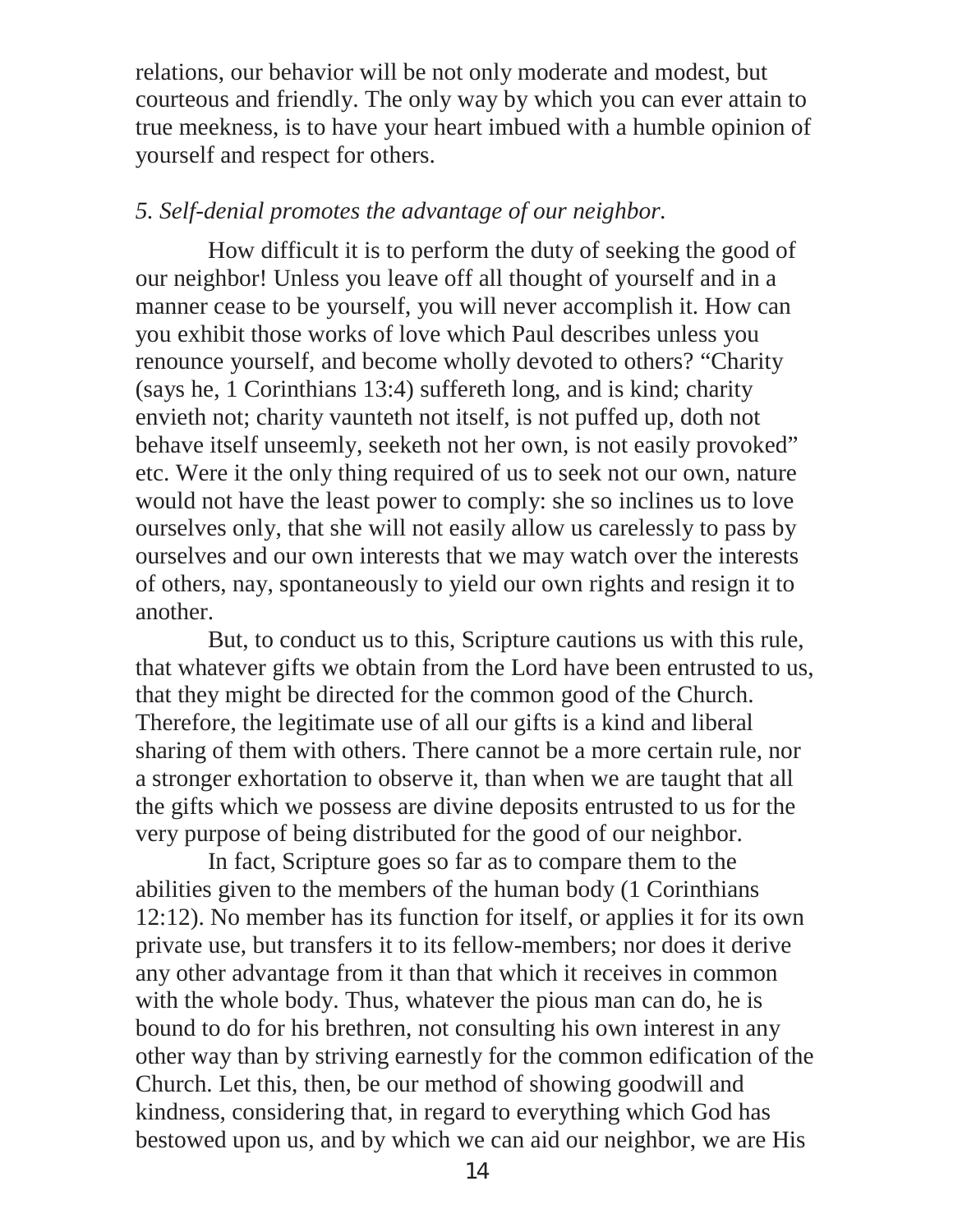stewards, and are bound to give account of our stewardship; moreover, that the only right mode of administration is that which is regulated by love. In this way, we shall not only always unite the pursuit of a stranger's benefit with a concern for our own advantage, but also make the latter subordinate to the former.

And so that it not escape our notice that this is the principle for duly administering every gift which we receive from God, He of old applied that law to the minutest expressions of His own kindness. He commanded the first-fruits to be offered to Him as an attestation by the people that it was impious to reap any advantage from goods not previously consecrated to Him (Exodus 22:29; 23:19). But if the gifts of God are not sanctified to us until we have with our own hand dedicated them to the Author Himself, it must be a foul abuse that does not emit a scent of such dedication. It is in vain to contend that you cannot enrich the Lord by your offerings. Although your liberality cannot reach God (as the Psalmist says), yet it is to be exercised toward to the saints which are upon the earth (Psalm 16:2, 3). For that reason acts of mercy are compared to holy offerings, as today they correspond to the offerings under the Law.

#### *6. Love to our neighbor is promoted by considering the image of God.*

Moreover, that we may not grow weary in well-doing - as would otherwise immediately and unavoidably be the case - we must add another quality which the Apostle specifies: "Charity suffereth long, and is kind, is not easily provoked" (1 Corinthians 13:4). The Lord commands us to do good to all without exception, though the greater part, if estimated according to their own merit, are most unworthy of it. But Scripture comes to our aid with a most excellent reason, when it says we are not to look to what men in themselves deserve, but to attend to the image of God, which exists in all, $<sup>2</sup>$  and to</sup>

 $2$  "The image of God, which exists in all": Calvin held that "the likeness of God extends to the whole excellence by which man's nature towers over all the kinds of living creatures" (Institutes 1.15.3). At the same time, he contends that the image consists in the knowledge of God, true righteousness, and holiness (Institutes 1.15.4). Importantly, however, Calvin understands that by nature, the way we are born in Adam, this image of God is wholly corrupted: "Therefore, even though we grant that God's image was not totally annihilated and destroyed in him, yet it was so corrupted that whatever remains is frightful deformity" (Institutes 1.15.4). The Canons of Dordt (Heads 3/4, article 4) reflect the same idea: "There remain,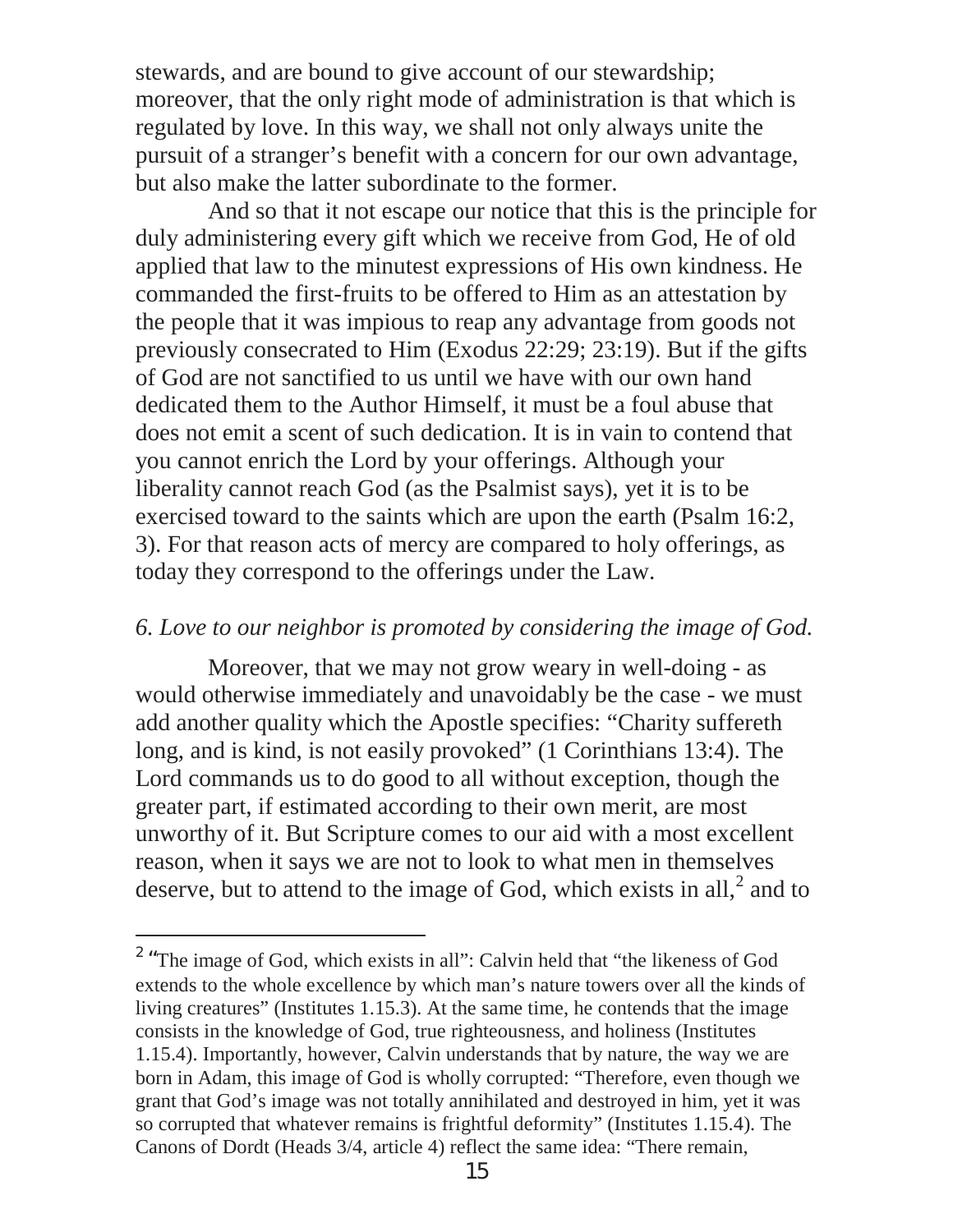which we owe all honor and love. But in those who are of the household of faith, the same rule is to be more carefully observed, inasmuch as that image is renewed and restored in them by the Spirit of Christ.

Therefore, whoever be the man that is presented to you as needing your assistance, you have no ground for declining to give it to him. Say he is a stranger. The Lord has given him a mark which ought to be familiar to you: for which reason he forbids you to despise your own flesh (Galatians 6:10). Say he is contemptible and without value. The Lord points him out as one whom He has distinguished by the splendor of His own image (Isaiah 58:7). Say that you are bound to him by no ties of duty. The Lord has substituted him as it were into His own place, that in him you may recognize the many great obligations under which the Lord has laid you to Himself. Say that he is unworthy of your least exertion on his account; but the image of God, by which he is recommended to you, is worthy of yourself and all your exertions. If he not only merits no good, but has provoked you by injuries and offenses, still this is no good reason why you should cease to embrace him in love, and pursue the obligations of love. He has deserved very differently from me, you will say. But what has the Lord deserved? Whatever injury he has done you, when He commands you to forgive him, He certainly means that it should be imputed to Himself. In this way only we attain to, what is not to say difficult but altogether against nature, to love those that hate us, render good for evil, and blessing for cursing, remembering that we are not to reflect on the wickedness of men, but look to the image of

however, in man since the fall the glimmerings of natural light, whereby he retains some knowledge of God, of natural things, and of the difference between good and evil, and discovers some regard for virtue, good order in society, and for the maintaining an orderly external deportment. But so far is this light of nature from being sufficient to bring him to a saving knowledge of God and to true conversion, that he is incapable of using it aright even in things natural and civil. Nay further, this light, such as it is, man in various ways renders wholly polluted, and holds it in unrighteousness, by doing which he becomes inexcusable before God." Properly, although mankind lost completely the content of the image of God in the fall, humans retain glimmerings that correspond to God's image (i.e. the *capacity* to bear this image), which glimmerings man renders wholly polluted apart from faith. Thus, Calvin's argument becomes this: We ought to love our neighbor because he yet retains glimmerings that correspond to God's image. A good treatment of the image of God in man explaining the various views can be found at the following link: http://www.cprf.co.uk/articles/imageofgod.htm.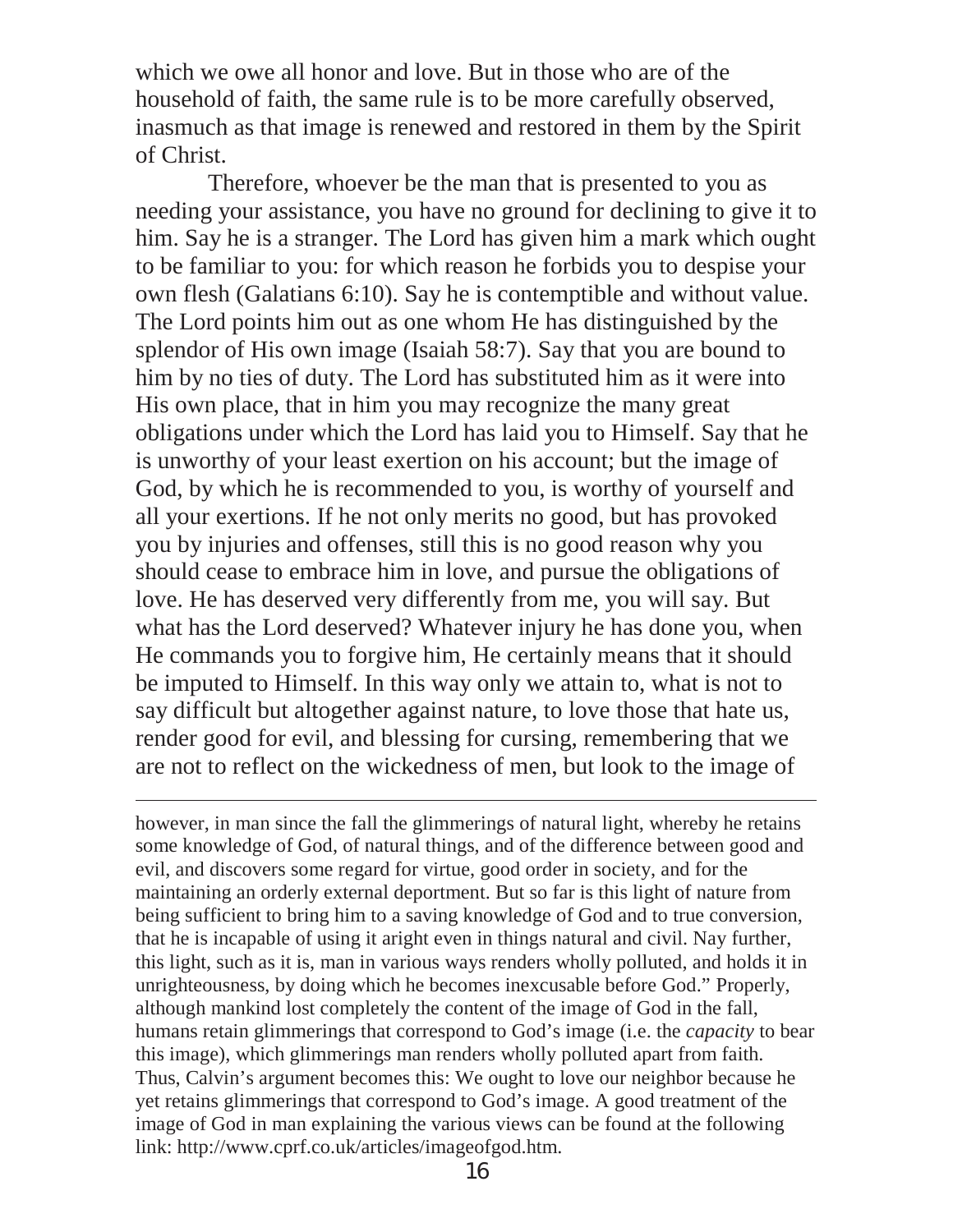God in them, an image which, covering and obliterating their faults, should by its beauty and dignity allure us to love and embrace them.<sup>3</sup>

# *7. Acts of kindness must arise from love in the heart.*

We shall thus succeed in mortifying ourselves if we fulfill all the duties of love. Those duties, however, are not fulfilled by the mere discharge of them, even though none were omitted, unless they are done from a pure disposition of love. For it may happen that one may perform every one of these duties, in so far as the external act is concerned, and be far from performing them rightly. For you see some who would like to be thought very generous, and yet they give nothing to others unless they [also] reproach them with arrogant looks, or even immoderate words. And have we come to such a calamitous condition in this unhappy age, that the greater part of men almost never give alms without some insult.

Such conduct ought not to have been tolerated even among the heathen; but from Christians something more is required than to carry cheerfulness in their looks, and give attractiveness to the discharge of their duties by courteous language. First, they should put themselves in the place of him whom they see in need of their assistance, and pity his misfortune as if they themselves felt and bore it, so that a feeling of pity and common courtesy should incline them to assist him just as they would themselves.

He who is thus minded will approach and give assistance to his brethren, and will not contaminate his acts with arrogance or reproach; neither will he despise the brother to whom he does a kindness; neither will he treat him as one who needed his help, or subject him as being under obligation to him. Just as we do not insult a diseased member when the rest of the body labors for its recovery, nor think it under special obligation to the other members, because it has required more exertion than it has returned.

A sharing of obligations between members is not at all to be regarded as a free gift, but rather as the payment of that which is due

 $3$  Ultimately, we ought to love our neighbor because God commands us to do so. When we love our neighbor, we ourselves manifest God's image in us. At the same time, when we love for our neighbor, we seek his highest good, even the restoration of God's image in him. Loving our neighbor, therefore, still has much to do with the image of God.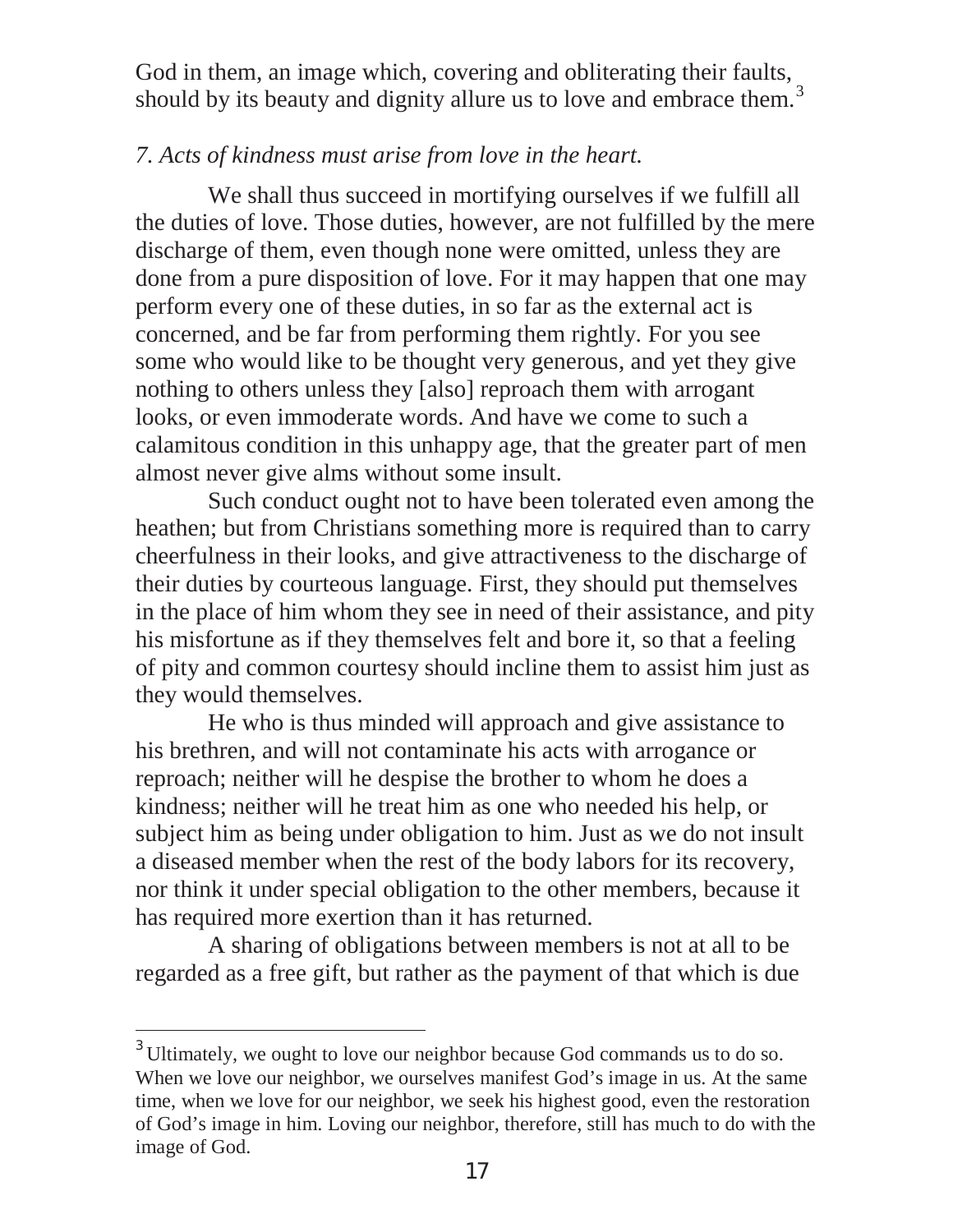by the law of nature; therefore it would be monstrous to refuse to do them. For this reason, he who has performed one kind of duty will not think himself thereby discharged, as is usually the case when a rich man, after contributing somewhat of his substance, delegates the remaining burdens to others as if he had nothing to do with them. Everyone should rather consider, that whatever degree of prosperity he enjoys, to that degree he owes himself to his neighbors. The only limit to his kindness is the running short of his means; the extent of these should regulate the extent of his love.

# **Sections 8-10 Self-denial as it More Especially Relates to God**

*8. Self-denial involves resigning ourselves, and all we have, to the disposal of the Lord.*

Let us again consider more fully the principal part of selfdenial, which as we have said has reference to God. Many things have already been said with regard to it, which are not necessary to repeat; it will be sufficient to view it as shaping us to calmness of mind and patience.

First, then, in seeking the convenience or tranquility of the present life, Scripture calls us to resign ourselves, and all we have, to the disposal of the Lord, to give up to Him the affections of our heart, that He may tame and subdue them.

We have a frenzied desire, a never-ending eagerness, to pursue wealth and honor, intrigue for power, accumulate riches, and collect all those frivolities which seem conducive to luxury and splendor. On the other hand, we have a remarkable dread and hatred of poverty, lowly birth, and humble condition, and feel the strongest desire to guard against them. Hence, in regard to those who frame their life after their own counsel, we see how restless they are in mind, how many plans they try, and to what fatigues they submit, in order that they may obtain whatever things greed or lust for success moves their affections to desire. Or, on the other hand, how much they go through to escape poverty and degradation.

To avoid similar entanglements, the course which Christian men must follow is this: first, they must not long for, or hope for, or think of any kind of prosperity apart from the blessing of God. They must cast themselves on His blessing, and there safely and confidently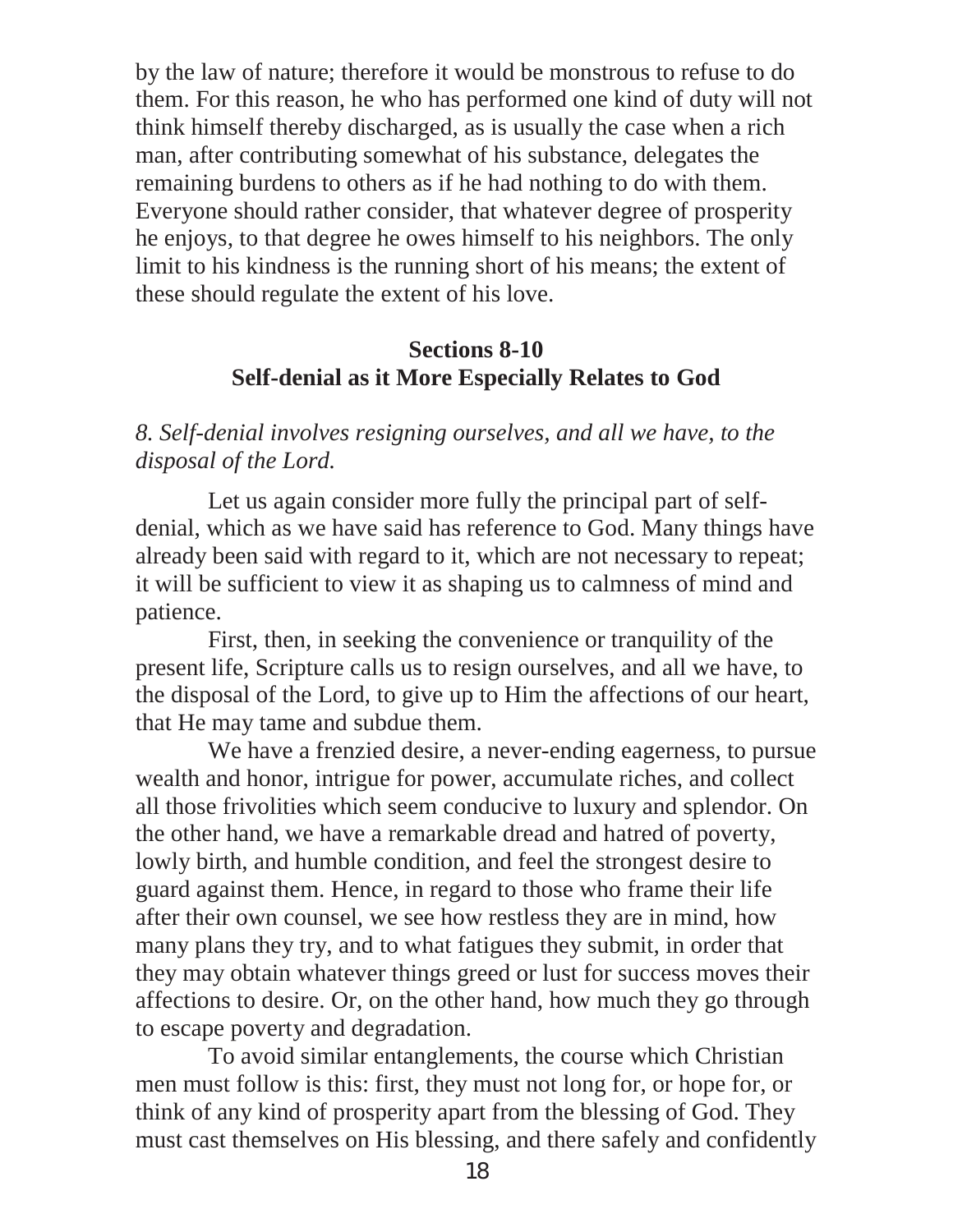recline. For, however much the flesh may seem beautifully capable to itself while it contends for honor or wealth, or brings forth zeal, or is encouraged by the favor of men, it is certain that all this is nothing, and that neither natural capacity nor exertion will be of the least avail, except in so far as the Lord prospers both. On the contrary, His blessing alone makes a way through all obstacles, and brings everything to a joyful and favorable solution.

Secondly, without this blessing we may be able to acquire some degree of fame and riches (as we daily see wicked men loaded with honors and wealth). Yet since those on whom the curse of God lies do not taste the least particle of true happiness, whatever we obtain without His blessing must turn out badly. But surely men ought not to desire what makes them more miserable.

# *9. We should not eagerly contend for riches and honors, or use wicked schemes to obtain them; rather, we should seek the blessing of God.*

We believe that all prosperous and desirable success depends entirely on the blessing of God, and that when such blessing is absent all kinds of misery and loss await us. Therefore, it follows that we should not eagerly contend for riches and honors, trusting to our own skill and painstaking attention, or leaning on the goodwill of men, or relying on any vain notion of chance; but should always have respect to the Lord, that with His help and support we may be brought to whatever lot He has provided for us.

Thus, in the first place, the result will be, that we will not rush to grasp at wealth and seize honors either by unlawful acts, or by tricks and wicked schemes, or by violent pillaging, all which lead to our neighbor's injury. Instead, we will only follow such wealth as we may enjoy with innocence. Who can hope for the assistance of God's blessing in the course of fraud, violent robberies, and other wicked practices? As this blessing attends only him who thinks purely and acts uprightly, so too it calls back those who desire this blessing from twisted plans and evil actions.

Secondly, a bridle will be put on us, restraining an excessive desire to grow rich, or a presumptuous coveting after honor. How can anyone have the nerve to expect that God will help him pursue those things that are against His word? Be done with the thought! What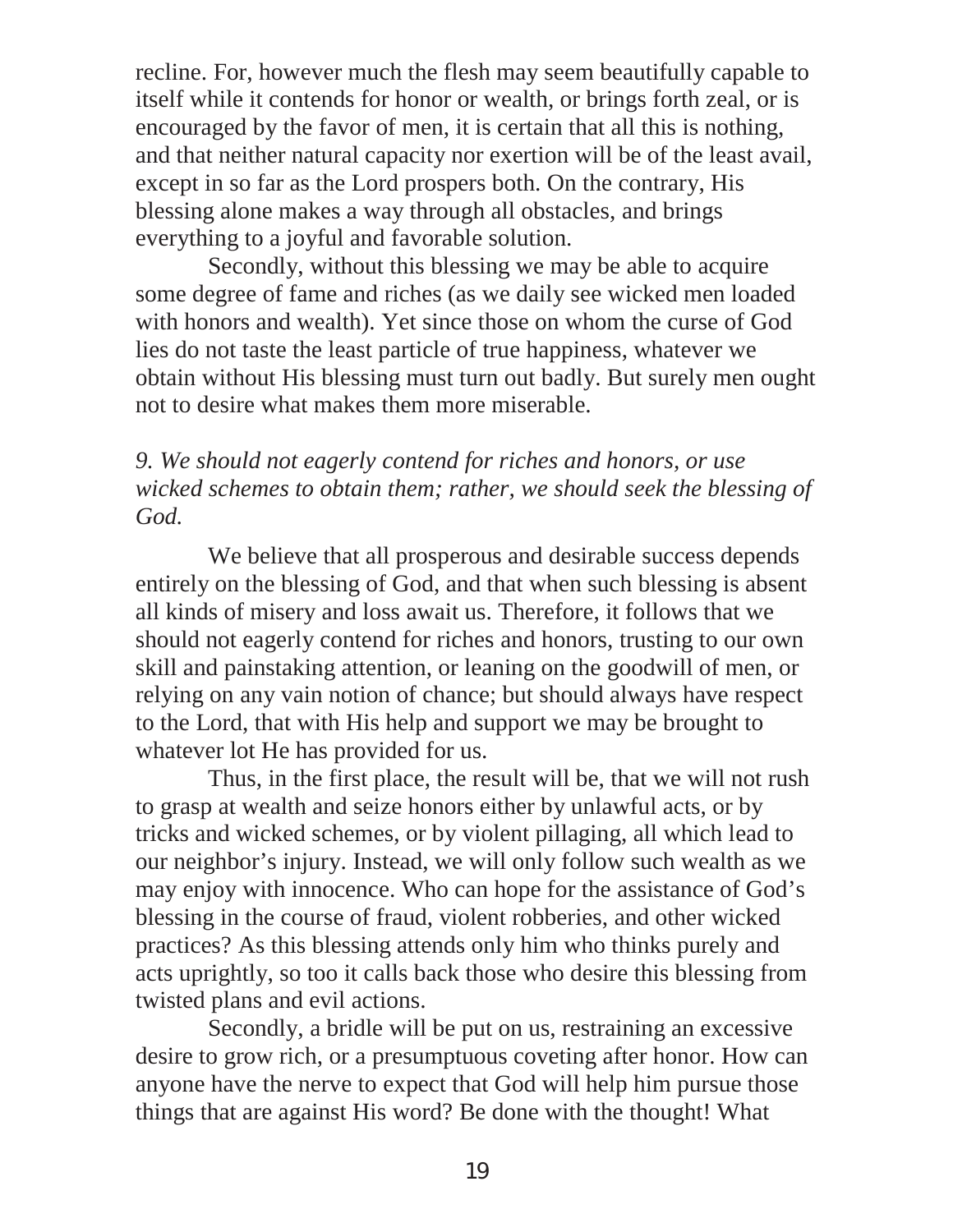God with His own lips pronounces cursed, can never be pursued with His blessing.

Lastly, if our success is not equal to our wish and hope, we shall, nevertheless, be kept from impatience and detestation of our condition, whatever it be, knowing that to feel this way would be murmuring against God, at whose pleasure riches and poverty, contempt and honors, are dispensed. In short he who leans on God's blessing in the way which has been described, will not employ wicked schemes in the pursuit of those things which men habitually desire, knowing they would avail him nothing. Nor when anything prosperous befalls him will he ascribe it to himself and his own diligence, or industry, or luck. Instead, he will ascribe it to God as its author. If, while the affairs of others flourish, his affairs make little progress, or even lose ground, he will bear his humble lot with greater composure and moderation than an unbeliever would bear a moderate success, which only falls somewhat short of what he wished.

The reason being, he has a comfort in which he can rest more quietly than in the greatest wealth or power, because he considers that his affairs are ordered by the Lord in the manner most advantageous to his salvation. This, we see, was David's persuasion, who, while he follows God and surrenders himself to His guidance, declares, "Neither do I exercise myself in great matters, or in things too high for me. Surely I have behaved and quieted myself as a child that is weaned of his mother" (Psalm 131:1, 2).

# *10. When we commit ourselves entirely to God, we will manifest tranquility and endurance in every circumstance of life.*

Nor is it in this respect only that pious minds ought to manifest this tranquility and endurance; it must be extended to all the circumstances to which this present life is liable. He alone, therefore, has properly denied himself, who has resigned himself entirely to the Lord, placing the whole course of his life entirely at God's disposal. He whose mind is thus composed will neither think himself wretched nor murmur against God because of his lot, whatever may befall him.

But, how necessary this disposition is will be clear, if you consider the many accidental happenings to which we are liable. Distresses of one kind or another repeatedly harass us: at one time the pestilence rages; at another we are relentlessly vexed with the calamities of war; frost and hail, destroying the promise of the year,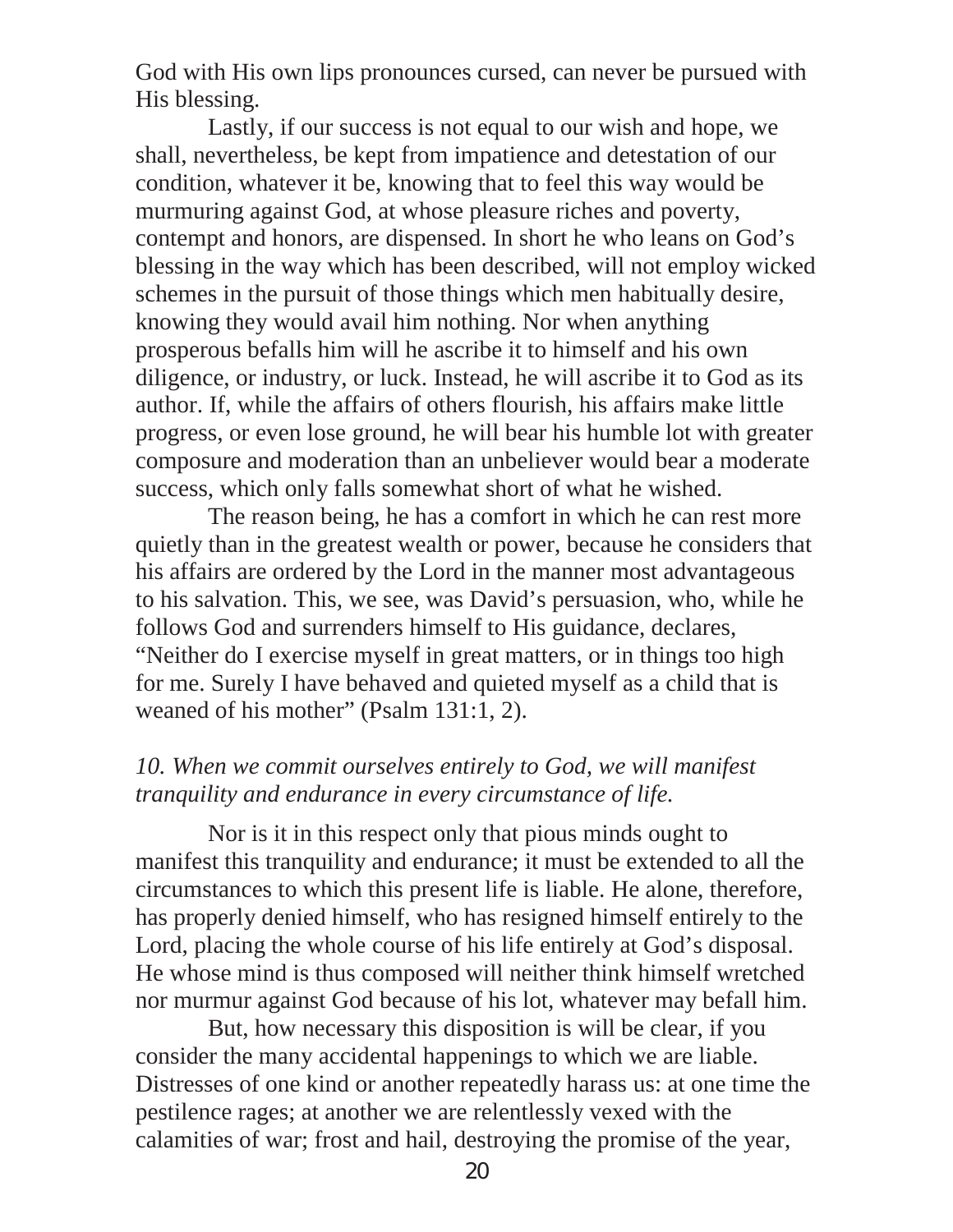lead to barrenness, which reduces us to poverty; wife, parents, children, and relatives, are carried off by death; house is consumed by fire. These are the events which make men curse their life, detest the day of their birth, declare daylight and heaven to be loathsome, even censure God, and (as they are eloquent in blasphemy) charge Him with cruelty and injustice.

However, in these things the believer ought to contemplate the mercy of God, even His fatherly kindness. Accordingly, if he should see his house reduced to loneliness by the removal of loved ones, even then he will not cease to speak well of the Lord. Rather, his thought will be, Still the grace of the Lord, which dwells within my house, will not leave it desolate. If his crops are damaged by frost, consumed by ice, struck down by hail, and he sees famine threatening, he will not however despond or murmur against God, but maintain his confidence in Him: "We thy people, and sheep of thy pasture, will give thee thanks for ever" (Psalm 79:13). So then, He will supply me with food, even in extreme barrenness. If he is afflicted with disease, the sharpness of the pain will not so overcome him, as to make him break out with impatience, and complain against God; but, recognizing justice and tenderness in the rod, will patiently endure. In short, whatever happens, knowing that it is ordered by the Lord, he will receive it with a calm and grateful mind, and will not stubbornly resist the rule of Him, to whose power he has once entrusted himself and his possessions.

Especially let the Christian soul avoid that foolish and most miserable consolation of the heathen, who, to strengthen their mind against adversities, ascribed them to chance. They judged it absurd to feel indignant against chance, since it was aimless and reckless, and, with its blind eyes, simultaneously wounded the well-deserving and the undeserving. On the contrary, the rule of piety is, that the hand of God alone is the ruler and judge of the fortunes of all, and, rather than rushing on with thoughtless fury, dispenses good and evil simultaneously with a perfectly regulated justice.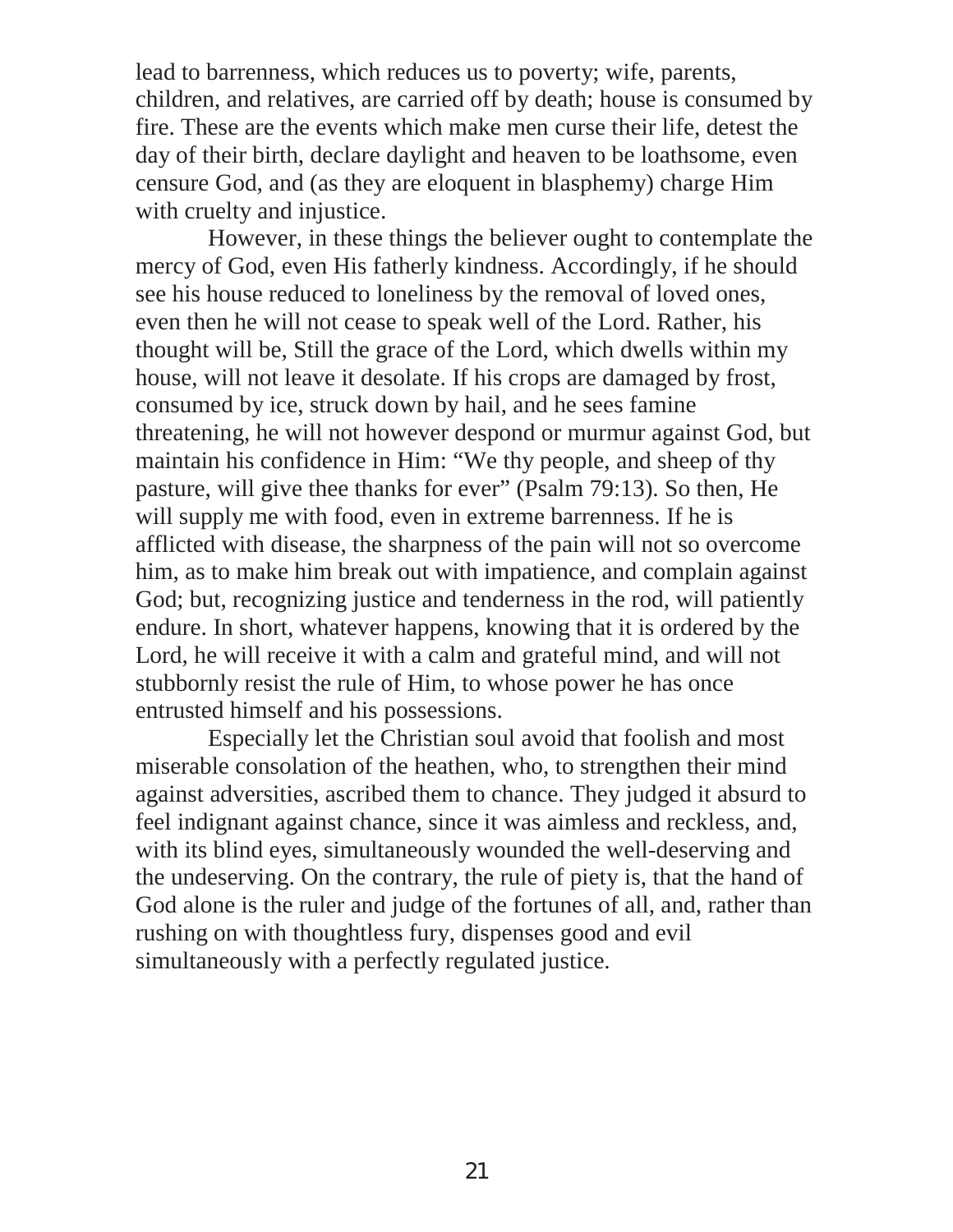#### **CHAPTER 3**

#### **SELF-DENIAL AND BEARING THE CROSS**

# **Sections 1-2 The Nature of the Cross, its Necessity and Dignity**

#### *1. To follow Christ is to bear the cross as He did.*

The pious mind must ascend still higher, namely, where Christ calls His disciples when He says, that everyone of them must "take up his cross" (Matthew 16:24). Those whom the Lord has chosen and honored with a relationship to Him must prepare for a hard, laborious, troubled life, a life full of many and various kinds of evils. Thus it is the will of the heavenly Father, to exercise His own in such a way as to give them a reliable trial. Having begun this course with Christ the firstborn, He continues it towards all His children. For though that Son was dear to Him above others, the Son in whom He was "well pleased," yet we see, that far from being treated gently and indulgently, we may say, that while He dwelt on earth not only was He subjected to a perpetual cross, but His whole life was nothing else than a kind of perpetual cross. The Apostle assigns the reason, "Though he was a Son, yet learned he obedience by the things which he suffered" (Hebrews 5:8).

Why then should we exempt ourselves from that condition to which Christ our Head properly submitted; especially since He did so on our account, that He might in His own person exhibit a model of patience? Wherefore, the Apostle declares, that all the children of God are destined to be conformed to Him. And so, the remarkable consolation that we are sharing in the sufferings of Christ, comes to us in harsh and bitter circumstances, which things men deem unfavorable and evil. Just as He passed through a labyrinth of many woes to celestial glory, so we too are conducted there through various tribulations. For, in another passage, Paul himself says, "we must through much tribulation enter the kingdom of God" (Acts 14:22); and again, "that I may know him, and the power of his resurrection, and the fellowship of his sufferings, being made conformable unto his death" (Romans 8:29). How powerfully should it soften the bitterness of the cross, to think that the more we are afflicted with adversity, the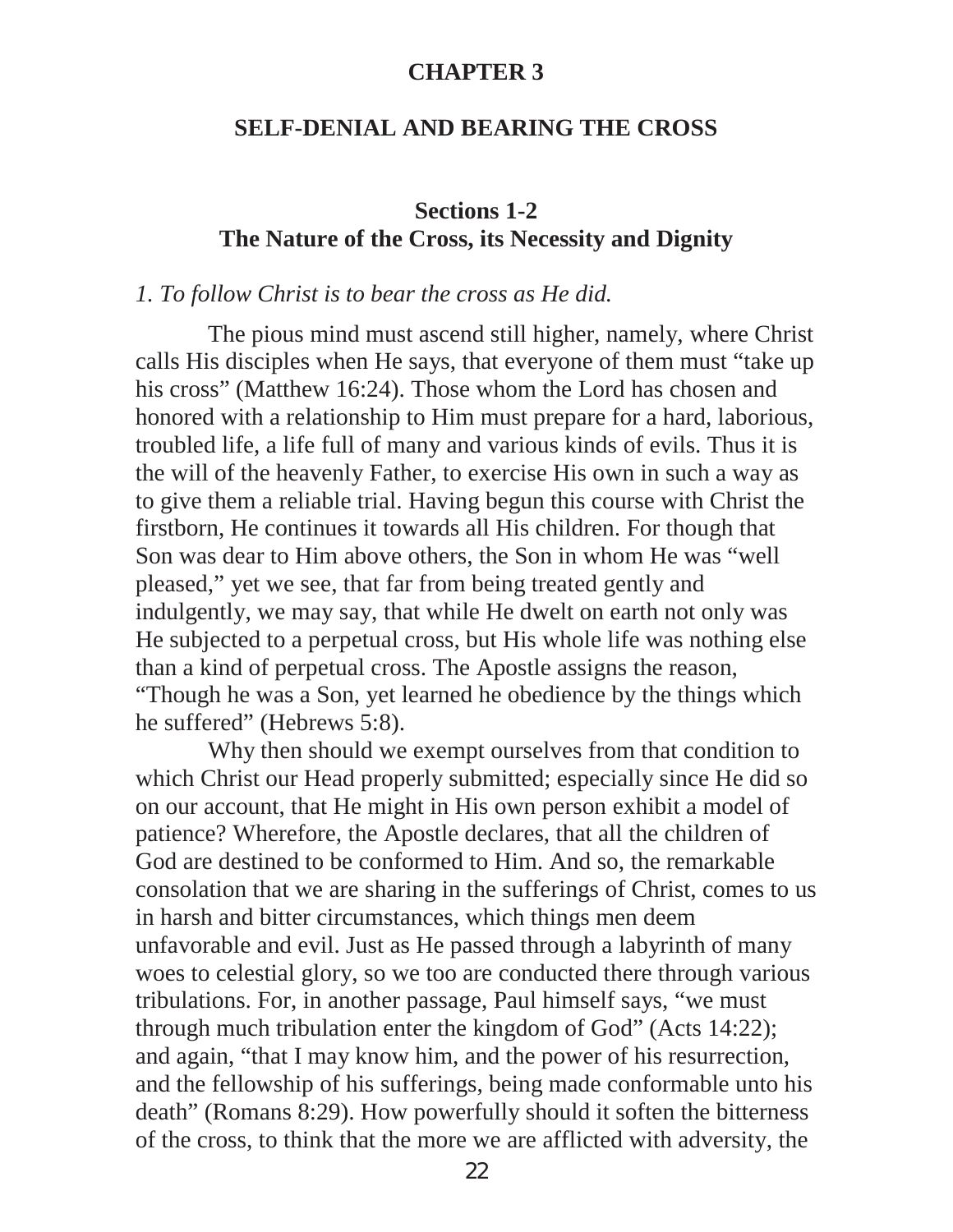surer we are made of our fellowship with Christ; by communion with whom our sufferings are not only blessed to us, but tend greatly to the furtherance of our salvation.

# *2. The cross is necessary to humble our pride, to teach us dependence upon God, and to give us experience of His presence.*

We may add, that the only thing which made it necessary for our Lord to undertake to bear the cross, was to testify and prove His obedience to the Father. But, there are many reasons which make it necessary for us to live constantly under the cross. Feeble as we are by nature, and prone to ascribe all perfection to our flesh, unless we receive as it were a visual demonstration of our weakness, we readily estimate our virtue above its proper worth. Nor do we doubt that, whatever happens, our virtue will stand unbroken and invincible against all difficulties. Hence we indulge a stupid and empty confidence in the flesh, and then trusting to it grow proud against the Lord Himself; as if our own faculties were sufficient without His grace.

This arrogance cannot be better repressed than when He proves to us by experience, not only how great is our weakness, but also our frailty. Therefore, He visits us with disgrace, or poverty, or bereavement, or disease, or other afflictions. Feeling altogether unable to support them, we forthwith, in so far as regards ourselves, give way, and thus humbled we learn to invoke His strength, which alone can enable us to bear up under a weight of affliction. Nay, even the holiest of men, however well aware that they stand not in their own power, but by the grace of God, would feel too secure in their own strength and steadfastness, were they not brought to a more thorough knowledge of themselves by the trial of the cross. This sluggishness even crept up on David, "In my prosperity I Said, I shall never be moved. Lord, by thy favor thou hast made my mountain to stand strong: thou didst hide thy face, and I was troubled" (Psalm 30:6, 7). He confesses that in prosperity his senses were dazed with numbness, so that, neglecting the grace of God, on which alone he ought to have depended, he trusted in himself, and promised himself perpetuity. If it so happened to this great prophet, who of us should not fear and pursue caution?

Though when they are in tranquility they flatter themselves with the idea of greater constancy and patience, yet, when they are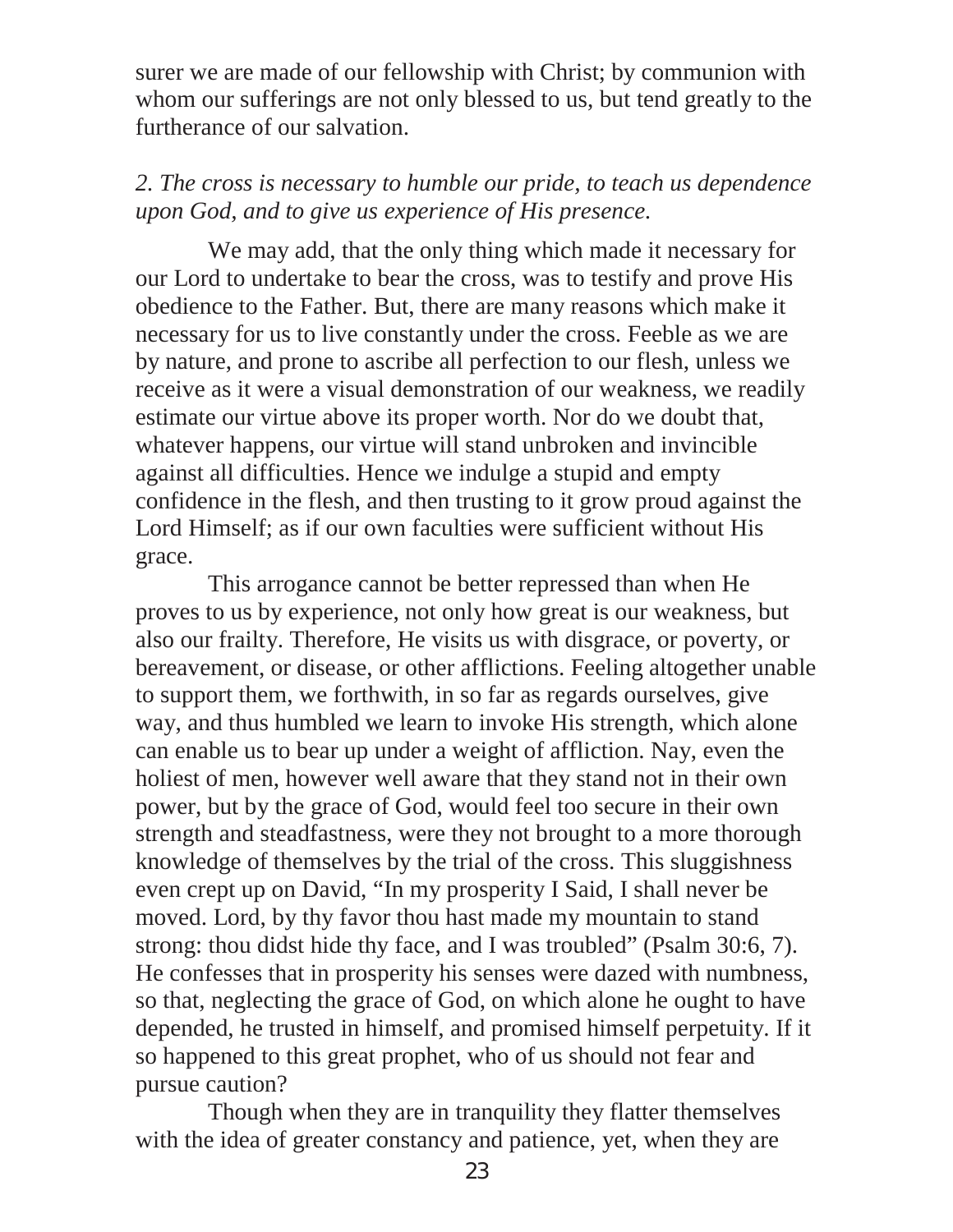humbled by adversity, they become acquainted with their hypocrisy. Believers, I say, warned by such proofs of their diseases, make progress in humility, and, divesting themselves of a depraved confidence in the flesh, direct themselves to the grace of God, and, when they have so directed themselves, experience the presence of God's power, in which is ample protection.

# **Sections 3-6 The Manifold Advantages of the Cross Described: Teaching us Patience and Obedience**

#### *3. The cross produces patience, hope, and firm confidence in God.*

This Paul teaches when he says that tribulation worketh patience, and patience experience. God having promised that He will be with believers in tribulation, they feel the truth of the promise; while supported by His hand, they endure patiently. This they could never do by their own strength. Patience, therefore, produces in the saints an experiential proof that God truly supplies the help which He has promised whenever there is need. Hence also their faith is strengthened, for it would be too great an ingratitude not to expect that the truthfulness of God would be as firm and constant in the future, as they have already found it. We see already how many good things arise from the cross in one context. Overturning the false opinion we form of our own strength, and detecting the hypocrisy in which we delight, the cross removes our destructive fleshly confidence. Thus it teaches us, when thus humbled, to recline on God alone, so that we do not become overwhelmed or surrender. Then victory is followed by hope, inasmuch as the Lord, by performing what He has promised, establishes His truth in regard to the future. Were these the only reasons, it is surely plain how necessary it is for us to bear the cross.

Nor indeed, is it of little importance to be cleansed of your blind self-love, that you might be made more conscious of your moral weakness. Thus impressed with a sense of your weakness you learn to distrust yourself — to distrust yourself so that you transfer your confidence to God; to recline upon God with such heartfelt confidence so that you may continue invincible to the end, relying upon His assistance; to stand by His grace so that you may understand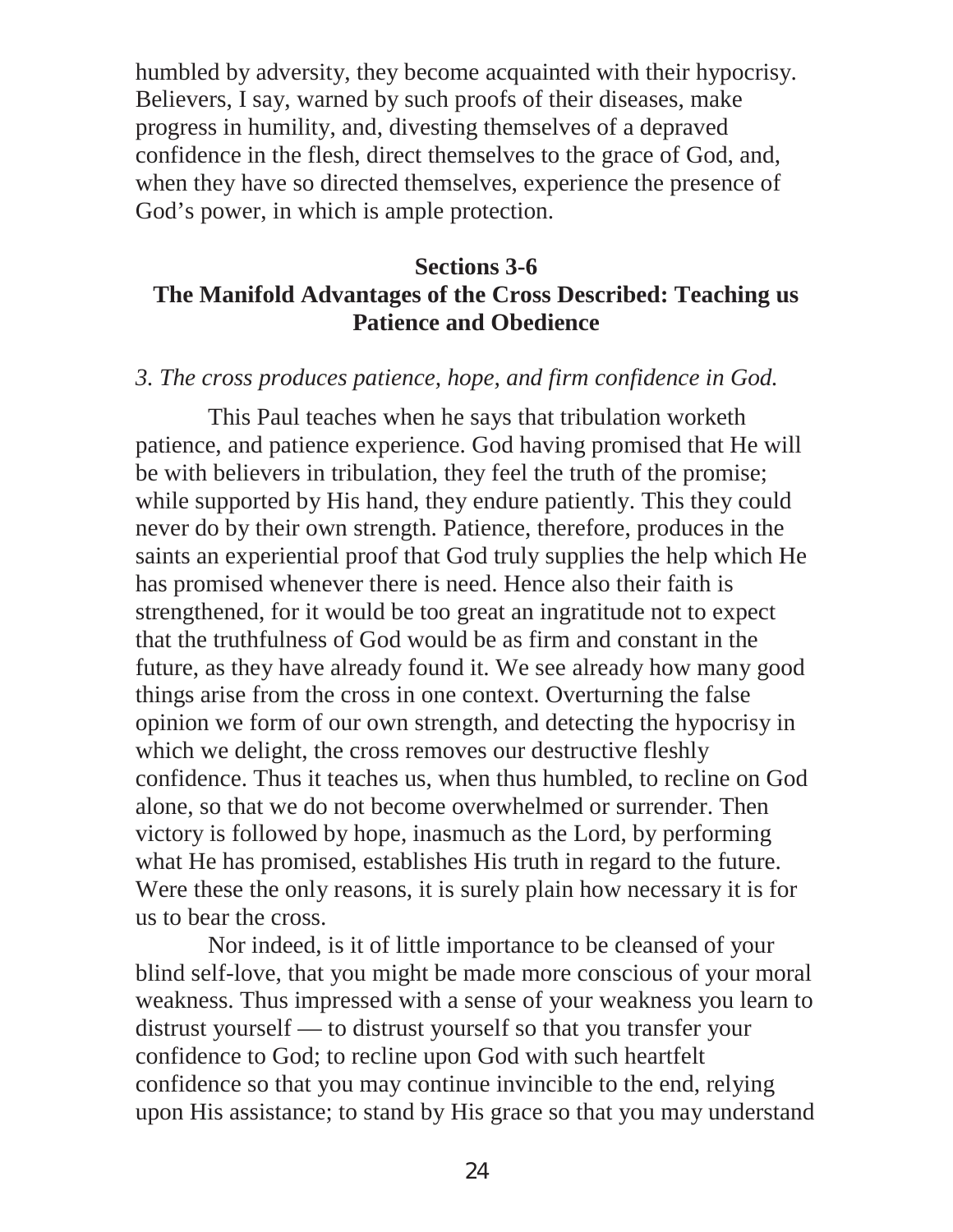that He is true to His promises; and, having discovered the certainty of His promises you may be strengthened in your hope.

# *4. The cross trains us to obedience.*

Another goal which the Lord has in afflicting His people is to try their patience, and train them to obedience. Not that they can yield obedience to Him except in so far as He enables them; but He is pleased thus to attest and display clear proofs of the graces which He has conferred upon His saints, so that they should not lie hidden within and unemployed. Therefore, He is said to test their patience in order to bring into the open the strength and constancy to endure, which things He has provided to His servants. Therefore such expressions indicating that God tempted Abraham (Genesis 21:1, 12) and verified his piety from the fact that he did not refuse to sacrifice his only son. And therefore, Peter, no differently, tells us that our faith is proved by tribulation, just as gold is tried in a furnace of fire.

But who will say it is not expedient that the most excellent gift of patience, which the believer receives from his God, should be promoted in its use that it may become sure and evident? Otherwise men would never value patience according to its worth. But if God Himself acts rightly in supplying occasion for stirring up the virtues conferred upon believers, in order to prevent them from lurking in obscurity - nay, lying useless and perishing - there is the best reason for the afflictions of the saints, since without them their patience could not exist.

I say, that by the cross they are also trained to obedience because they are thus taught to live, not according to their own wish, but at the disposal of God. Indeed, if all things proceeded according to their way of thinking, they would not know what it is to follow God. Seneca mentions that there was an ancient proverb when any one was exhorted to endure adversity, "Follow God."<sup>4</sup> Thereby they indicated that a man truly submitted to the yoke of God only when he presented his hand and back to His rod. But if it is most right that we should in all things prove our obedience to our heavenly Father, certainly we ought not to reject any method by which He trains us to obedience.

 $\overline{a}$ <sup>4</sup> Seneca, On the Blessed Life, chapter 15.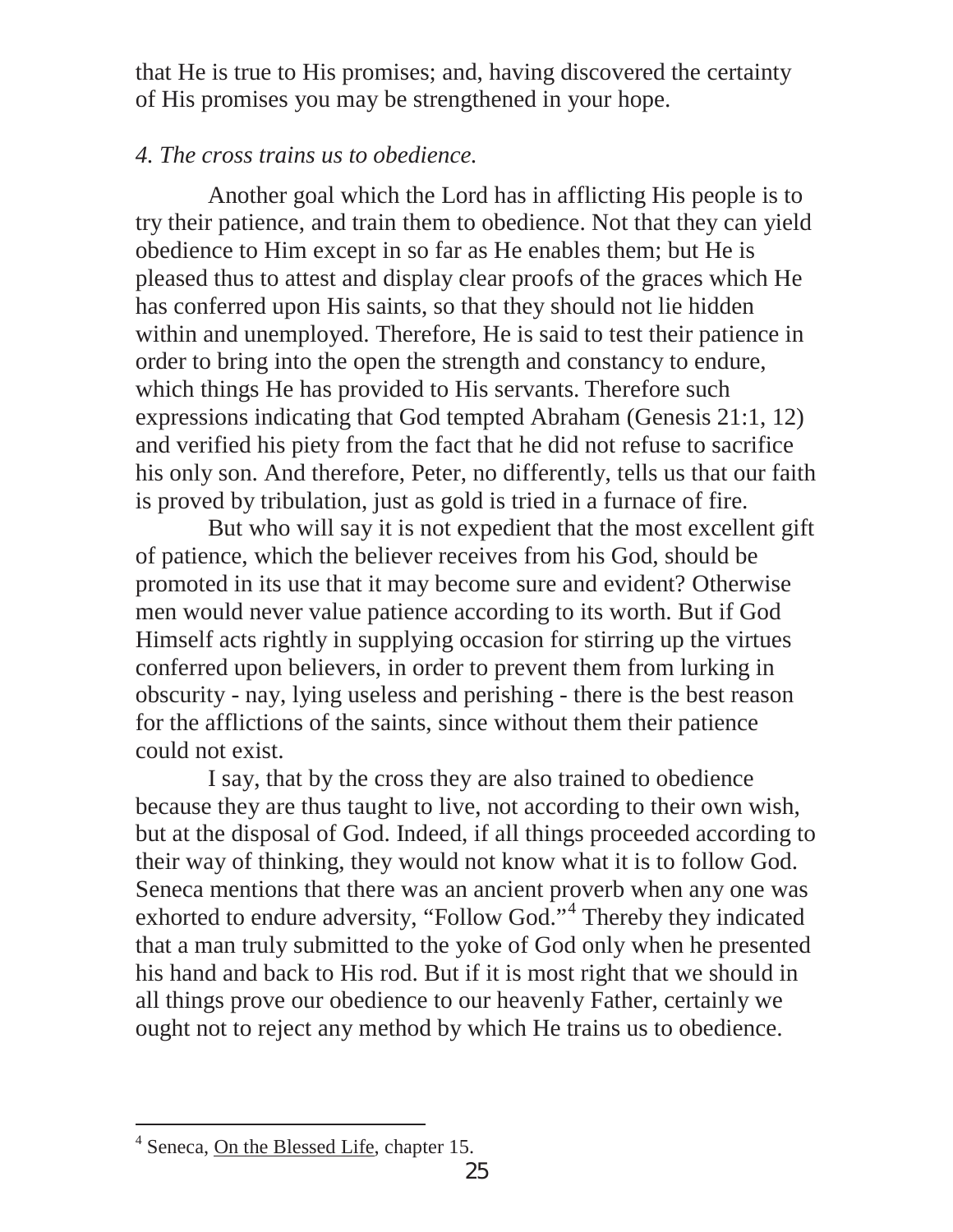### *5. The cross subdues the depravity of the flesh.*

Still, however, we do not see how necessary that obedience is, unless we at the same time consider how prone our carnal nature is to shake off the yoke of God whenever it has been treated with some degree of gentleness and indulgence. It happens to obedience as with unruly horses, which, if kept idle for a few days while being lavishly fed, become ungovernable, and no longer recognize the rider, whose every command they previously obeyed. And we invariably become what God complains of in the people of Israel — waxing gross and fat, we kick against Him who reared and nursed us (Deuteronomy 32:15).

The kindness of God should allure us to reflect upon and dearly love His goodness; but such is our ill will, that we are invariably tempted by His indulgence. It is therefore more than necessary for us to be restrained by discipline from breaking forth into such bad temper. Thus, lest we go on a rampage when we have an over-abundance of wealth; lest we grow proud when we are raised up to honors; lest we grow haughty when we are inflated with other advantages of body, mind, or condition, the Lord Himself opposes, overpowers and restrains the fierceness of our flesh by the remedy of the cross, just as He foresees to be expedient. Naturally, He does this by various methods, depending on the benefit to each person. For just as we do not all equally labor under the same severity of disease, likewise we do not all need the same difficult treatment. Thereupon it appears that all are not trained with the same kind of cross. While the heavenly Physician treats some more gently, in the case of others He employs harsher remedies, His purpose being to provide a cure for all. Still none is left exempt and intact, because He knows that all, without a single exception, are diseased.

# *6. God permits our infirmities, and corrects past faults, that He may keep us in obedience.*

Additionally, it is necessary for our most merciful Father, not only to anticipate our future weakness, but also frequently to correct our past faults, in order that He may preserve us in proper obedience towards Him. Therefore, whenever we are afflicted we ought immediately to call to mind our past way of living. In this way we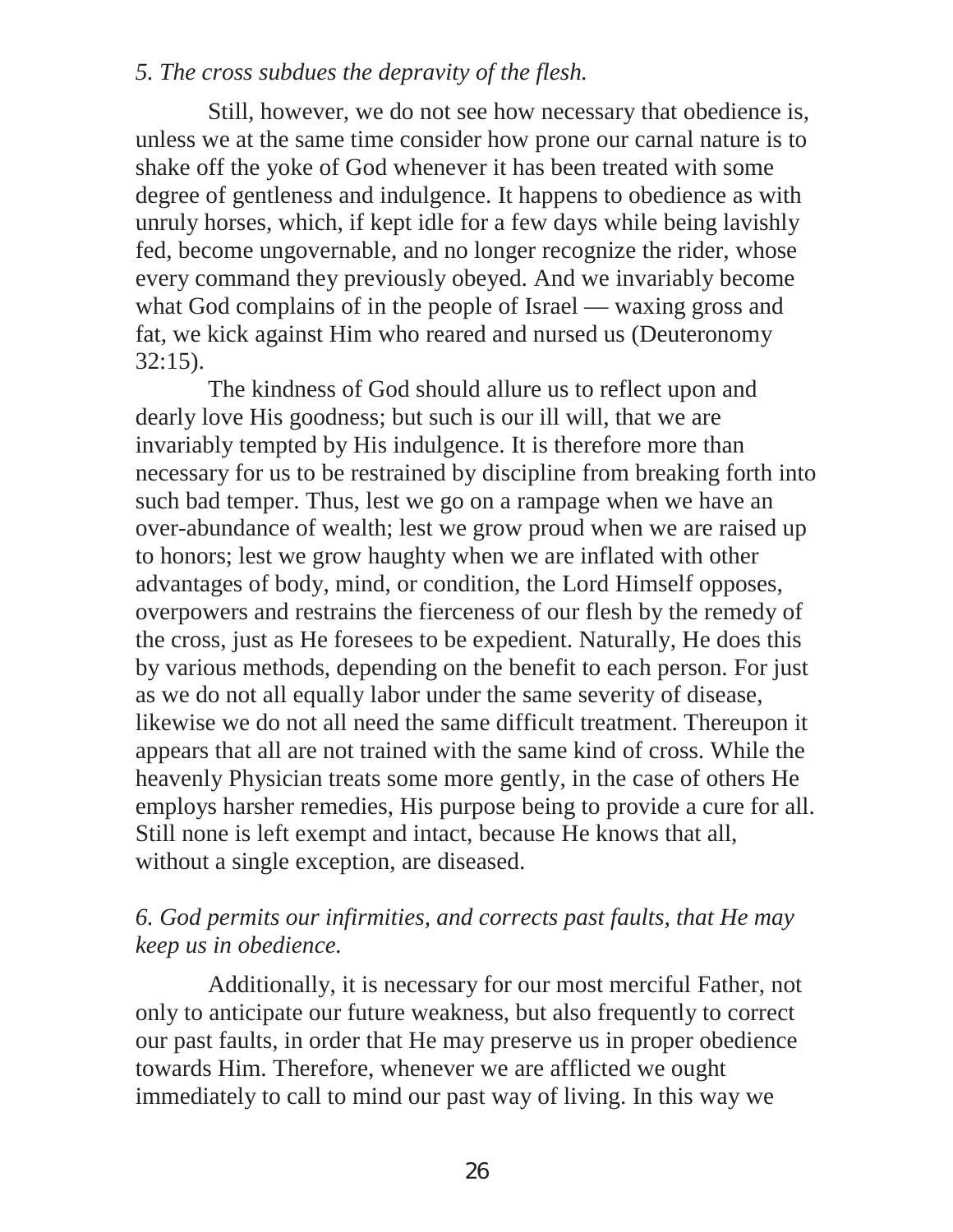will find that the faults which we have committed are deserving of such chastisement.

And yet the exhortation to patience is not to be based chiefly on the acknowledgment of sin. For Scripture supplies a far better consideration when it says, that in adversity "we are chastened of the Lord, that we should not be condemned with the world" (1 Corinthians 11:32). Therefore, in the very bitterness of tribulation we ought to recognize the kindness and mercy of our Father, since even then He ceases not to further our salvation. For He afflicts, not that He may ruin or destroy us, but rather that He may deliver us from the condemnation of the world.

Let this thought lead us to what Scripture elsewhere teaches: "My son, despise not the chastening of the Lord; neither be weary of his correction: For whom the Lord loveth he correcteth; even as a father the son in whom he delighteth" (Proverbs 3:11, 12). When we perceive our Father's rod, is it not our part to behave as obedient teachable sons rather than rebelliously imitate desperate men, who are hardened in wickedness? God dooms us to destruction, if He does not, by correction, call us back when we have fallen off from Him, so that it is truly said, "If ye be without chastisement," "then are ye bastards, and not sons" (Hebrews 12:8). We are most perverse then if we cannot tolerate Him while He declares His goodwill to us, and the care which He takes of our salvation. Scripture states the difference between believers and unbelievers to be, that the latter, as the slaves of ancient and deep-seated wickedness, only become worse and more obstinate under the scourge; whereas the former, like free-born sons, turn to repentance. Now, therefore, choose which category you prefer. But as I have already spoken of this subject, it is sufficient having briefly mentioned it, to bring it to an end.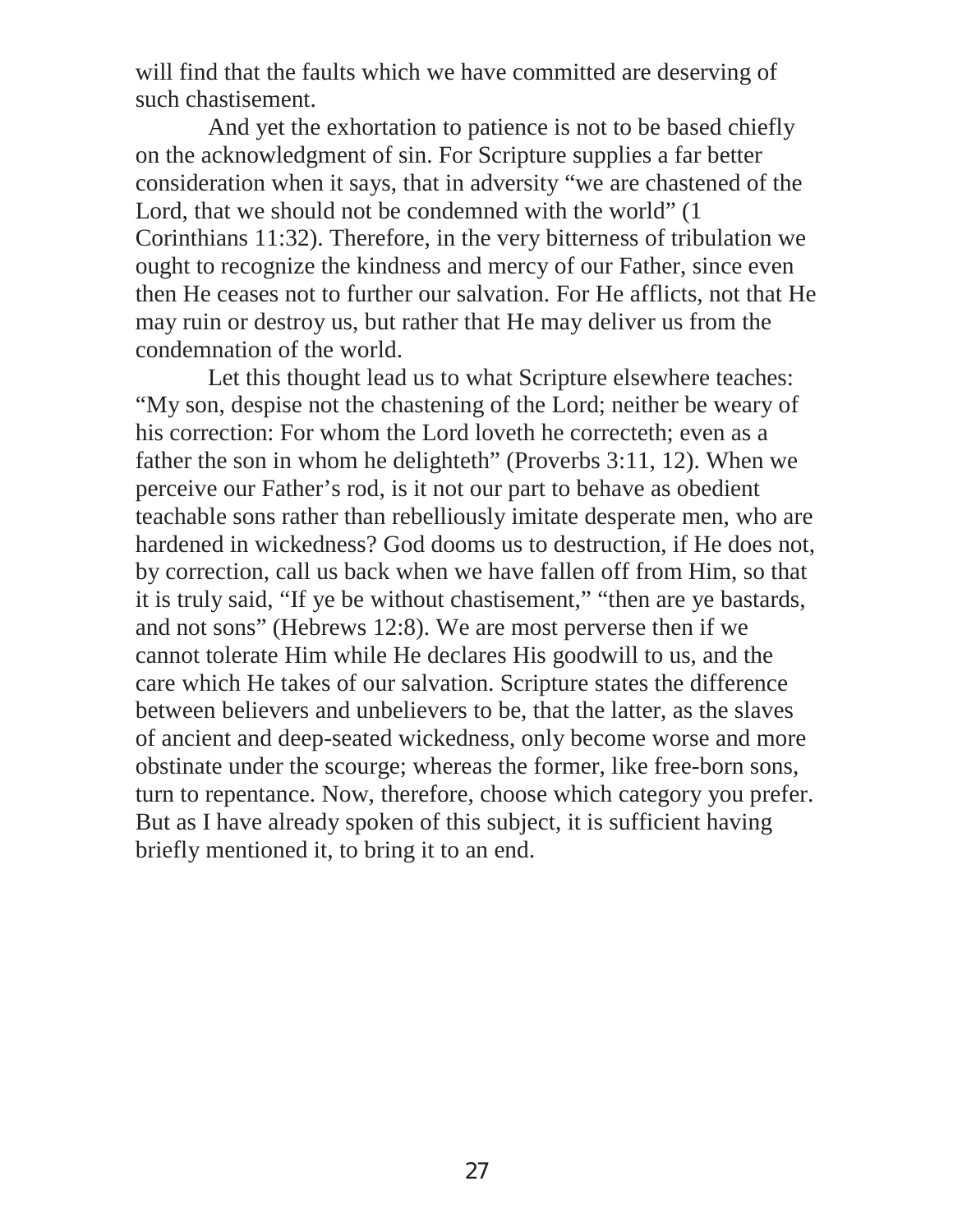## **Sections 7-8**

# **Bearing the Cross in Persecution and other Difficulties a Most Excellent Thing, and yet by no Means Removes all Sense of Pain**

*7. We have singular consolation under the cross, when we suffer for righteousness' sake.*

There is remarkable consolation, moreover, when we are persecuted for righteousness' sake. Indeed, in time of persecution, this knowledge ought to help: How much God considers us worthy of honor since in this way He marks us as His personal soldiers. By suffering persecution for righteousness' sake, I mean not only striving for the defense of the Gospel, but striving for the defense of righteousness in any way whatsoever. Whether, therefore, in maintaining the truth of God against the lies of Satan, or defending the good and innocent against the injuries of the wicked, it is unavoidable but that we will incur the displeasure and hatred of the world. The result will be that danger threatens our life, fortune, or honor. It must not be troublesome for us to devote ourselves to God to this degree; nor must we think ourselves miserable in those things in which He with His own lips has pronounced us blessed (Matthew 5:10). Poverty, indeed considered in itself, is misery; so are exile, contempt, imprisonment, disgrace; finally, the worst of all calamities is death itself. But when the favor of God breathes upon us, there is nothing which concerns us which will not lead to our happiness. Let us then be contented with the testimony of Christ rather than with the false estimate of the flesh, and then, after the example of the Apostles, we will rejoice in being "counted worthy to suffer shame for his name" (Acts 5:41).

For example, if, while conscious of our innocence, we are deprived of our earthly resources by the wickedness of man, we are, no doubt, reduced to poverty in the eyes of men; but in truth, before God in heaven, our riches increase. If driven from our families, we have a more welcome reception into the family of God. If violently tossed about and despised, we are more firmly rooted in Christ. If branded by disgrace and dishonor, we have a more honorable place in the kingdom of God. And, if we are massacred, our entry into the blessed life is thereby opened. We ought to be ashamed that those things upon which the Lord sets so great value, we consider less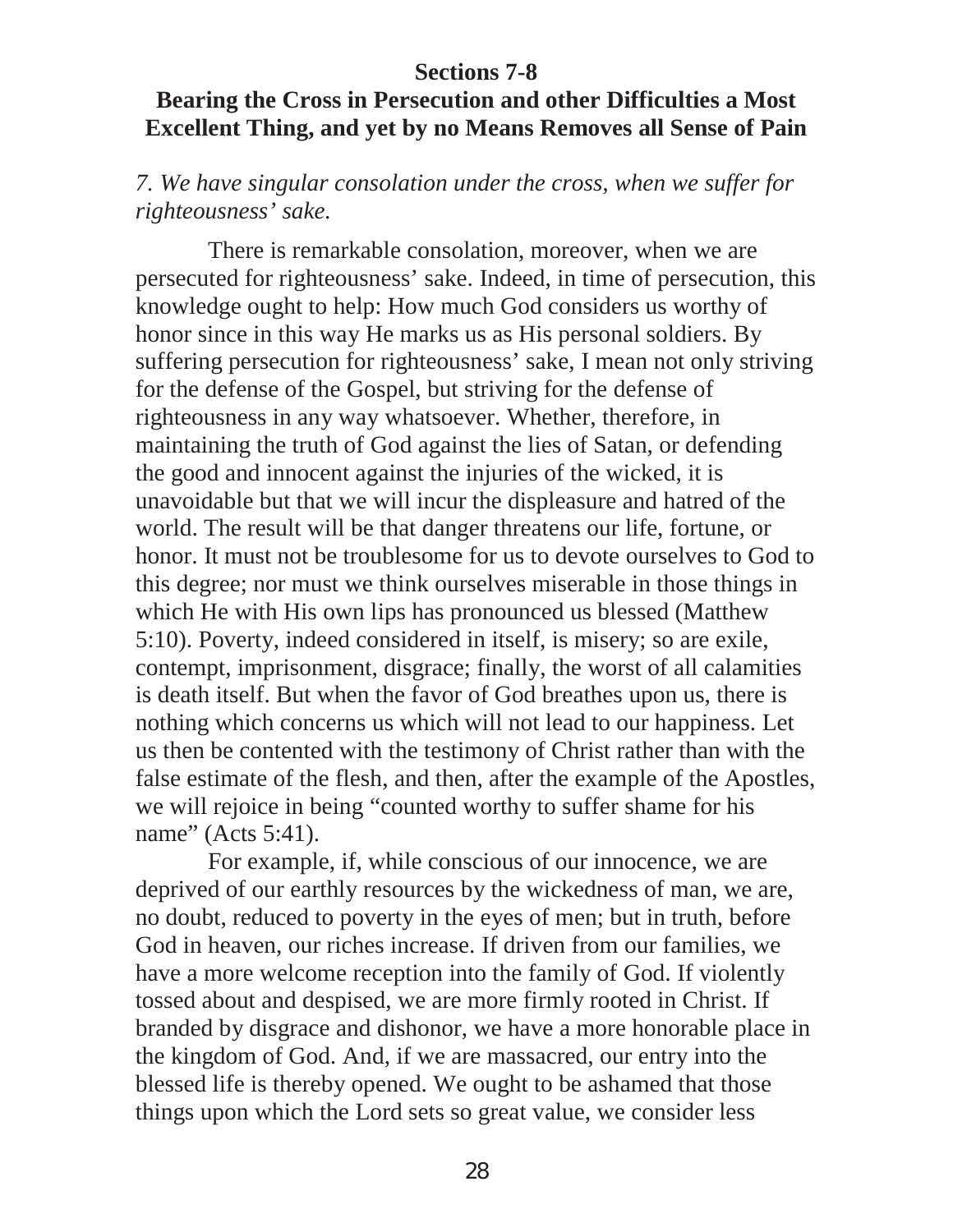valuable than the shadowy and vanishing enticements of the present life.

# *8. Persecution and difficulties, while leading us to groan under their burdens, should nevertheless be borne willingly and cheerfully.*

By these, and similar considerations, Scripture abundantly comforts us in the humiliation or losses which we suffer in defense of righteousness. Therefore, we are very ungrateful if we do not willingly and cheerfully receive these things at the hand of the Lord, especially since this form of the cross is most appropriate to believers, given that Christ desires to be glorified in us by these means, as Peter also declares (1 Peter 4:11, 14). However, since for dignified natures, it is more bitter to suffer disgrace than a hundred deaths, Paul expressly reminds us that not only persecution, but also disgrace awaits us, "because we trust in the living God" (1 Timothy 4:10). So in another passage he tells us to walk according to his example through "evil report and good report" (2 Corinthians 6:8).

The cheerfulness required, however, does not imply a total insensibility to pain. The saints could show no patience under the cross if they were not both tortured with pain and vexed with trouble. If there were no hardship in poverty, no suffering in sickness, no sting in humiliation, no terror in death, what strength or moderation would there be in considering these things to be of no concern? But while every one of these things naturally vexes the mind by its inherent bitterness, the believer's strength is displayed in this: though he has been tested with such a feeling of bitterness, no matter how severely he might be distressed by it, nevertheless he courageously resists and overcomes the difficulty. In this he displays his patience, that though sharply stabbed, he is nevertheless restrained by the fear of God from erupting into any outrageous behavior. In this he displays his cheerful readiness, that though pressed with sorrow and sadness, he rests in God's spiritual consolation.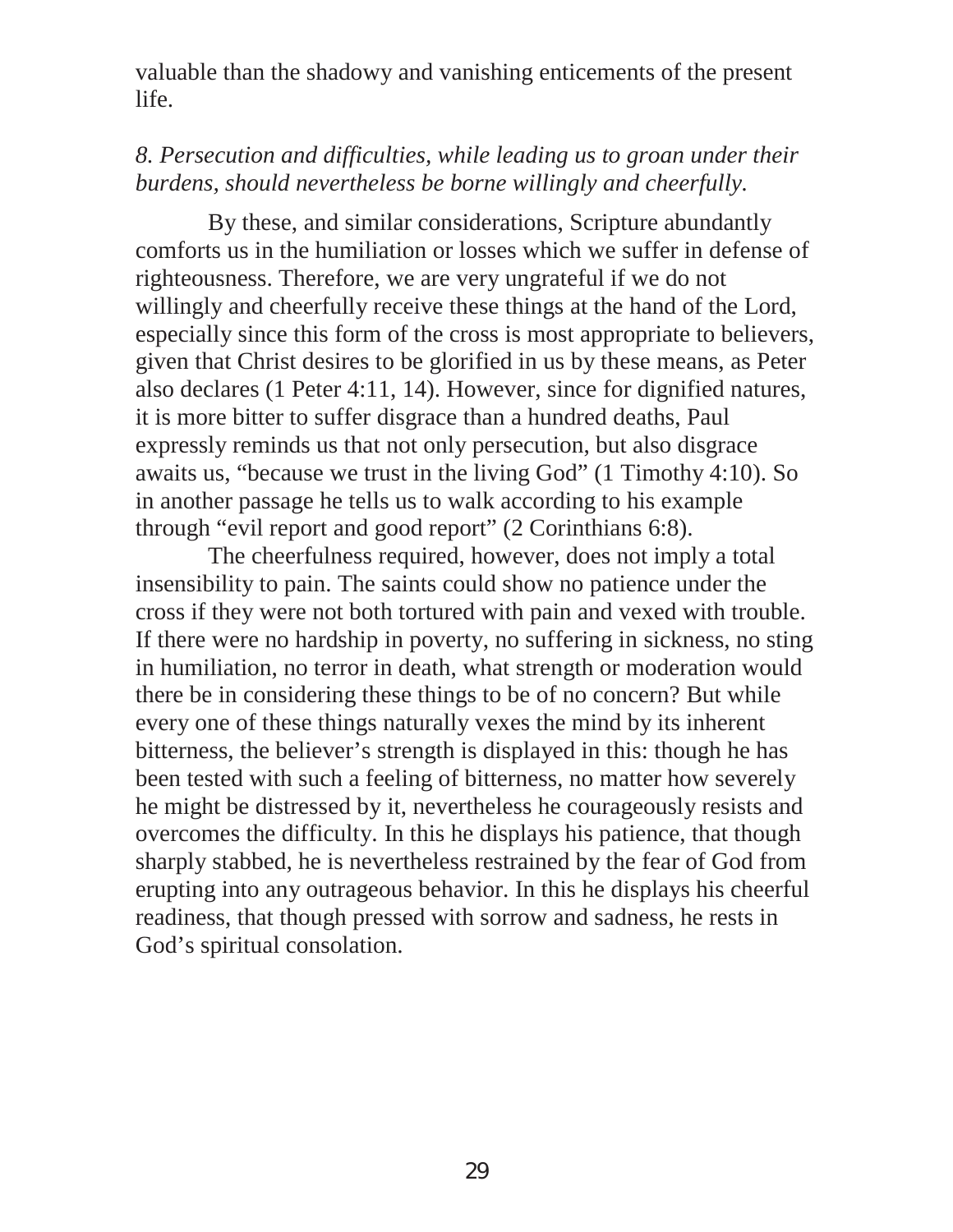### **Sections 9-11**

# **A Description of Warfare under the Cross, and of True Patience (not that of Philosophers), after the Example of Christ**

*9. In contrast to the teaching of the Stoics, bearing the cross patiently does not mean we are numb to the pain,.*

This conflict, which believers carry on against the natural feeling of anguish, while they strive for self-control and patience, is elegantly described by Paul in these words: "We are troubled on every side, yet not distressed; we are perplexed, but not in despair; persecuted, but not forsaken; cast down, but not destroyed" (2 Corinthians 4:8, 9). You see that bearing the cross patiently does not mean having your feelings altogether numbed, and being absolutely insensible to pain. Such was the absurd description which the Stoics of old gave of the courageous man as one who, divested of human feeling, was affected in the same way by adversity and prosperity, grief and joy; or rather, like a stone, was not affected by anything. And what did they gain by that sublime wisdom? They portrayed an image of patience, which never did, and never can, exist among men. Rather, as long as they desire such an exact and rigid patience, they have in fact stolen the strength of patience from human life.

Today also we have among Christians a new kind of Stoics, who not only count it a vice to groan and weep, but even to be sad and anxious. These paradoxes are usually started by idle men who, employing themselves more in speculation than in action, can do nothing else for us than beget such paradoxes.

But we have nothing to do with that iron philosophy which our Lord and Master condemned — not only in word, but also by His own example. For He both grieved and shed tears for His own woes and those of others. Nor did He teach His disciples differently: "Ye shall weep and lament, but the world shall rejoice" (John 16:20). And lest anyone should regard this as faulty, He expressly declares, "Blessed are they that mourn" (Matthew 5:4).

And no wonder! If all tears are condemned, what shall we think of our Lord Himself, whose "sweat was as it were great drops of blood falling down to the ground?" (Luke 22:44; Matthew 26:38). If every kind of fear is a mark of unbelief, what place shall we assign to the dread which, we read, in no slight degree astonished Him. If all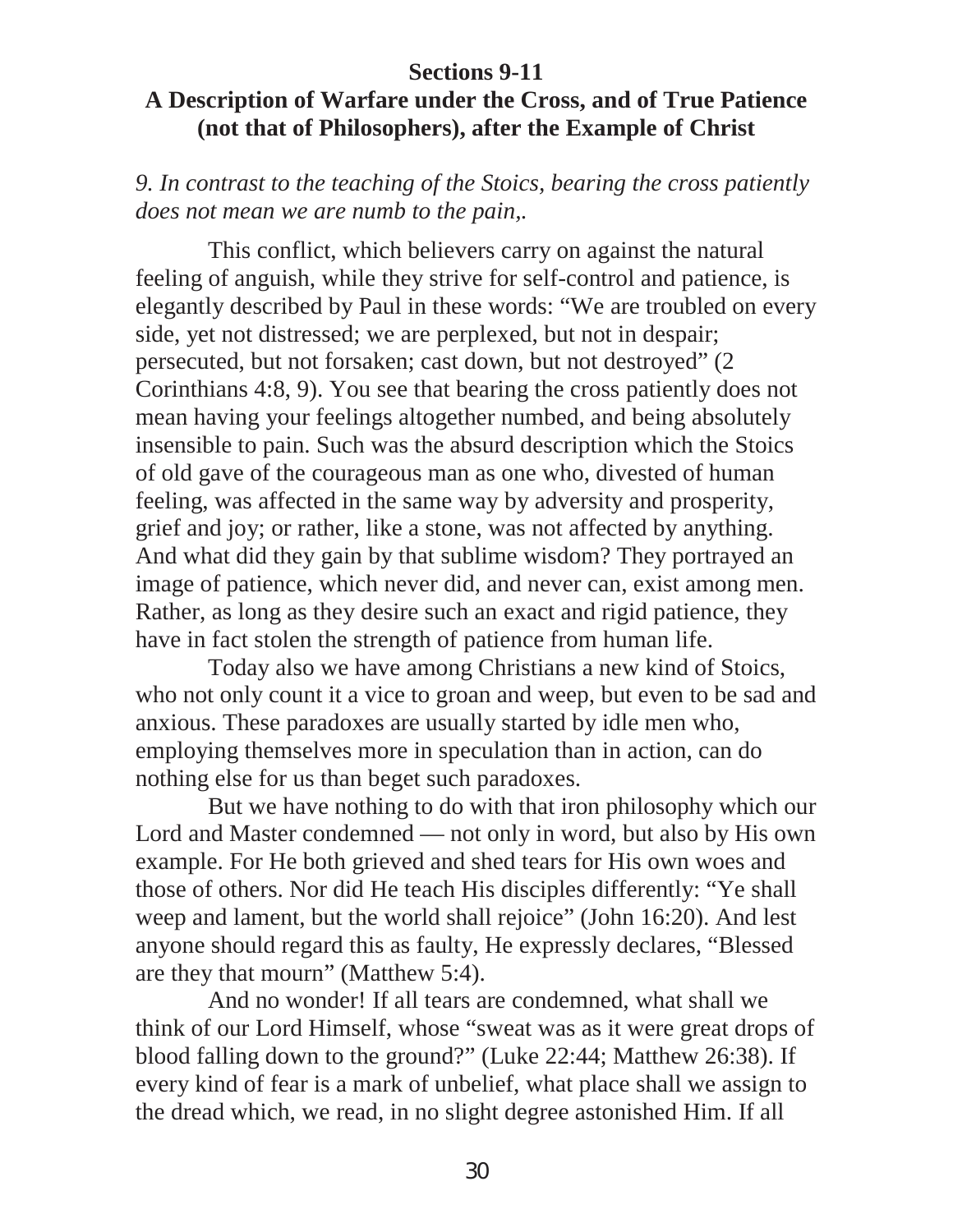sadness displeases us, how does it suit us that He confesses, "My soul is exceeding sorrowful, even unto death?"

# *10. The conflict between grief and patience is proved by the uniform experience of the elect.*

I wished to make these observations to call back pious souls from despair, lest, from feeling it impossible to cast aside the natural emotion of grief, they might all at once reject the pursuit of patience. This must necessarily happen with those who suppose patience to be numbness, and a strong and steadfast man to be a senseless fencepost. Scripture praises the saints for their patience when, being afflicted by hardship arising from misfortunes, they do not weaken or lose heart; being vexed with bitterness, they are at the same time filled with spiritual joy; being pressed with anxiety, they are refreshed having been cheered by God's consolation.

Still there is a certain degree of opposition in their hearts, because while natural sense shuns and dreads what is adverse to it, pious affection strives to obey God's will even through these difficulties. The Lord expressed this opposition when He thus addressed Peter: "Verily, verily, I say unto thee, When thou wast young, thou girdedst thyself and walkedst whither thou wouldst; but when thou shalt be old, thou shalt stretch forth thy hands, and another shall gird thee; and carry thee whither thou wouldest not" (John 21:18). When it became necessary to glorify God by death, it does not have the appearance of reasonable truth that Peter was dragged to it reluctant and resisting. If that had been the case, little praise would have been due for his martyrdom. But even though he obeyed God's appointment with the greatest heartfelt zeal, nevertheless he was pulled in different directions by a double will because he had not laid aside his human nature. When he thought of the bloody death which he was going to meet, having been struck with horror, he would gladly have avoided it. On the other hand, when he considered that it was God who called him to it, his fear was trampled and defeated, and he submitted to death cheerfully.

Therefore, if we would be disciples of Christ, we must make it our business to fill our minds with such reverence and obedience to God that we might tame and subjugate all affections that are contrary to His appointment. In this way, whatever kind of cross we experience, we shall firmly maintain our patience in the greatest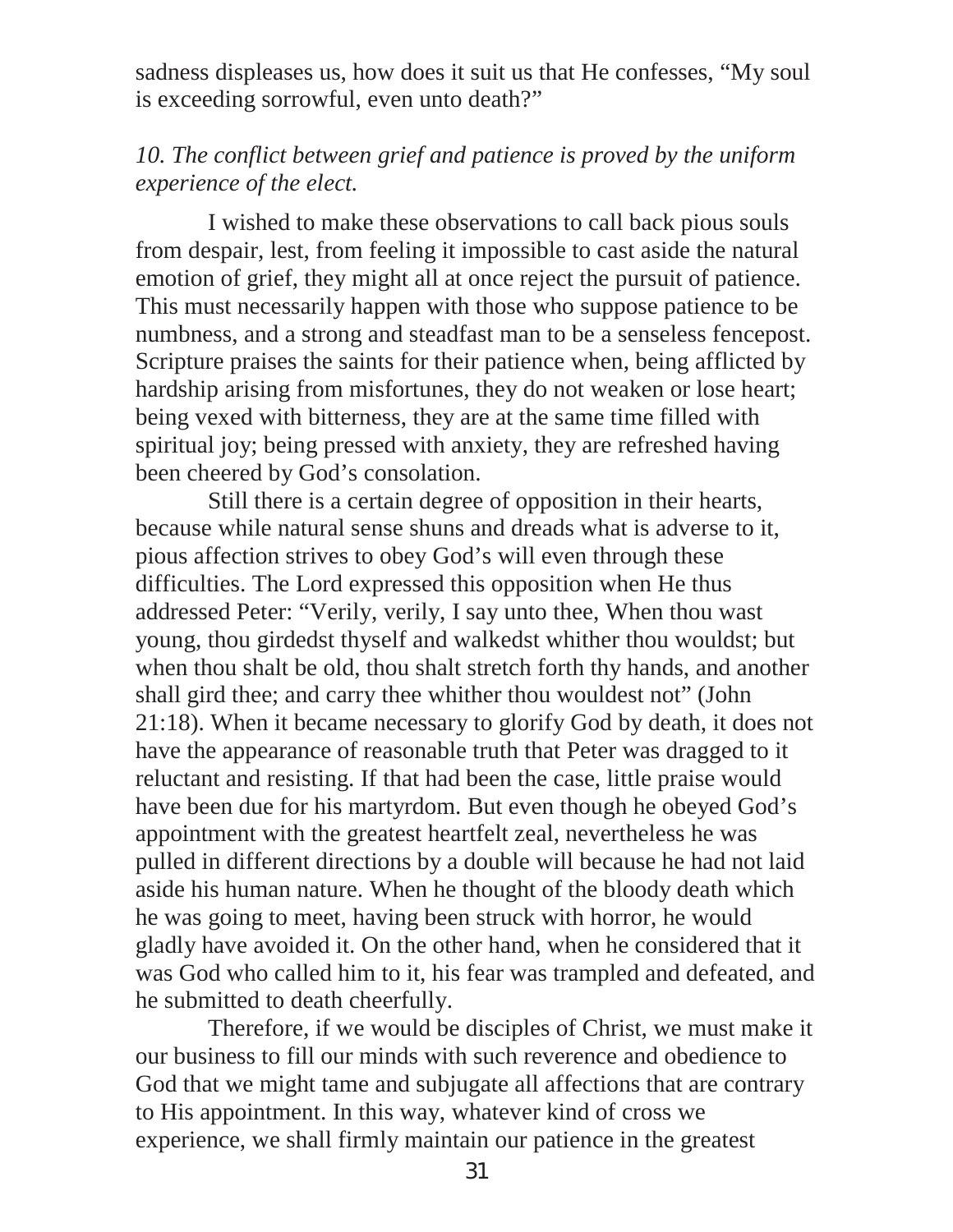difficulties. Adversities will have their own harshness and cut into us. And so, when afflicted with disease, we shall groan and be disturbed, and long for health; when by poverty being oppressed, we shall be stung by the thorn of anxiety and sadness; thus we shall feel the pain of humiliation, contempt, and abuse; and, at the death of our loved ones we shall shed the tears appropriate to nature. But our conclusion will always be, The Lord willed it to be so, therefore let us follow His will. Nay, amid the piercing grief, between groans and tears, this thought will inevitably intervene and incline our heart cheerfully to endure the things which have so afflicted it.

# *11. Philosophers pretend a necessity which cannot be resisted, while Christians hold forth the justice of God and His care of our safety.*

But since the chief reason for enduring the cross has been derived from a consideration of God's will, we must explain in few words the difference between philosophical and Christian patience. Indeed, very few of the philosophers advanced so far as to perceive that the hand of God tries us by means of affliction, and that we ought to obey God in this matter. The only reason which they allege is, that it must be so. But is this not the same as saying, we must yield to God, because it is vain to contend against Him? For if we submit to God only because it is unavoidable, we will stop submitting when we can avoid it.

But what Scripture calls us to consider in the will of God is very different, namely, first justice and equity, and then a regard to our own salvation. Consequently, Christian exhortations to patience are of this nature: Whether poverty, or exile, or imprisonment, or insult, or disease, or bereavement, or any such evil affects us, we must consider that none of these things befalls us except by the will and providence of God; further, that He Himself does nothing except it in most equitable order. What! Do not our countless daily offenses deserve to be chastised, more severely, and with a heavier rod than what His mercy actually imposes upon us? Is it not most right that our flesh should be subdued, and, as it were, become accustomed to the yoke, so as not to rage lustfully according to its natural disposition? Is it not appropriate that we are oppressed for the sake of God's truth and justice? But if the equity of God is undoubtedly apparent in afflictions, we cannot murmur or struggle against them without iniquity. We no longer hear the frigid refrain, "Yield, because it is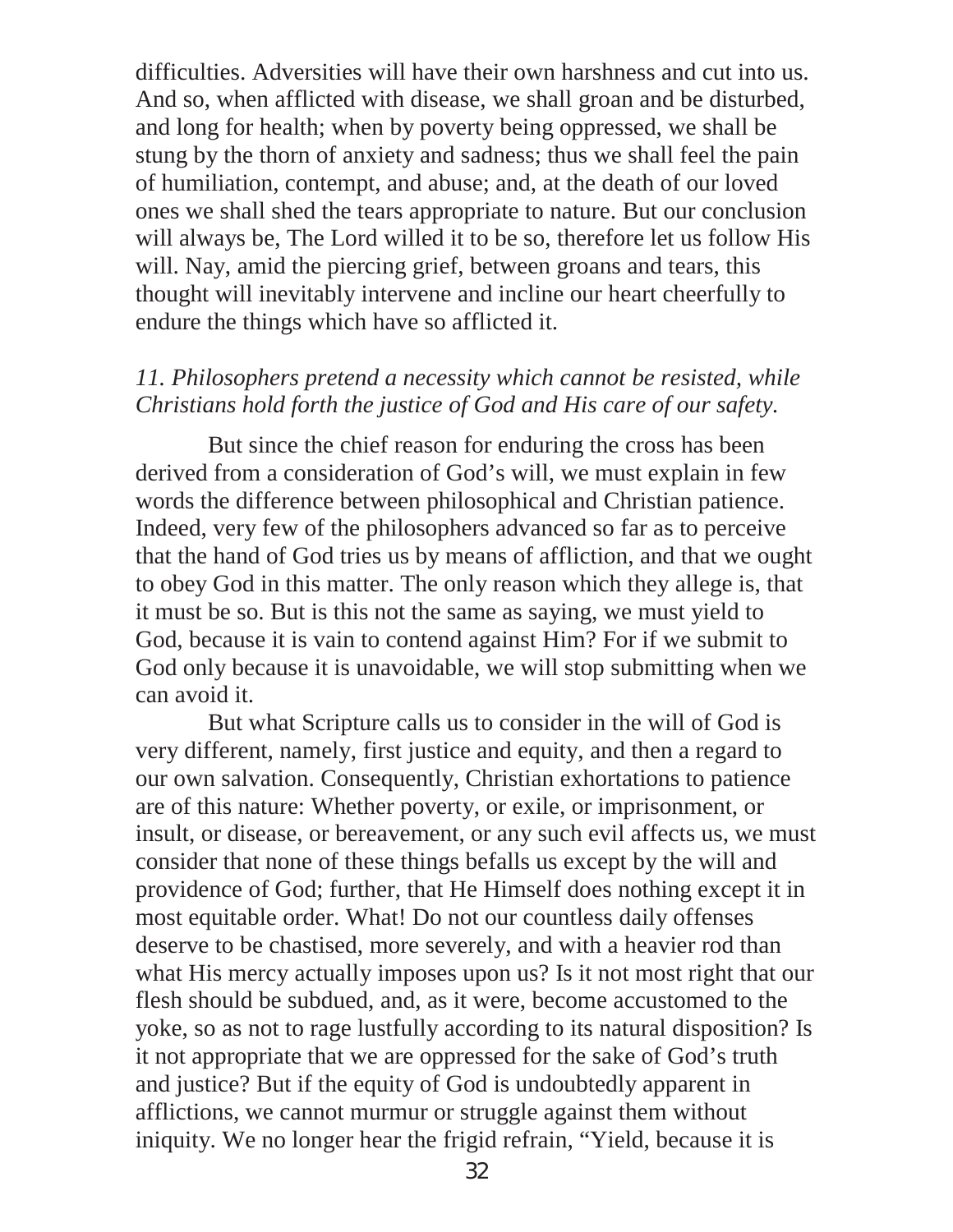necessary;" but a vigorous and fully powerful precept, "Obey, because it is unlawful to resist; bear patiently, because impatience is rebellion against the justice of God."

Then, as only that seems attractive to us which we recognize to be for our own prosperity and advantage, here also our heavenly Father consoles us, by the assurance, that He provides for our salvation by the very cross with which He afflicts us. But if it is clear that tribulations are beneficial to us, why should we not receive them with calm and grateful minds?

In bearing them patiently we are not submitting to inevitability but resting satisfied with our own good. Such thoughts, I say, cause that, to whatever extent our hearts are provoked by the bitterness which we naturally feel under the cross, to the same extent will they be expanded with spiritual joy. From this follows thanksgiving, which cannot exist without joy. But if the praise of the Lord and thanksgiving can spring only from a cheerful and gladdened heart and there is nothing which ought to interrupt these feelings in us - it is clear how necessary it is to temper the bitterness of the cross with spiritual joy.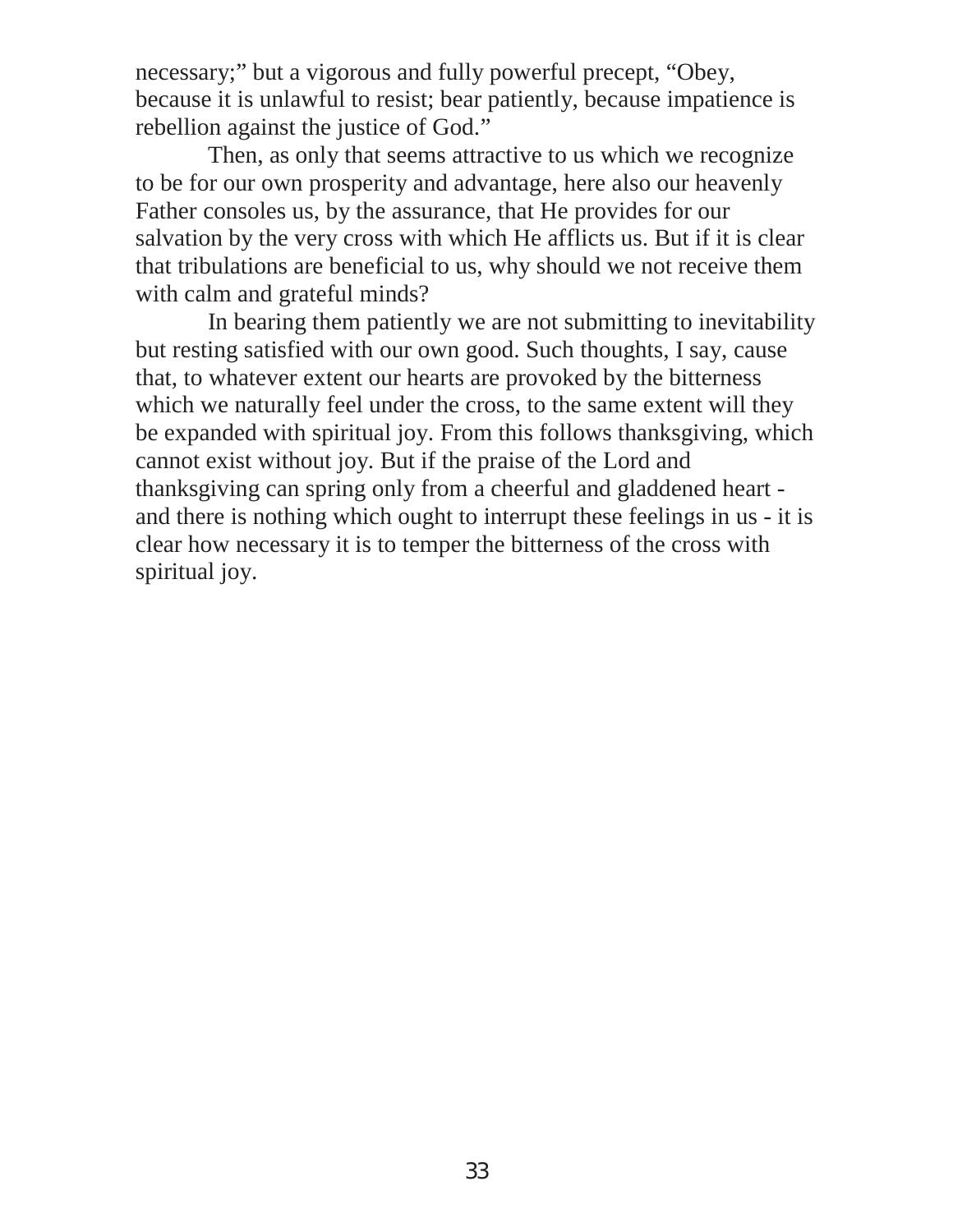#### **CHAPTER 4**

#### **ASPIRING TO THE FUTURE LIFE**

#### **Sections 1-2**

# **The Cross in Various Ways Accustoms to Despise the Present Life, and Excites to Aspire to the Future Life**

#### *1. God afflicts His people so that we may see the vanity of this present life and thus contemplate the future life.*

Whatever kind of tribulation afflicts us, we should always consider this to be the goal: that we should become accustomed to despise the present life, and thereby stirred up to contemplate the future life. For since God knows perfectly well how strongly we are inclined by nature to an instinctive love of this world, He employs the most suitable reason for calling us back, and shaking off our laziness, in order to prevent us from clinging too strongly to it. There is not even one of us, who is not eager to be seen as aspiring and striving towards heavenly immortality during the whole course of his life. Indeed, it shames us when we do not in any respect excel the dimwitted sheep, whose condition would not be at all inferior to ours, except there remained in us a hope of immortality after death. But when you examine anyone's plans, wishes, and actions, you see nothing in them but the earth. Our senselessness comes from this: our minds having being dulled by the hollow radiance of wealth, power, and honors, become so deadened that they cannot see afar off. The heart also, having been overtaken by greed, desire for popularity, and lust, is dragged down so that it cannot lift itself higher. In short, the whole soul, ensnared by the enticements of the flesh, seeks its happiness on the earth.

To oppose this plague, the Lord thoroughly educates His people concerning the vanity of the present life by a constant proof of its miseries. Therefore, that they may not promise themselves a deeprooted and secure peace in life, He often permits them to be harassed either by wars, or tumults, or robberies, or frequently to be disturbed by other injuries. That they may not desire transient and doomed riches with excessive passion, or rest in those which they already possess, He reduces them to scarcity, or, at least, limits them to a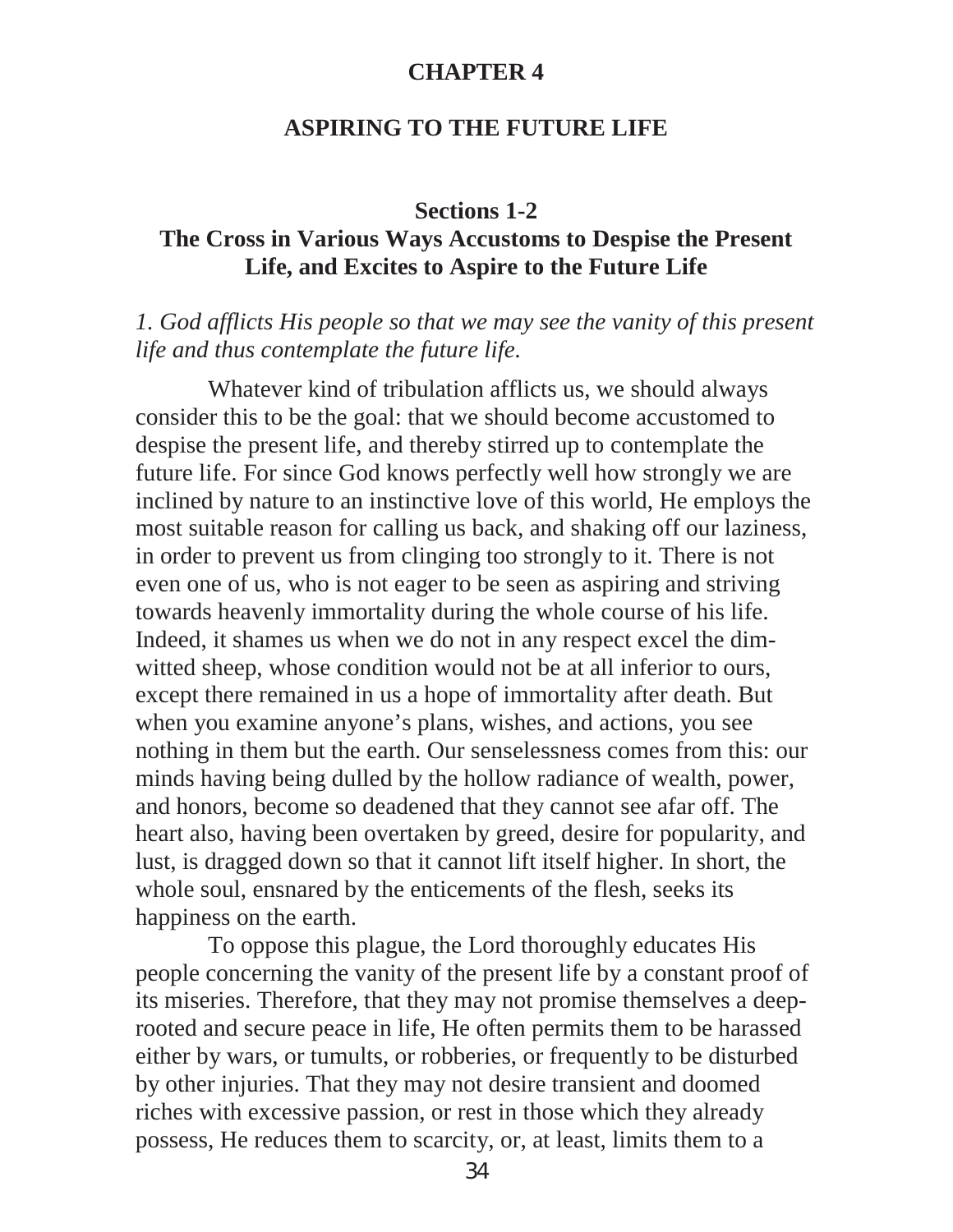moderate allowance. He does this at one time by exile, at another by barrenness of land, at another by fire, or by other means. That they may not complacently be overly charmed by the advantages of married life, He plagues them by the depravity of their wives, or humbles them by the wickedness of their children, or afflicts them by loss of loved ones. But if in all these things He is indulgent to them, nevertheless He places before their eyes how unstable and passing away are those good things which are subject to mortality, by sending diseases and dangers in order that they should neither swell up with vainglory, nor revel in confidence.

Only then do we suitably profit by the discipline of the cross, when we learn that this life, estimated in itself, is restless, troubled, in numberless ways miserable, and in no respect completely happy; and that what are considered its good things are uncertain, fleeting, vain, and spoiled by many associated evils. As a result of this we at once conclude, that there is nothing else to strive for or look forward to here than struggle; that whenever we consider a crown we must raise our eyes to heaven. For we must hold, that our mind never rises seriously to desire and contemplate the future life, until it has first been instructed to look down upon the present life.

# *2.Excessive love of the present life prevents us from properly aspiring to the other.*

For there is no medium between the two things: the earth must either be worthless in our estimation, or keep us enslaved by an excessive love of it. Therefore, if we have any regard to eternity, we must carefully strive to disentangle ourselves from these fetters. Moreover, since the present life has many enticements to allure us, and great semblance of delight, grace, and sweetness to charm us, it is of greatest consequence to us to be repeatedly called away, so that we not be mesmerized by such great allurements. For what, I pray, would happen, if we here enjoyed a perpetual combination of good things and happiness, when even the constant stings of affliction cannot adequately awaken us to a sense of our misery?

That human life is like smoke or even the form of a shadow, is not only familiar to the educated; also among the common people, there is not a more familiar proverb. Considering it especially profitable to learn, they have included it in many notable expressions. Truly there is almost no fact which we ponder more negligently, or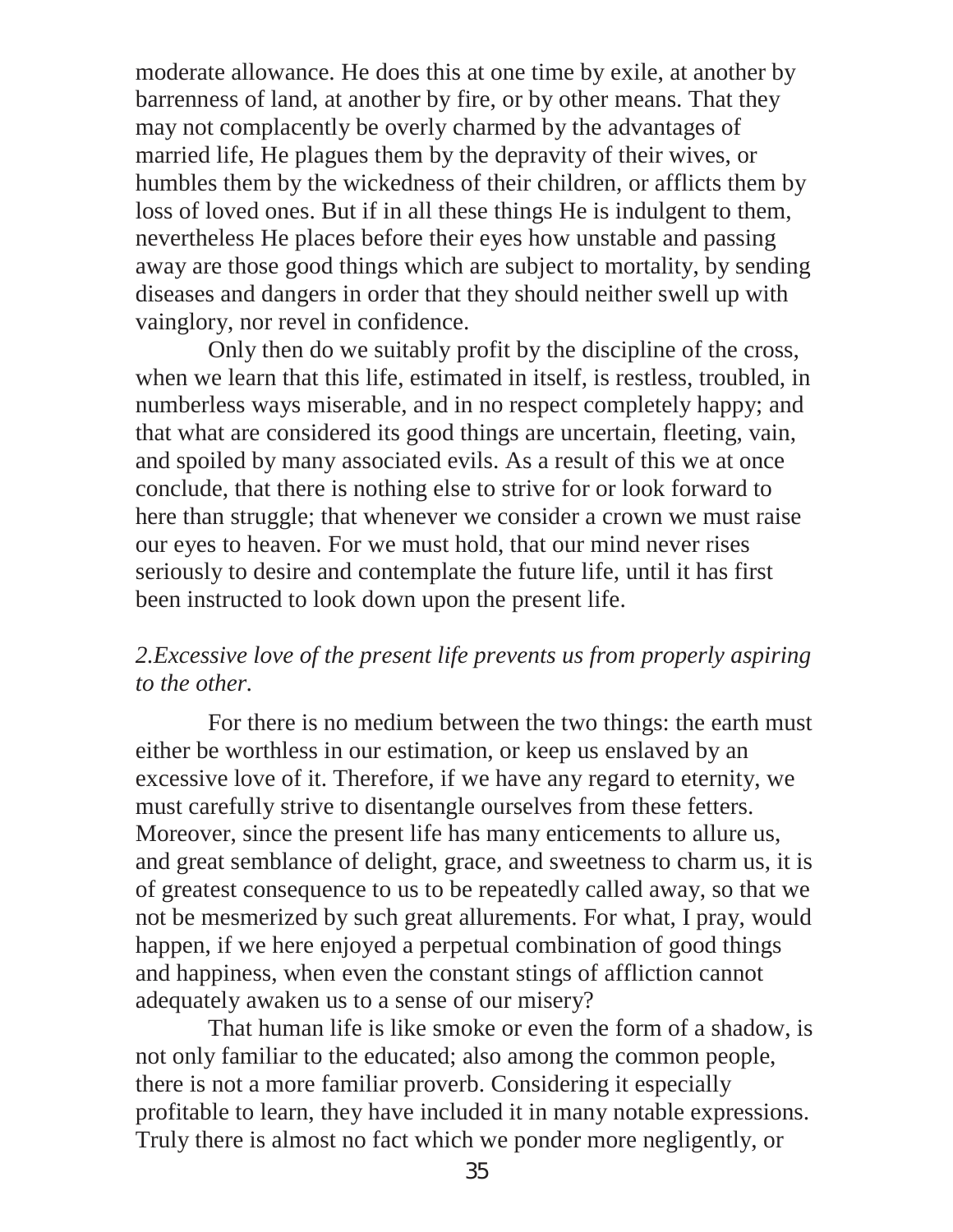remember less often. For we plan all things as if we had located our immortality on the earth. If we see a funeral, or walk among graves, when the image of death is then present to the eye, I admit we philosophize admirably on the vanity of life. We do not indeed always do so, for those things often have no effect upon us at all. But, at the best, our philosophy is momentary. It vanishes as soon as we turn our back, and leaves no trace of remembrance; in short, it passes away, just like the applause in a theatre at some delightful show.

Forgetful not only of death, but even of our transient existence, as if no rumor of it had ever reached us, we are rolled back over to a dreamlike carelessness as those expecting an earthly immortality. Meanwhile, if anyone interrupts with the proverb, "Man is the creature of a day," we indeed acknowledge its truth, but, so far from giving heed to it, the thought of permanence still grips our minds.

Who then can deny that it is of the highest importance for us all, not only, I say, to be persuaded by words, but convinced by all possible experience of the miserable condition of our earthly life? Even when convinced, we barely cease to be dazed with a perverse and foolish admiration of it, as if our earthly life contained within itself the highest goal of good things. But if God finds it necessary so to train us, it must be our duty to listen to Him when He calls and shakes us from our numbness, that when we look down upon the world, we may strain with our whole heart toward the future life.

#### **Sections 3-4**

# **In Withdrawing from the Present Life we must neither Shun it nor Feel Hatred for it; but Desiring the Future Life, Gladly Quit the Present at the Command of our Sovereign Master**

*3. The present life is an evidence of God's favor upon His people and therefore should not be detested, but rather should call forth thanksgiving.*

Still the contempt which believers should train themselves to feel for the present life, must not be of a kind to generate hatred of it or ingratitude to God. This life, though abounding in all kinds of wretchedness, is rightly classed among divine blessings which are not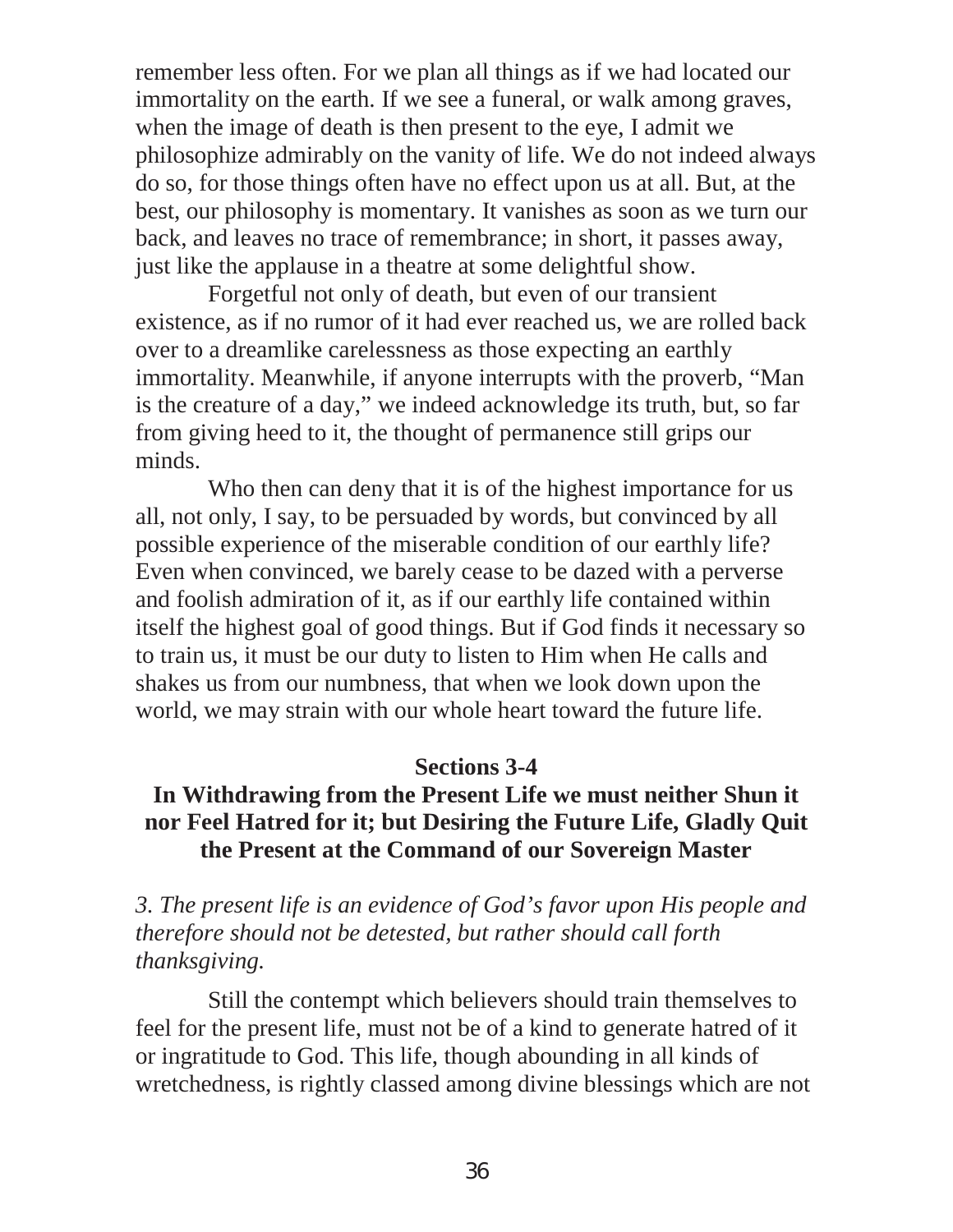to be despised. $5$  Wherefore, if we do not recognize the kindness of God in it, we are guilty with no little ingratitude towards Him. To believers, especially, it ought to be a proof of divine favor, since it is all together intended to promote their salvation.

Before openly exhibiting the inheritance of eternal glory, God is pleased to manifest Himself to us as a Father by minor proofs, namely, the good things which He daily bestows upon us. Therefore, while this life serves to acquaint us with the goodness of God, shall we disdain it as if it did not contain one particle of good? We ought, therefore, to feel and be influenced towards life in such a manner as to place it among those gifts of God's liberality which are by no means to be despised. Even if there were no proofs in Scripture (they are most numerous and clear), nature itself urges us to render thanks to God for having brought us forth into His light, granted us the use of it, and generously given us all the means necessary for its preservation.

And there is a much higher reason to be thankful when we reflect that we are in a way being prepared for the glory of the heavenly kingdom. For the Lord hath ordained, that those who in the future will be crowned in heaven must attend to a previous warfare on the earth, that they may not triumph before they have overcome the difficulties of war, and obtained the victory. Another reason is, that we here begin to experience in various ways a foretaste of God's favor, in order to arouse our hope and desire for its full manifestation.

As soon as we have concluded that our earthly life is a gift of God's mercy, we ought thankfully to remember it, since we are indebted to Him. Then we shall properly stoop to consider life's most miserable condition, and thus escape from that excessive fondness for it, to which, as I have said, we are naturally prone.

# *4. The weariness of the present life ought to be tempered by contemplating eternal life.*

 $\overline{a}$ 

In proportion as this improper love of life diminishes, our desire of a better life should increase. I confess, indeed, that a most accurate opinion was formed by those who thought, that the best thing was not to be born, the next best to die early. For, being destitute of

 $<sup>5</sup>$  Calvin sees the present life as a divine blessing to believers, but not to unbelievers.</sup> Blessings are not in the things themselves; rather, they are determined by the motive God has in giving those things.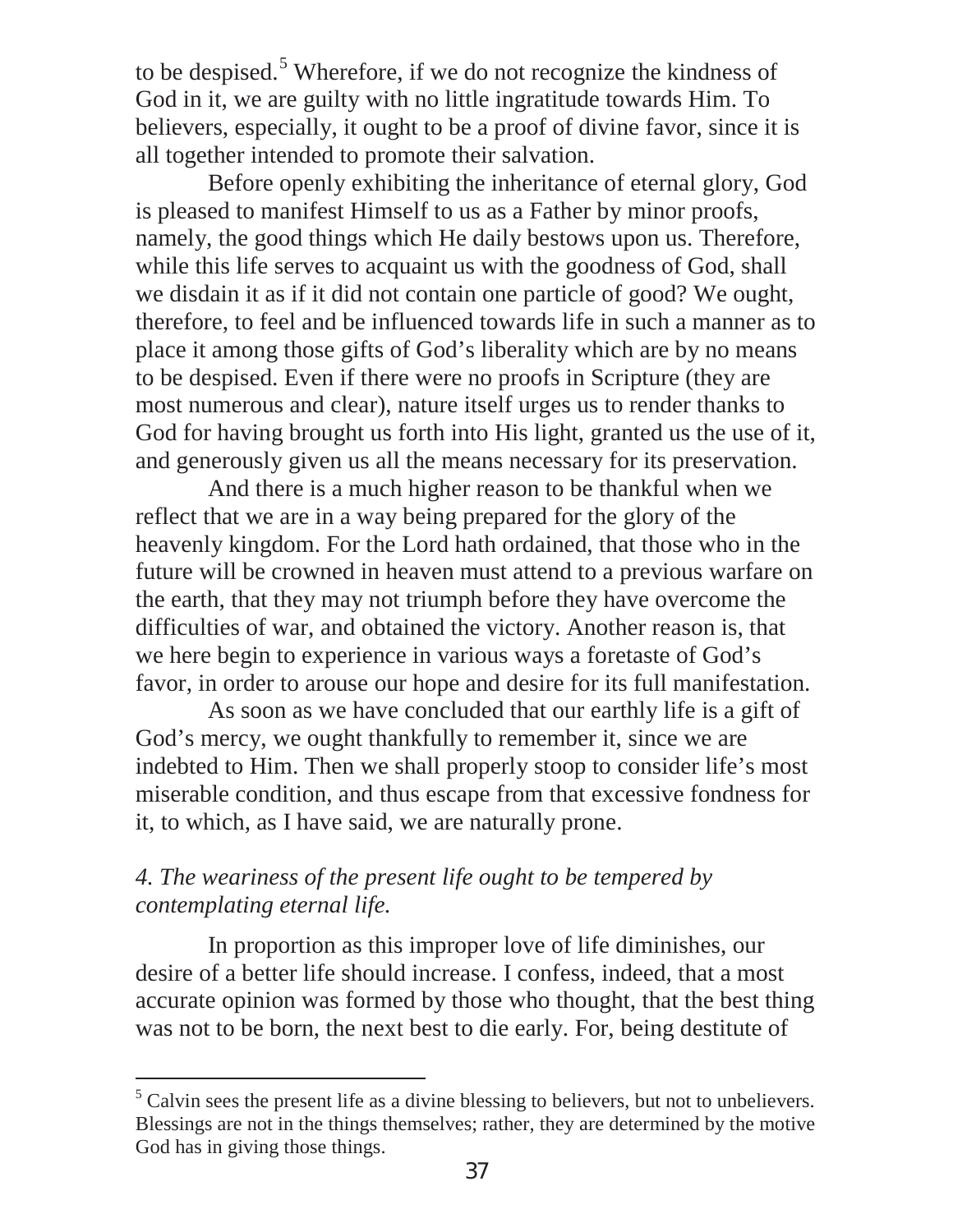the light of God and of true religion, what else could they see in life but that which was dreadful and repulsive? Nor was it unreasonable for those who felt sorrow and shed tears at the birth of their kindred, solemnly to celebrate at their deaths. But this they did without profit; because, devoid of the true doctrine of faith, they did not see how that which in itself is neither happy nor desirable turns to the advantage of the righteous: accordingly their opinion led to despair.

Let believers, then, in assessing this mortal life, and perceiving that in itself it is nothing but misery, make it their goal to direct themselves completely with greater eagerness and promptness to their future and eternal life. When we contrast the two [i.e. mortal and eternal life], the former may not only be safely neglected, but, in comparison of the latter, be despised and scorned. If heaven is our country, what can the earth be but a place of exile? If departure from the world is entrance into life, what is the world but a tomb, and what is living in it but immersion in death? If to be freed from the body is to gain full possession of freedom, what is the body but a prison? If it is the highest happiness to enjoy the presence of God, is it not miserable to be without it? But "whilst we are at home in the body, we are absent from the Lord" (2 Corinthians 5:6). Thus when the earthly is compared with the heavenly life, it may undoubtedly be despised and trampled underfoot.

We ought never, indeed, to regard it [i.e. this mortal life] with hatred, except in so far as it keeps us subject to sin; and even this hatred ought not to be directed against life itself. In any event, we must stand affected towards it in regard to weariness or hatred so that, while longing for its end, we are ready to continue in it according to the Lord's will, keeping far from everything like murmuring and impatience. For it is as if the Lord had assigned us a post, which we must maintain till He recalls us. Paul, indeed, laments his condition, in being still bound with the fetters of the body, and sighs earnestly for redemption (Romans 7:24). Nevertheless, he declared that, in obedience to God's command he was prepared for both courses, because he acknowledges it as his duty to God to glorify His name whether by life or by death, while it belongs to God to determine what is most conducive to His glory (Philippians 1:20-24).

Wherefore, if it is proper to live and die to the Lord, let us leave the time of our life and death at His disposal. Still let us ardently long for death, and constantly meditate upon it, and in comparison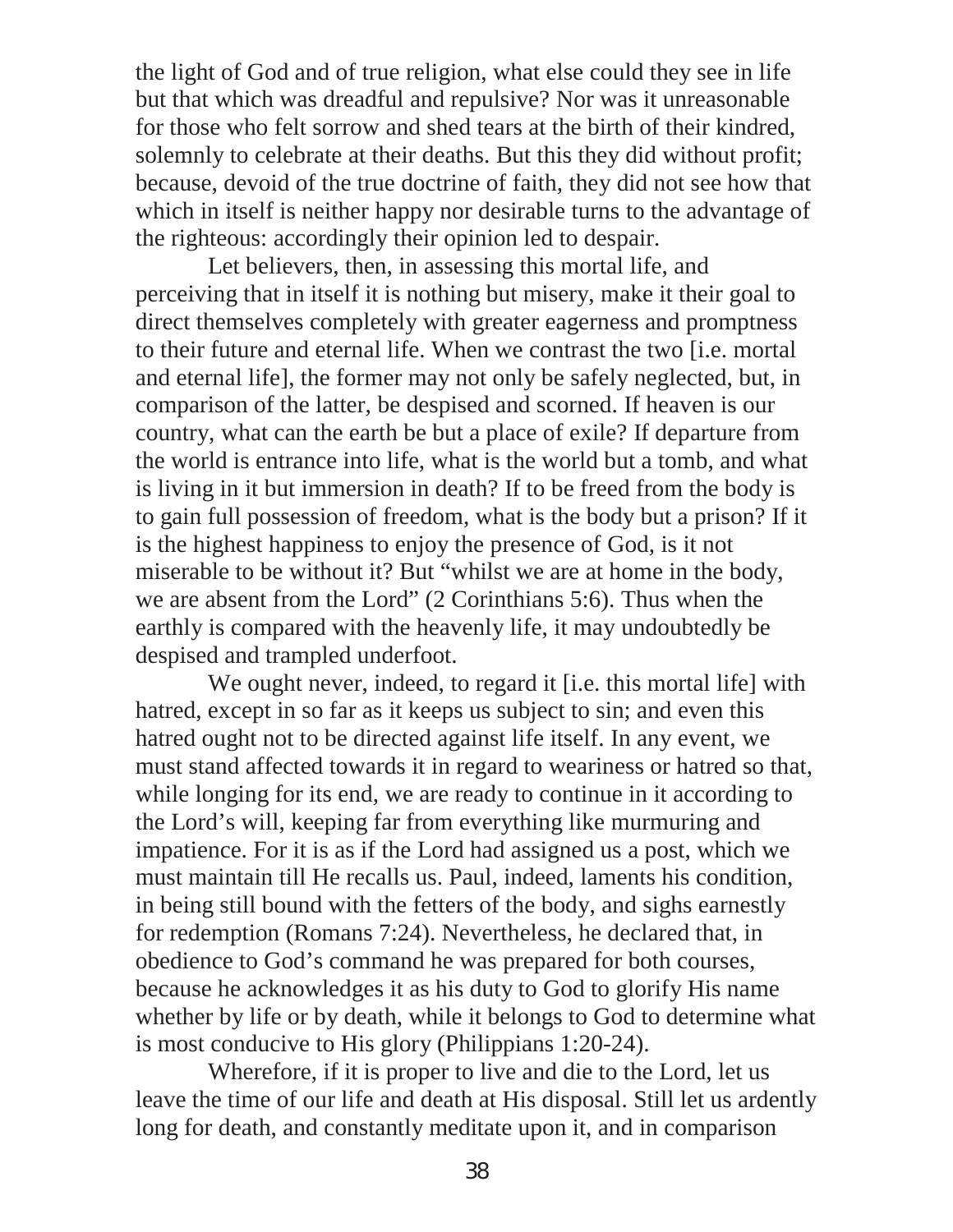with future immortality, let us despise life, and, on account of the bondage of sin, long to renounce it whenever it shall so please the Lord.

# *5. Christians should not tremble at the fear of death.*

But, most strange to say, many who boast of being Christians, instead of thus longing for death, are so afraid of it that they tremble at the very mention of it as something ominous and dreadful. It is not surprising, indeed, that our natural feelings should somewhat tremble at the mention of our dissolution.<sup>6</sup> But it is altogether intolerable that the light of piety should not be so powerful in a Christian soul as with greater consolation to overcome and suppress that fear. For if we consider that this our unstable, vicious, corruptible, fading, decaying, and stinking tabernacle is dissolved, in order that it may next be renewed to a solid, perfect, incorruptible, in short to a heavenly glory, will not faith compel us eagerly to desire what nature dreads? If we reflect that by death we are recalled from exile to inhabit our native country, a heavenly country, shall this give us no comfort?

But everything longs for permanent existence. I admit this, and therefore contend that we ought to look to future immortality, where we may obtain that appointed condition which nowhere appears on the earth. For Paul admirably teaches believers to proceed cheerfully to their death, not because they "would be unclothed, but clothed upon" (2 Corinthians 5:4). Shall the lower animals, and inanimate creatures themselves even wood and stone, as conscious of their present vanity, long for the final resurrection, that they may with the sons of God be delivered from vanity (Romans 8:19); and shall we, endued with the light of intellect, and more than intellect, enlightened by the Spirit of God, when our own essence is in question, rise no higher than this earthly rot?

But it is not my purpose, nor is this the place, to argue against this great perversity. At the outset, I declared that I had no wish to engage in a broad treatment of fundamental themes.<sup>7</sup> My advice to timid souls is to read Cyprian's short treatise, *Mortality*, unless they were more worthy of being sent off to the philosophers, that they may

 $6$  Dissolution: The disintegration that comes with death.

<sup>7</sup> Fundamental themes: Literally, "common places" (Latin, *locorum communium*) often used to refer to the commonly-treated subjects in theology or philosophy.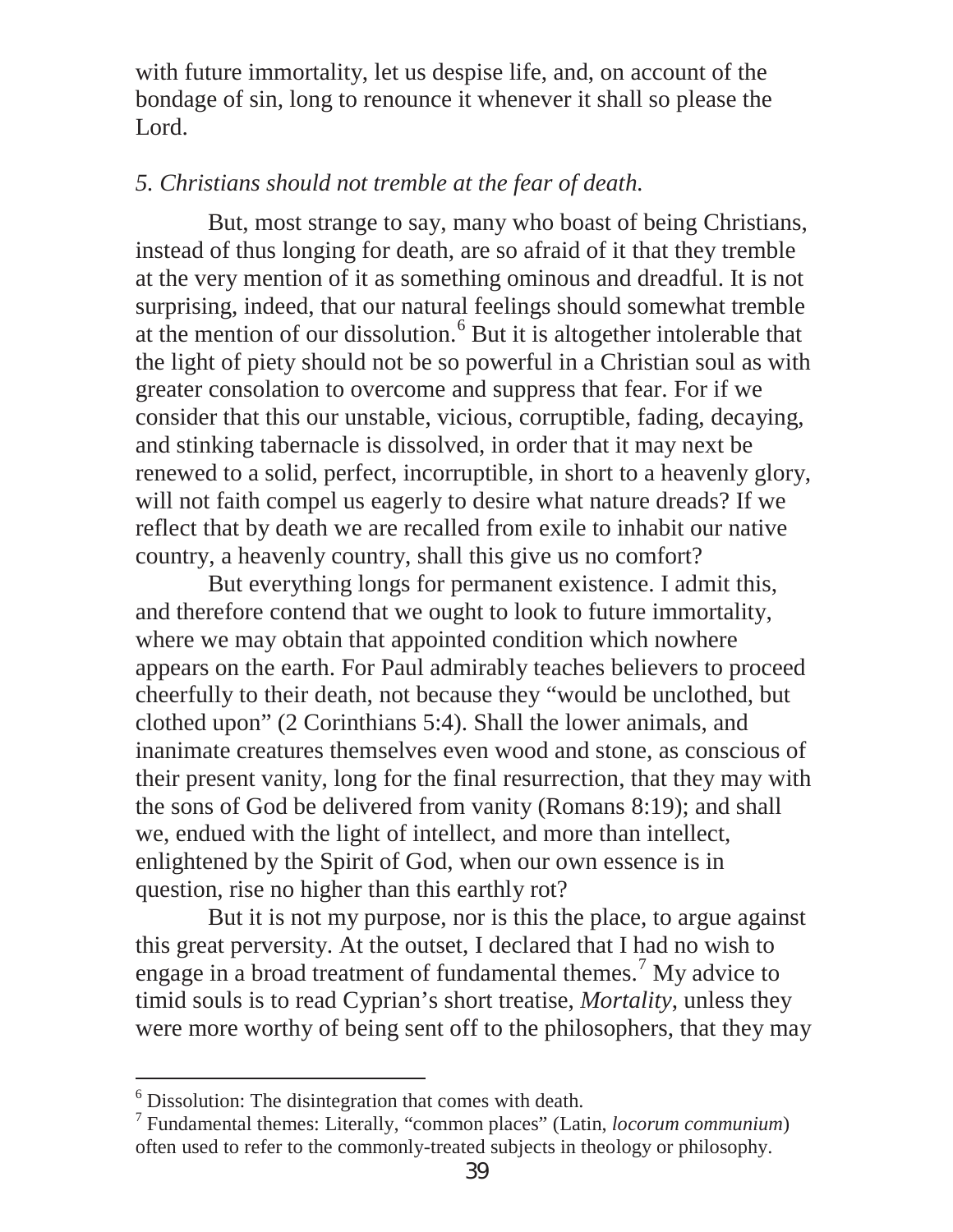begin to be ashamed when they have inspected what these say on the contempt of death.

This, however let us hold as established [truth], that no man has made much progress in the school of Christ who does not look forward with joy to the day of death and final resurrection (2 Timothy 4:18; Titus 2:13). For Paul distinguishes all believers by this mark; and the usual course of Scripture is to direct us thither whenever it would furnish us with an argument for substantial joy. "Look up," says our Lord, "and lift up your heads: for your redemption draweth nigh" (Luke 21:28). Is it reasonable, I ask, that what He intended to have a powerful effect in stirring us up to joy and enthusiasm should produce nothing but sadness and dismay? If it is so, why do we still glory in Him as our Master? Therefore, let us come to a sounder judgment. And, however repugnant the blind and stupid desire of the flesh may be, let us not hesitate to desire the arrival of the Lord as the most favorable of all events, not by prayers only, but with earnest sighs. For He will come as a Redeemer to deliver us from this raging abyss of all kinds of evil and misery (cf. Psalm 144:7), and lead us to the blessed inheritance of His life and glory.

# **Section 6 Our Infirmity in Dreading Death and the Correct Remedy**

# *6. We should not fear death because at that time the Lord will receive us to glory.*

Truly, this is the way it is: the whole body of the faithful, so long as they live on the earth, must be like sheep for the slaughter, in order that they may be conformed to Christ their head (Romans 8:36). Therefore, their situation would be most deplorable if they did not, with their frame of mind raised to heaven, rise above all that is in the world, and pierce through the present appearance of things (1 Corinthians 15:l9).

On the other hand, when once they have raised their head above all earthly objects, though they see the wicked flourishing in wealth and honor, and enjoying profound peace, indulging in luxury and splendor, and reveling in all kinds of delights, though they should moreover be wickedly assailed by them, suffer insult from their pride, be robbed by their greed, or assailed by any other lust, they will nevertheless have no difficulty in bearing up under these evils. They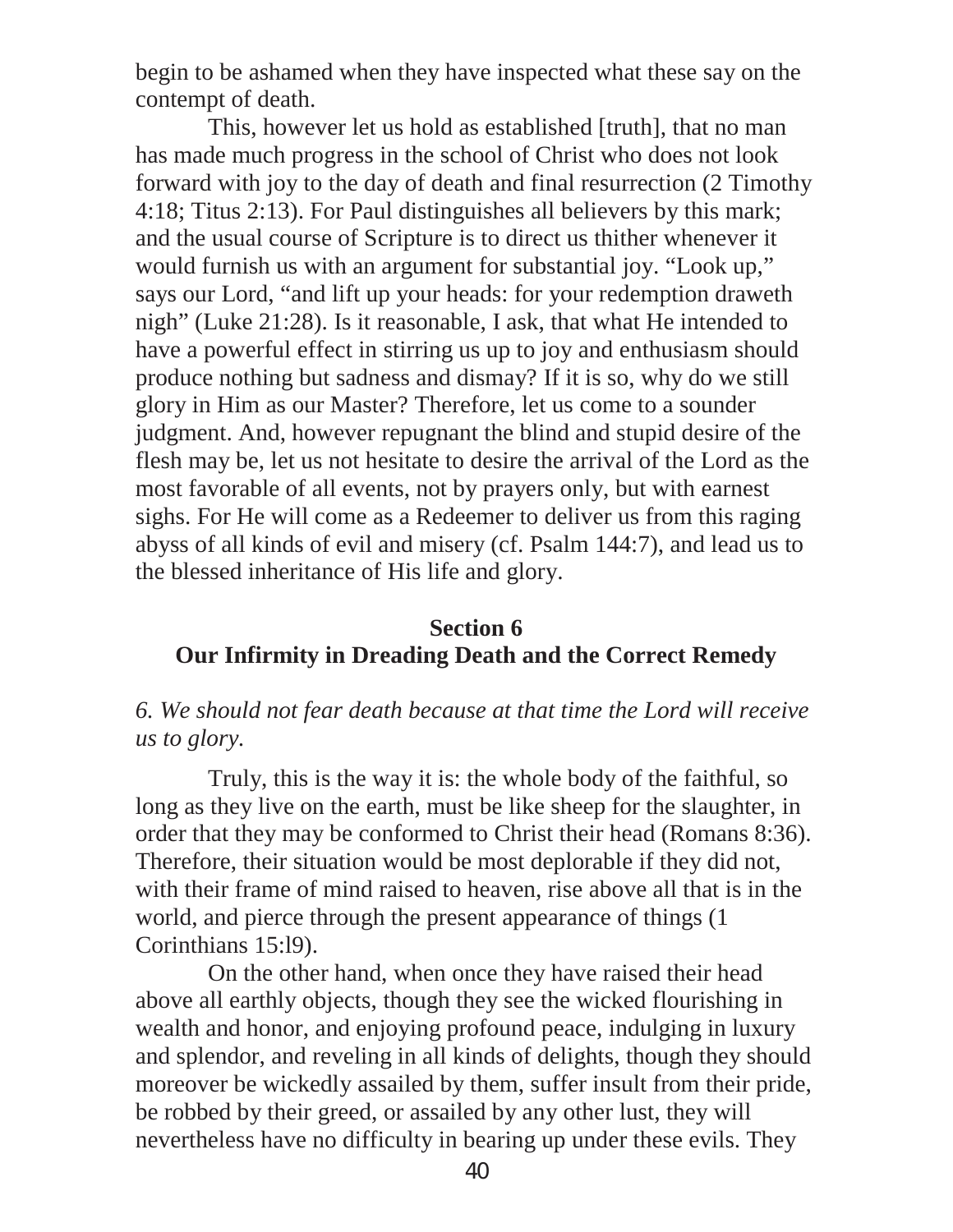will turn their eye to that day (Isaiah 25:8; Revelation 7:17), on which the Lord will receive His faithful servants, wipe away all tears from their eyes, clothe them in a robe of glory and joy, feed them with the inexpressible sweetness of His pleasures, exalt them to share with Him in His greatness; in short, He will condescend to make them share in His happiness.

But the wicked who may have flourished on the earth, He will cast forth in extreme dishonor, will change their delights into torments, their laughter and joy into wailing and gnashing of teeth, their peace into the gnawing of conscience, and punish their luxury with unquenchable fire. He will also place their necks under the feet of the godly, whose patience they abused. For, as Paul declares, "it is a righteous thing with God to recompense tribulation to them that trouble you; and to you who are troubled rest with us, when the Lord Jesus shall be revealed from heaven" (2 Thessalonians 1:6, 7).

This, indeed, is our only consolation. Deprived of it, we must either give way to despondency, or, to our own destruction, resort to the empty relief of the world. The Psalmist confesses, "My feet were almost gone: my steps had well nigh slipped: for I was envious at the foolish when I saw the prosperity of the wicked" (Psalm 73:3, 4); and he found no resting place until he entered the sanctuary, and considered the latter end of the righteous and the wicked. To conclude in one word, the cross of Christ then only triumphs in the hearts of believers over the devil and the flesh, over sin and sinners, when their eyes are directed to the power of His resurrection.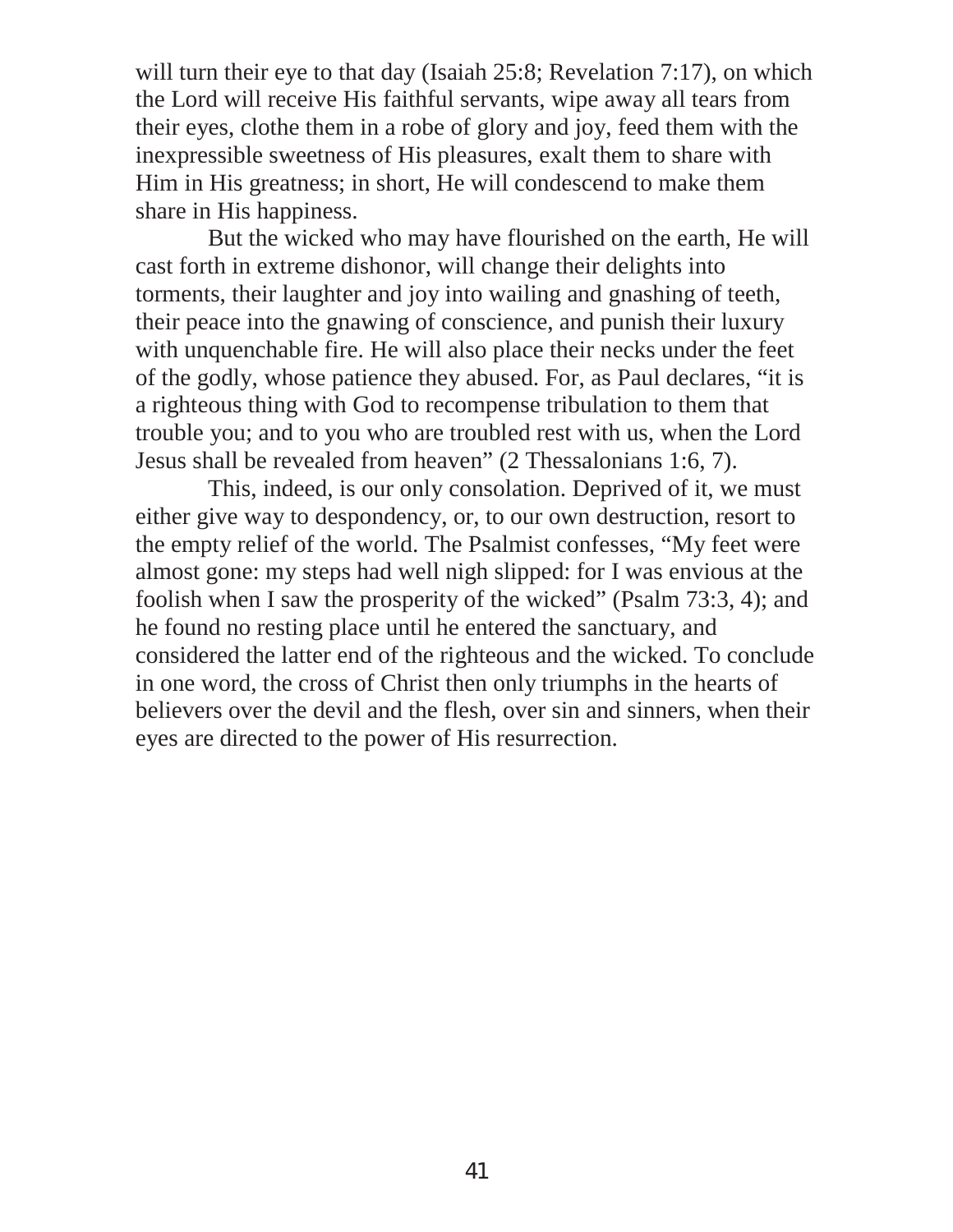#### **CHAPTER 5**

# **RIGHTLY USING THE PRESENT LIFE AND ITS COMFORTS**

# **Sections 1-2 Extremes to be Avoided if we would Rightly use the Present Life and its Comforts**

#### *1. We ought to avoid the extremes of asceticism and intemperance.*

By such elementary principles we are at the same time well instructed by Scripture in the proper use of earthly goods, a subject by no means to be neglected in forming a rule of life. For if we are to live, we must use the necessary supports of life. Nor can we even shun those things which seem to serve the interests of delight more than necessity. We must therefore observe a rule, that we may use them with a pure conscience, whether for necessity or for pleasure.

This the Lord prescribes in His word, when He teaches that to His people the present life is a kind of pilgrimage in which they press on toward the heavenly kingdom. If we are only to pass through the earth, there can be no doubt that we are to use its goods only in so far as they assist our progress, rather than retard it. Accordingly, Paul, not without cause, persuades us to use this world without abusing it, and to buy possessions as if we were selling them (1 Corinthians 7:30, 31).

However, because this is a slippery place, and there is great danger of falling on either side, let us strive to secure our feet where we can stand firm without danger. Some good and holy men, seeing intemperance and luxury perpetually carried to excess, if not strictly restrained, and desiring to correct such a destructive evil, imagined that there was no other method than to allow man to use material goods only in so far as they were necessities. Although this advice is indeed pious, they were unnecessarily severe. For, very dangerously, they put on their consciences a closer noose than that by which the word of God binds them. Going from that principle, it is necessary for them to abstain from all things you are able to be without, so that they held it barely allowable to have anything more than plain bread and water. Others were still more rigorous, as is related of Crates the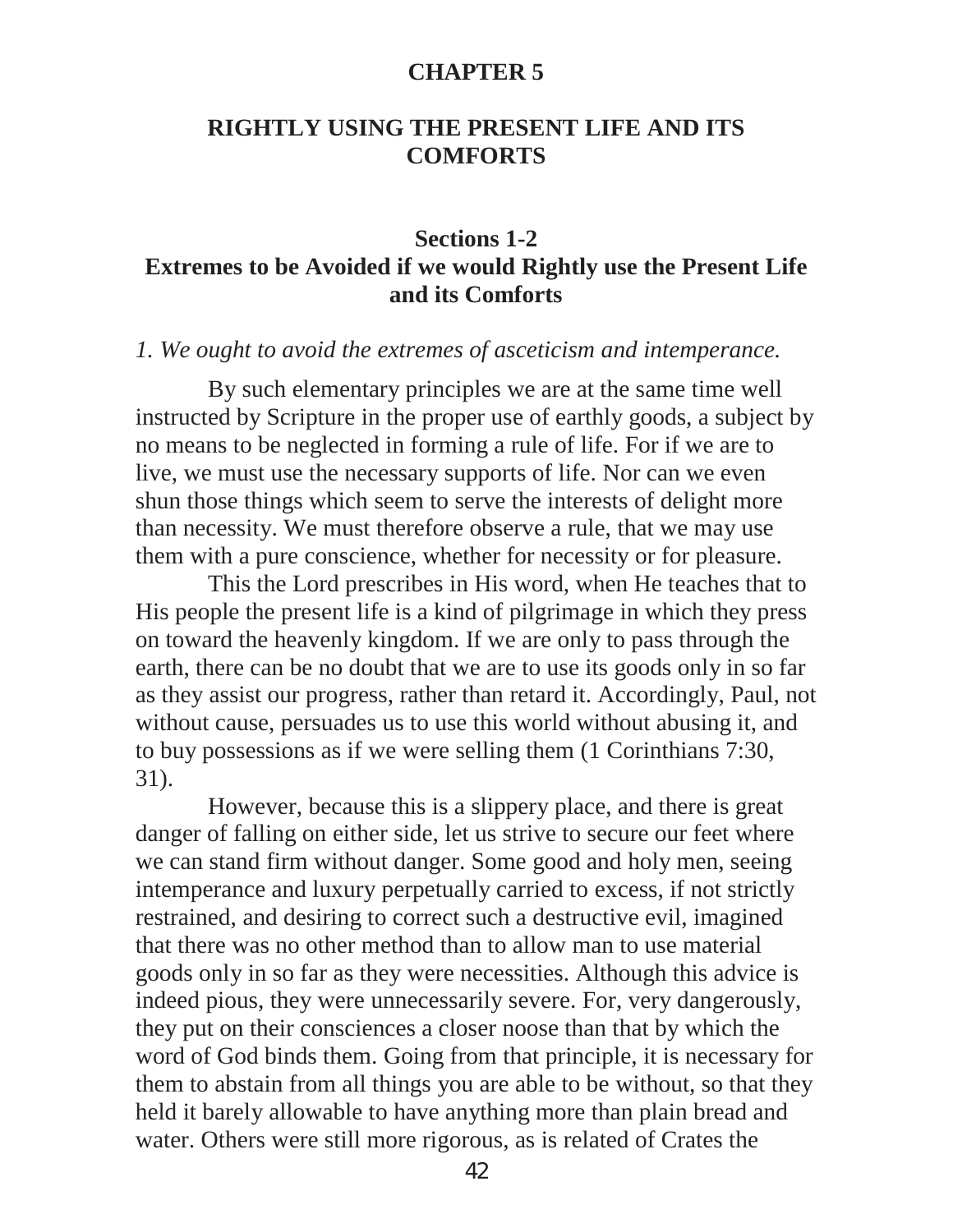Theban, who threw his riches into the sea because he thought that unless he destroyed them they would destroy him.

Many also in the present day, seek an excuse for overindulging the flesh in the use of external things, and at the same time desire to pave the way for licentiousness. Doing this, they take for granted, what I by no means concede: that this liberty is not to be restrained to any degree, but that it is to be left to every man's conscience to use these things as far as he thinks lawful. I indeed confess that here consciences neither can nor ought to be bound by fixed and definite laws. But, since Scripture has laid down general rules for the legitimate uses, we should keep within the limits which they prescribe.

*2. God created things not only to meet our needs, but also for our comfort and pleasure.*

Let this be our principle, that we err not in the use of the gifts of Providence when we refer them to the goal for which their author made and designed them. For He created them for our good, and not for our destruction. No man will keep the true path better than he who shall have this goal carefully in view.

Now then, if we consider for what end He created food, we shall find that He planned not only for our necessity, but also for our delight and cheerfulness. Thus, in clothing, the purpose was, in addition to necessity, beauty and honor; and in herbs, fruits, and trees, besides their various uses, gracefulness of appearance and sweetness of smell. Were it not so, the Prophet would not enumerate among the mercies of God "wine that maketh glad the heart of man, and oil to make his face to shine" (Psalm 104:15). The Scriptures would not everywhere mention, in commendation of His liberality, that He had given such things to men. The natural qualities of things themselves demonstrate in what direction, and to what extent, they may be lawfully enjoyed. Has the Lord adorned flowers with all the beauty which spontaneously presents itself to the eye, and the sweet odor which delights the sense of smell, and shall it be unlawful for us to enjoy that beauty and this odor? What? Has He not so distinguished colors as to make some more agreeable than others? Has He not given qualities to gold and silver, ivory and marble, thereby rendering them precious above other metals or stones? In short, has He not given many things a value without having any necessary use?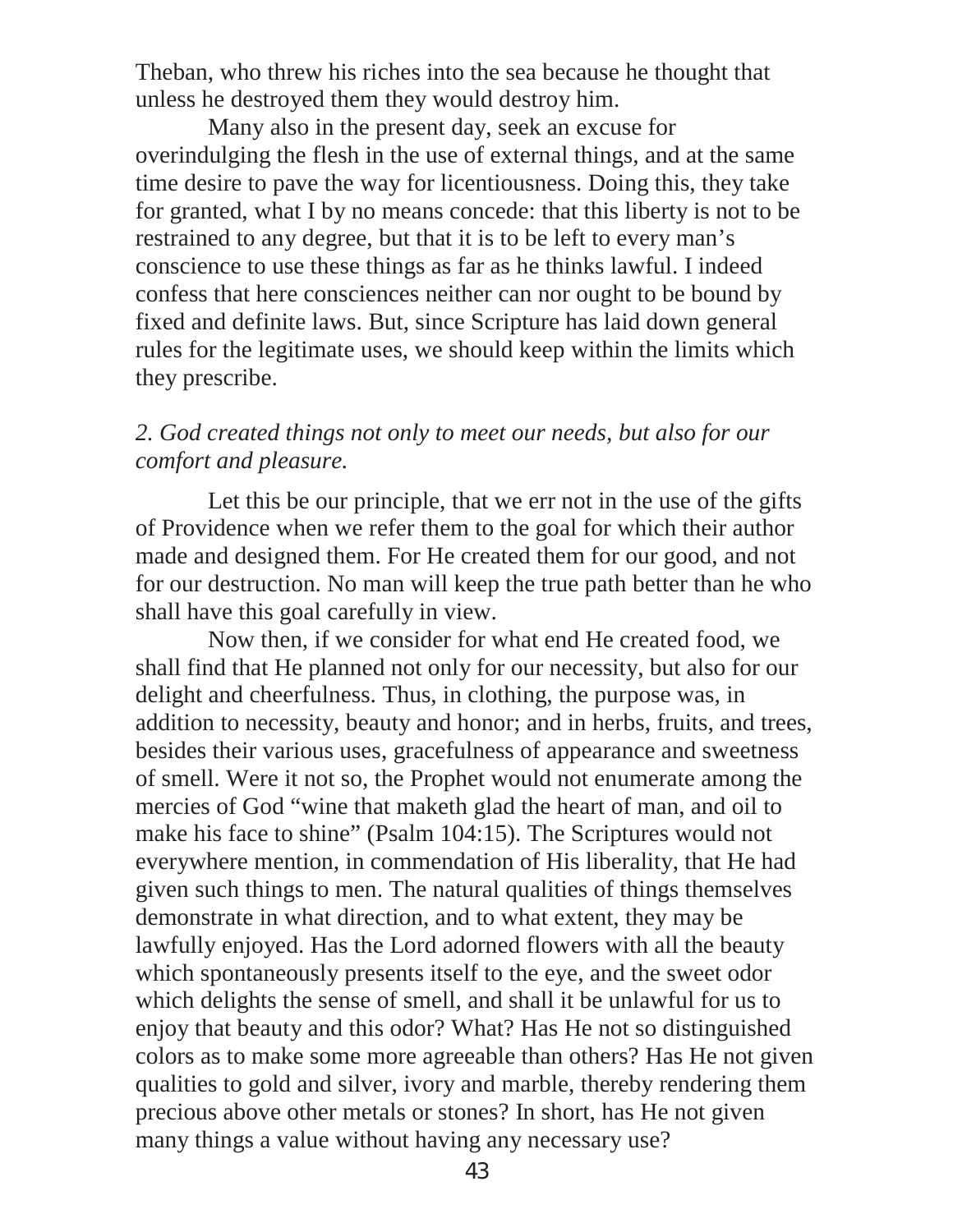# **Sections 3-6 Avoiding the Extreme of Fleshly Intemperance**

*3. God created all things in order that we might know the Creator, and show thankfulness for His bountiful favor.*

Have done, then, with that ruthless philosophy which allows no use of creaturely things except for necessity. Not only does it maliciously deprive us of the lawful fruit of God's kindness, but cannot be realized without depriving man of all his senses, and reducing him to a senseless fencepost. But, on the other hand, let us with no less care guard against the lusts of the flesh, which, if not kept in order, break through all bounds. These lusts are, as I have said, advocated by those who, under pretense of liberty, allow themselves every sort of license.

In the first place, one restraint is put on when we hold that all things were created for us in order that we might know their author, and show thankfulness for His bountiful favor. Where is the activity of gratitude if you so gorge or daze yourself with feasting and wine as to be unfit for offices of piety, or the duties of your calling? Where is the recognition of God, if the flesh, boiling forth in lust through excessive indulgences infects the mind with its impurity, so as to lose the discernment of honor and integrity? Where is thankfulness to God for clothing, if on account of expensive dress we both admire ourselves and disdain others? Or if, from a love of elegance and style, we pave the way for sexual impurity? Where is our recognition of God, if the splendor of these things captivates our minds?

For many are so devoted to pleasure in all their senses that their reason lies overwhelmed in ruins. Many are so delighted with marble, gold, and pictures, that they become marble-hearted — are changed as it were into metal, and made like painted figures. The savory smells of the kitchen with their fragrant charm, so engage their attention that they have no spiritual sense of smell. The same thing may be seen in other matters. Wherefore, it is evident that there is now great need somewhat to restrain the abuse of liberty, and to encourage the rule of Paul, "make not provision for the flesh to fulfill the lusts thereof" (Romans 13:14). Where too much liberty is given to them, they break forth without measure or restraint.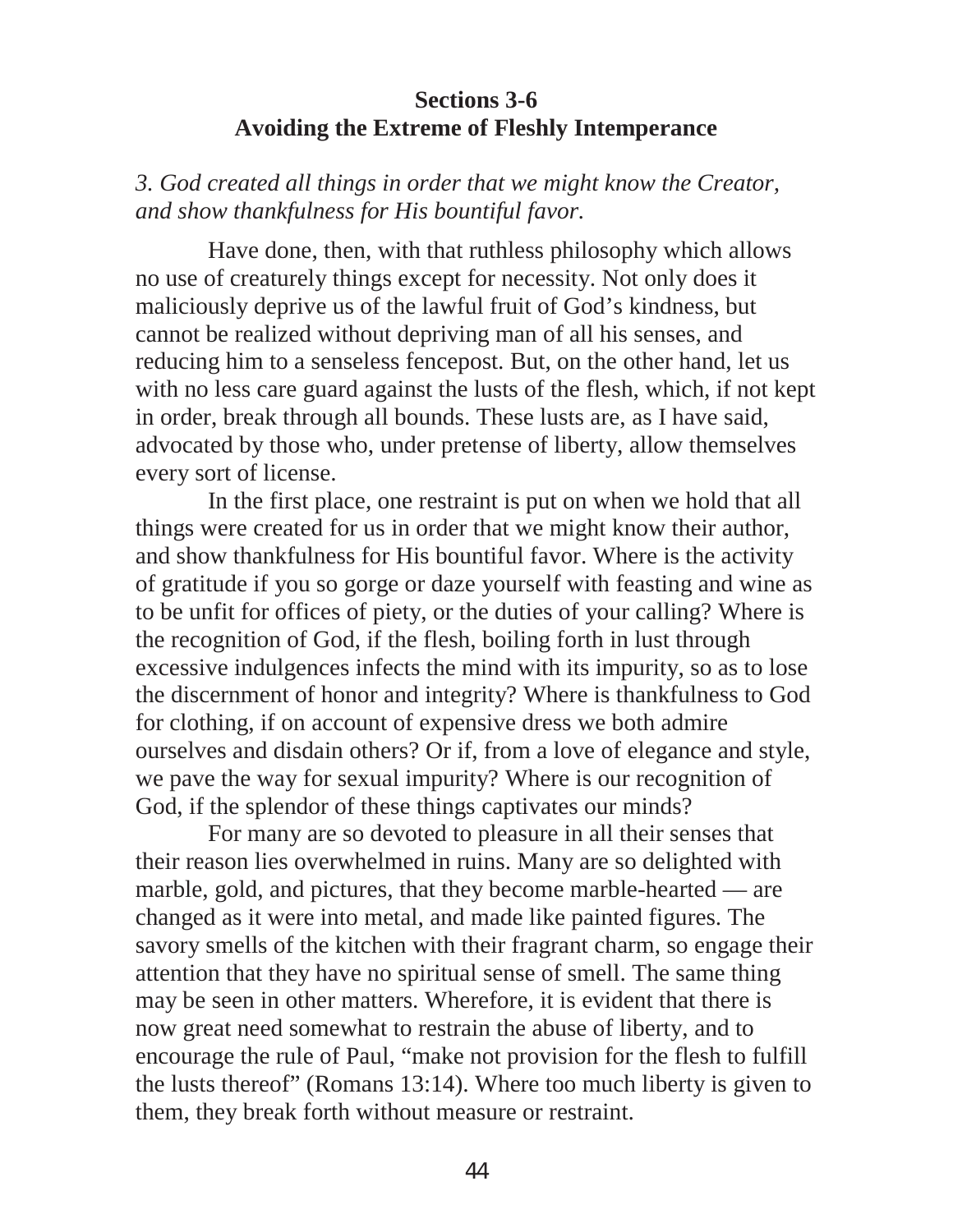# *4. Aspiration after heavenly life is destroyed by an excessive love of created objects.*

There is no more reliable or quicker way of accomplishing this than by despising the present life and meditating on heavenly immortality. For from this, two rules arise: First, "it remaineth, that both they that have wives be as though they had none;" "and they that use this world, as not abusing it" (1 Corinthians 7:29, 31). Secondly, we must learn to be no less calm and patient in enduring scarcity, than restrained in the experience of abundance.

He who makes it His rule to use this world as if he used it not, not only demolishes all intemperate appetite in regard to food and drink, as well as all excessive pampering, craving of recognition, arrogance, pride, and pessimism, in regard to his meals, his house, and his clothes, but he also removes every care and affection which might seduce or hinder him from aspiring to the heavenly life, and cultivating the devotion of his soul. It was well said by Cato, "Great care regarding cultural refinement, is great carelessness regarding virtue." It is an old proverb, "Those who are much occupied with the care of the body, usually give little care to the soul."

Therefore while the liberty of the Christian in external matters is not to be tied down to a strict rule, it is, however, subject to this law: he must indulge as little as possible; on the other hand, it must be his constant aim not only to limit extravagance, but to avoid all show of pointless abundance, and diligently beware of converting a help into a hindrance.

# *5. Those who have made progress in the school of Christ will regard all their goods as trusts for which they must one day give an account.*

Another rule is, that those in poor and reduced circumstances should learn patiently to be without, that they may not become immoderate in their desire of things. The moderate use of things implies no small progress in the school of Christ. Similarly, he who has not at least made some degree of progress in this direction is barely able to consider himself a disciple of Christ.

For in addition to the many other vices which accompany a longing for earthly things, he who is impatient under poverty almost always brings forth the contrary disease in abundance. By this I mean, that he who is ashamed of plain clothing will boast of a precious one.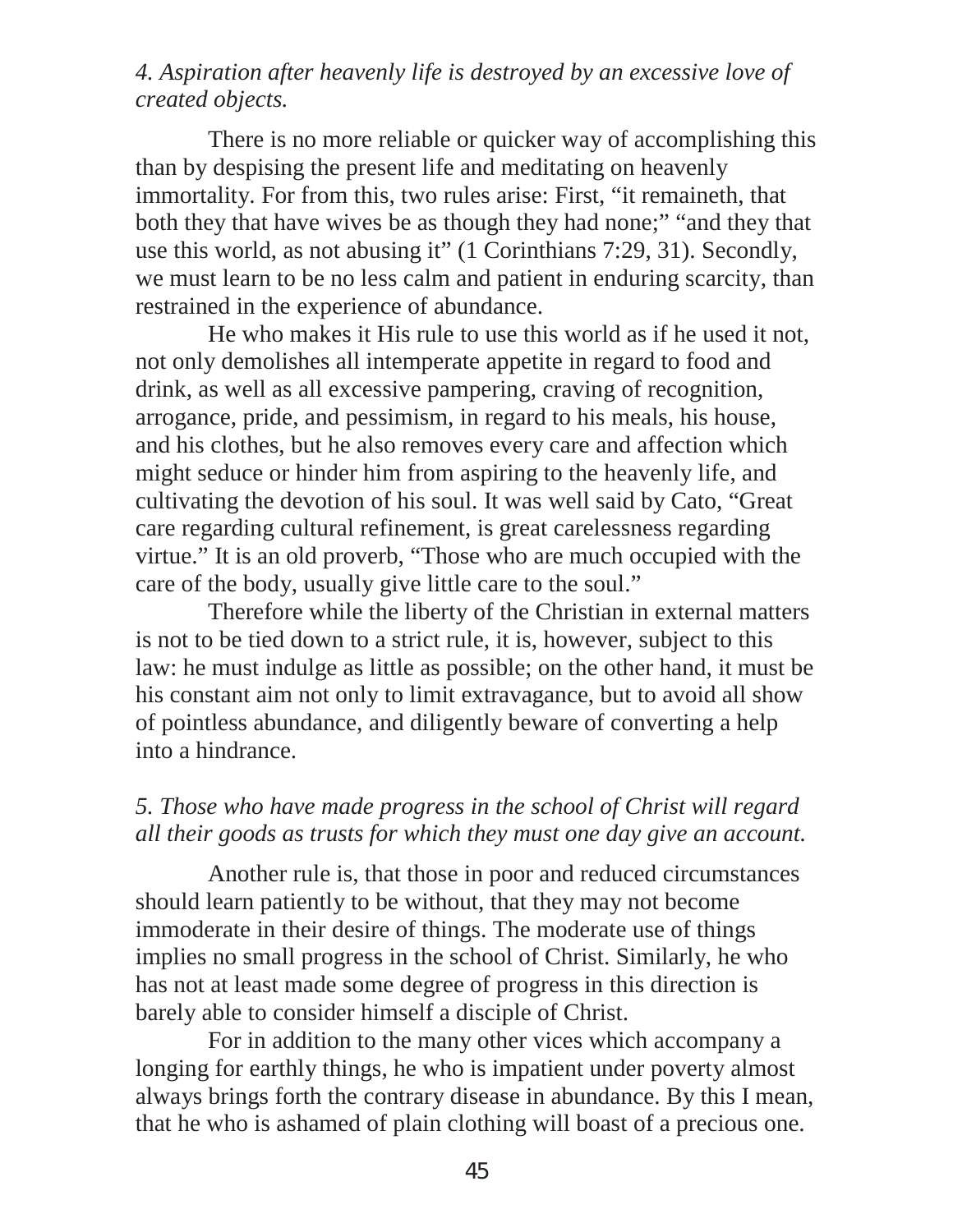He who is not contented with a small meal, will be disturbed at the shortage of a more luxurious supper, and will excessively squander his luxury if he obtains it. He who has a difficulty, and is dissatisfied in submitting to an ordinary and humble condition, will be unable to refrain from pride if he attains to honor. Let it be the aim of all who have any unfeigned desire for piety to learn, "both to be full and to be hungry, both to abound and to suffer need" (Philippians 4:12), after the example of the Apostle.

Scripture, moreover, has a third rule for controlling the use of earthly things. We have already discussed it when considering the precepts of love. For it declares that all things have been given us according to God's favor and appointed for our use, that they may be regarded as trusts, of which we must one day give account. We must, therefore, administer them as if we constantly heard the words sounding in our ears, "Give an account of your stewardship."

At the same time, let us remember by whom the account is to be taken, namely, by Him who, while He so highly commends abstinence, sobriety, economy, and moderation, at the same time abominates luxury, pride, flamboyance, and vanity; who approves of no other management of goods but that which is combined with love; who with His own lips has already condemned all those pleasures which withdraw the heart from chastity and purity, or darken the mind.

#### *6. God requires us to look to His calling in all our actions.*

The last thing to be observed is, that the Lord commands everyone of us, in all the actions of life, to have respect to our own calling. He knows the feverish restlessness of our natural disposition, the fickleness with which it is borne hither and thither, its eagerness to hold two opposites in its grasp at one time, and its desire for popularity. Therefore, lest all things should be thrown into confusion by our folly and rashness, He has assigned distinct duties to each in the different spheres of life. And that no one may presume to overstep his proper limits, He has distinguished the different spheres of life by the name of callings. Every man's sphere in life, therefore, is a kind of station assigned him by the Lord, that he may not be always driven about at random. So necessary is this distinction, that all our actions are judged by it in His sight, and often in a very different way from that in which human reason or philosophy would judge them.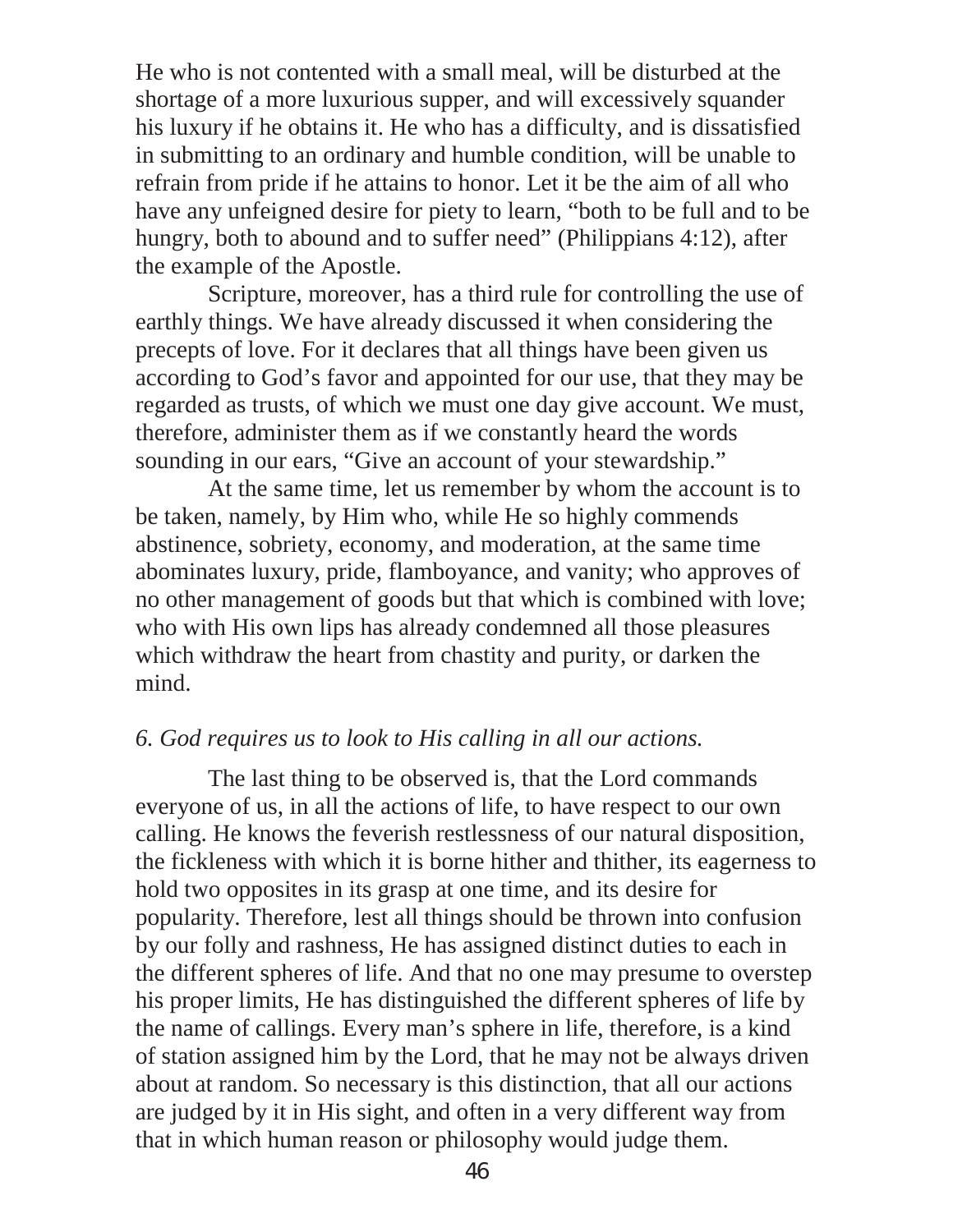There is no deed more distinguished even among philosophers than to free one's country from tyranny, and yet the private individual who stabs the tyrant is openly condemned by the voice of the heavenly Judge. But I am unwilling to dwell on particular examples; it is enough to know that in everything the Lord's calling is the foundation and beginning of right action. He who does not act with reference to it will never keep the right path in the discharge of duty. He will sometimes be able, perhaps, to give the semblance of something praiseworthy. But whatever it may be in the sight of man, it will be rejected before the throne of God. And besides, there will be no harmony in the different parts of his life.

So then, his life will be most rightly ordered when it is directed to this goal. For no man, though tempted by his own impulsive rashness, will attempt more than his calling justifies, because he will understand that it is by no means lawful to overleap its prescribed boundaries. The little known person will cheerfully cultivate a private life, in order not to desert the station where God has placed him. Again, in all our cares, toils, annoyances, and other burdens, it will be no small relief to know in all these things, that God Himself is our commander. The magistrate will more willingly perform his office, and the father of a family will keep himself to his proper sphere. Everyone in his particular sphere of life will endure and swallow its inconveniences, cares, uneasiness, and anxiety without complaining, when he has been persuaded that God has laid the burden on him. This, too, will afford remarkable consolation, that in following your proper calling, no work will be so low and worthless as not to shine brightly and be considered of great value in God's sight.